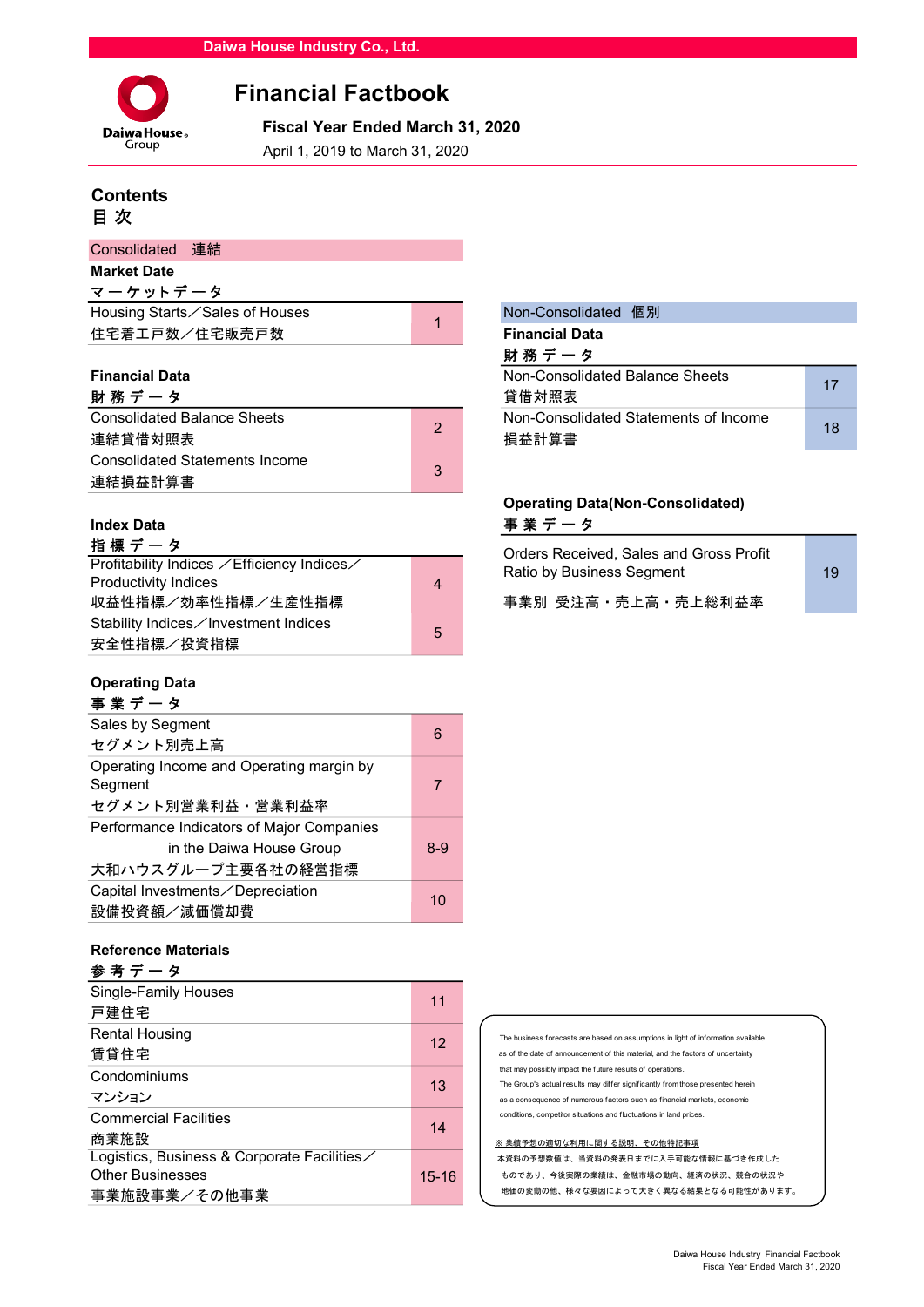## Housing Starts 住宅着工戸数

|                                                                        |                   |        |        |        |        |        |        |        |        |        | (Thousands of units / 千戸) |
|------------------------------------------------------------------------|-------------------|--------|--------|--------|--------|--------|--------|--------|--------|--------|---------------------------|
|                                                                        |                   | '11/03 | '12/03 | '13/03 | '14/03 | '15/03 | '16/03 | '17/03 | '18/03 | '19/03 | '20/03                    |
| Housing starts                                                         | 住宅着工戸数            | 819    | 841    | 893    | 987    | 880    | 921    | 974    | 946    | 952    | 883                       |
| Custom-built houses                                                    | 持家                | 309    | 305    | 317    | 353    | 278    | 284    | 292    | 282    | 288    | 283                       |
| Houses in housing<br>development projects                              | 分譲(一戸建)           | 113    | 118    | 125    | 134    | 124    | 126    | 135    | 138    | 145    | 146                       |
| Rental housing                                                         | 貸家【賃貸住宅】          | 292    | 290    | 321    | 370    | 358    | 384    | 427    | 410    | 390    | 334                       |
| Condominiums for sale                                                  | 分譲(マンション)         | 98     | 120    | 124    | 124    | 110    | 118    | 112    | 108    | 120    | 111                       |
| Prefabricated housing starts                                           | プレハブ着エ戸数          | 126    | 128    | 134    | 150    | 140    | 143    | 148    | 136    | 131    | 124                       |
| Prefabricated housing share                                            | プレハブシェア           | 15.3%  | 15.2%  | 15.0%  | 15.2%  | 15.9%  | 15.6%  | 15.2%  | 14.4%  | 13.7%  | 14.1%                     |
| Custom-built houses                                                    | 持家                | 55     | 55     | 56     | 57     | 47     | 45     | 46     | 43     | 44     | 40                        |
| Prefabricated housing<br>share                                         | プレハブシェア           | 17.7%  | 18.2%  | 17.7%  | 16.3%  | 16.8%  | 15.9%  | 15.8%  | 15.4%  | 15.2%  | 14.3%                     |
| Rental housing                                                         | 貸家【賃貸住宅】          | 66     | 67     | 72     | 86     | 86     | 92     | 95     | 87     | 80     | 77                        |
| Prefabricated housing<br>share                                         | プレハブシェア           | 22.5%  | 23.1%  | 22.6%  | 23.3%  | 24.0%  | 23.9%  | 22.2%  | 21.2%  | 20.6%  | 23.1%                     |
| Houses in housing<br>development projects and<br>condominiums for sale | 分譲<br>(一戸建・マンション) | 5      | 5      | 5      | 6      | 6      | 6      | 5      | 5      | 5      | 6                         |
| Prefabricated housing<br>share                                         | プレハブシェア           | 2.1%   | 2.0%   | 2.1%   | 2.2%   | 2.7%   | 2.3%   | 2.2%   | 2.0%   | 2.0%   | 2.3%                      |

## Sales of Houses (Non-consolidated) 住宅販売戸数(大和ハウス工業 個別)

|                                                         |              |                          |                          |                          |        |        |        |        |        |        | $(Units / \overline{P})$ |
|---------------------------------------------------------|--------------|--------------------------|--------------------------|--------------------------|--------|--------|--------|--------|--------|--------|--------------------------|
|                                                         |              | '11/03                   | '12/03                   | '13/03                   | '14/03 | '15/03 | '16/03 | '17/03 | '18/03 | '19/03 | '20/03                   |
| Sales of Houses                                         | 住宅販売戸数       | 37.414                   | 39.486                   | 43,203                   | 46.018 | 49.087 | 51.207 | 54.925 | 51.641 | 48.410 | 43,703                   |
| Single-family houses<br>(Custom-built houses)           | 戸建住宅         | 8.133                    | 8,323                    | 7,965                    | 8,088  | 7,280  | 6,999  | 7.106  | 6,907  | 6,524  | 5,917                    |
| Single-family houses in<br>housing development projects | 分譲住宅         | 1.370                    | 1.676                    | 1.916                    | 2.433  | 2.614  | 2.333  | 2.180  | 2.320  | 2,192  | 2,066                    |
| Rental housing                                          | 賃貸住宅         | 25.224                   | 27.115                   | 30.514                   | 32.424 | 36,757 | 38,903 | 43.428 | 40.254 | 37,905 | 33,502                   |
| Condominiums for sale                                   | 分譲マンション      | 2,687                    | 2.372                    | 2,808                    | 3.073  | 2.436  | 2.972  | 2.211  | 2.160  | 1,789  | 2,218                    |
| Reference: Cosmos Initia*                               | 参考:コスモスイニシア* |                          |                          |                          |        |        |        |        |        |        |                          |
| Condominiums for sale                                   | 分譲マンション      | $\overline{\phantom{0}}$ | $\overline{\phantom{0}}$ | $\overline{\phantom{a}}$ | 799    | 772    | 896    | 744    | 558    | 414    | 325                      |

\*Cosmos Initia Co., Ltd. became a consolidated subsidiary,June 2013./ 株式会社コスモスイニシアは、2013年6月より連結子会社となりました。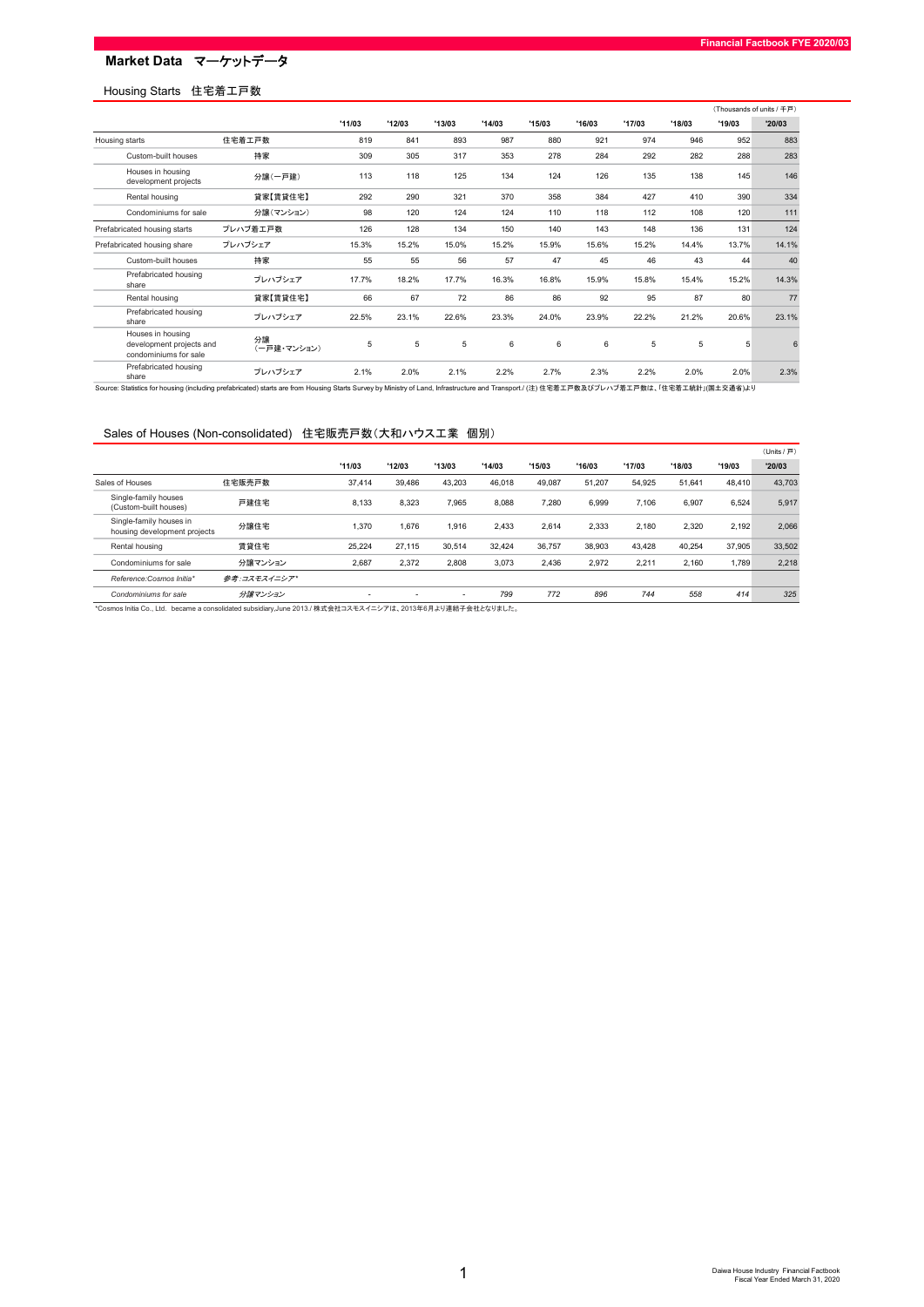**Financial Data 財務データ1** 

## Consolidated Balance Sheets 連結貸借対照表

|                                                              |                    | '11/03                   | '12/03                   | '13/03                   | '14/03    | '15/03    | '16/03                   | '17/03                   | '18/03                   | '19/03    | (¥Million/百万円)<br>'20/03 |
|--------------------------------------------------------------|--------------------|--------------------------|--------------------------|--------------------------|-----------|-----------|--------------------------|--------------------------|--------------------------|-----------|--------------------------|
| Assets                                                       | 資産の部               |                          |                          |                          |           |           |                          |                          |                          |           |                          |
| <b>Current assets</b>                                        | 流動資産               |                          |                          |                          |           |           |                          |                          |                          |           |                          |
| Cash and deposits                                            | 現金預金               | 149,379                  | 250,649                  | 248,799                  | 212,114   | 238,776   | 192,571                  | 216,749                  | 330,806                  | 279,859   | 281,434                  |
| Notes and accounts receivable                                |                    |                          |                          |                          |           |           |                          |                          |                          |           |                          |
| from completed construction<br>contracts and other           | 受取手形·売掛金等          | 95,686                   | 93,874                   | 189,770                  | 227,276   | 244.045   | 281,755                  | 315.275                  | 360,395                  | 390,922   | 433.053                  |
| Short-term investment securities                             | 有価証券               | 6                        | 6                        | 8                        | 18        | 16        | 16                       | 2,006                    | 2,040                    | 891       | 814                      |
| Inventories                                                  | たな卸資産              | 301,987                  | 371,938                  | 398,584                  | 455,578   | 598,690   | 640,165                  | 624,285                  | 784,256                  | 955,665   | 1,094,844                |
| Costs on uncompleted<br>construction contracts               | 未成工事支出金            | 15,307                   | 14,361                   | 21,712                   | 23,818    | 31,778    | 36,753                   | 49,484                   | 58,627                   | 79,305    | 47,861                   |
| Land for sale                                                | 販売用土地              | 217,050                  | 267,809                  | 280,502                  | 319,477   | 399,211   | 422,607                  | 393,498                  | 501,367                  | 620,941   | 703,290                  |
| <b>Buildings for sale</b>                                    | 販売用建物              | 48,724                   | 66,021                   | 71,217                   | 84,035    | 140,220   | 152,657                  | 154,179                  | 195,386                  | 223,066   | 309,400                  |
| Other                                                        | その他の流動資産           | 135,580                  | 129,891                  | 147,332                  | 184,126   | 192,067   | 216,923                  | 254,525                  | 261,348                  | 302,370   | 302,735                  |
| Allowance for doubtful accounts                              | 貸倒引当金              | $-1,379$                 | $-1,604$                 | $-2,949$                 | $-3,382$  | $-3,347$  | $-2,583$                 | $-7,653$                 | $-8,836$                 | $-8,665$  | $-9,016$                 |
| <b>Total current assets</b>                                  | 流動資産合計             | 681,261                  | 844,757                  | 981,546                  | 1,075,731 | 1,270,247 | 1,328,849                | 1,405,188                | 1,730,010                | 1,921,043 | 2,103,866                |
| Noncurrent assets                                            | 固定資産               |                          |                          |                          |           |           |                          |                          |                          |           |                          |
| Property, plant and equipment                                | 有形固定資産             | 760,123                  | 748,548                  | 802,634                  | 943,886   | 1,070,121 | 1,190,704                | 1,407,380                | 1,501,499                | 1,608,548 | 1,721,717                |
| <b>Buildings and structures</b>                              | 建物及び構築物            | 327,808                  | 334,305                  | 345,000                  | 384,466   | 417,638   | 428,046                  | 482,076                  | 546,337                  | 581,738   | 570,086                  |
| Land                                                         | 土地                 | 387,343                  | 364,954                  | 396,353                  | 485,813   | 566,139   | 652,043                  | 759,813                  | 776,342                  | 811,205   | 857,587                  |
| Other                                                        | その他                | 44,971                   | 49,288                   | 61,280                   | 73,607    | 86,342    | 110,614                  | 165,489                  | 178,819                  | 215,604   | 294,042                  |
| Intangible assets                                            | 無形固定資産             | 21,491                   | 32,056                   | 80,258                   | 82,173    | 80,578    | 87,206                   | 86,989                   | 103,768                  | 124,639   | 118,172                  |
| Investments and other assets                                 | 投資その他の資産           | 471,360                  | 460,735                  | 506,799                  | 564,154   | 600,059   | 651,045                  | 656,326                  | 699,780                  | 679,804   | 683,632                  |
| Total noncurrent assets                                      | 固定資産合計             | 1,252,975                | 1,241,340                | 1.389.691                | 1.590.215 | 1,750,759 | 1,928,955                | 2.150.696                | 2,305,048                | 2,412,993 | 2,523,522                |
| <b>Total assets</b><br><b>Liabilities</b>                    | 資産合計               | 1,934,236                | 2,086,097                | 2,371,238                | 2,665,946 | 3,021,007 | 3,257,805                | 3,555,885                | 4,035,059                | 4,334,037 | 4,627,388                |
|                                                              | 負債の部               |                          |                          |                          |           |           |                          |                          |                          |           |                          |
| <b>Current liabilities</b><br>Notes and accounts payable for | 流動負債               |                          |                          |                          |           |           |                          |                          |                          |           |                          |
| construction contracts and other                             | 支払手形·工事未払金等        | 129,462                  | 210,241                  | 337,767                  | 274,776   | 309,261   | 368,494                  | 383,232                  | 479,451                  | 530,472   | 360,338                  |
| Short-term loans payable                                     | 短期借入金              | 9,136                    | 2,559                    | 7,495                    | 22,302    | 70,892    | 54,291                   | 78,944                   | 93,843                   | 97,631    | 110,519                  |
| Current portion of bonds payable                             | ー年以内償還予定の社債        | 4,500                    | 1,353                    | 53                       | 100,053   | 110       | 10,085                   | 10                       | 20,110                   | 95,000    | 65,000                   |
| Current portion of long-term loans<br>payable                | 一年以内返済予定の長期借入<br>金 | 25,122                   | 145,436                  | 38,987                   | 60,442    | 34,803    | 31,748                   | 69,401                   | 61,574                   | 40,441    | 65,669                   |
| Commercial papers                                            | コマーシャル・ペーパー        | $\overline{\phantom{a}}$ | $\overline{\phantom{a}}$ | $\overline{\phantom{a}}$ | $\sim$    | 72,000    | $\overline{\phantom{a}}$ | $\overline{\phantom{a}}$ | $\overline{\phantom{a}}$ |           | 49,000                   |
| Income taxes payable                                         | 未払法人税·事業税          | 6,675                    | 24,826                   | 33,051                   | 46,796    | 27,415    | 60,429                   | 52,511                   | 61,826                   | 69,944    | 58,980                   |
| Advances received on uncompleted<br>construction contracts   | 未成工事受入金            | 32,090                   | 48,993                   | 60,166                   | 70,238    | 90,487    | 107,531                  | 113,850                  | 124,571                  | 165,186   | 130,633                  |
| Other                                                        | その他の流動負債           | 182,719                  | 198,462                  | 240,030                  | 270,864   | 311,132   | 341,208                  | 324,023                  | 356,970                  | 403,173   | 457,113                  |
| <b>Total current liabilities</b>                             | 流動負債合計             | 389,705                  | 631,872                  | 717,551                  | 845,474   | 916,104   | 973,790                  | 1,021,973                | 1,198,349                | 1,401,849 | 1,297,254                |
| Noncurrent liabilities                                       | 固定負債               |                          |                          |                          |           |           |                          |                          |                          |           |                          |
| Bonds payable                                                | 社債                 | 101,300                  | 100,720                  | 130,667                  | 30,614    | 110,595   | 100,010                  | 200,000                  | 287,342                  | 192,000   | 277,000                  |
| Long-term loans payable                                      | 長期借入金              | 255,498                  | 133,556                  | 197,585                  | 180,156   | 275,128   | 295,828                  | 292,316                  | 317,702                  | 350,573   | 473,689                  |
| Other                                                        | その他の固定負債           | 552,545                  | 562,056                  | 590,550                  | 617.015   | 606,361   | 706,189                  | 711,693                  | 718,078                  | 745,896   | 806,056                  |
| Total noncurrent liabilities                                 | 固定負債合計             | 909,343                  | 796,334                  | 918,803                  | 827,786   | 992,085   | 1,102,028                | 1,204,009                | 1,323,124                | 1.288.470 | 1,556,745                |
| <b>Total liabilities</b>                                     | 負債合計               | 1,299,049                | 1,428,206                | 1,636,354                | 1,673,260 | 1,908,190 | 2,075,818                | 2,225,983                | 2,521,474                | 2,690,320 | 2,853,999                |
| Net assets                                                   | 純資産の部              |                          |                          |                          |           |           |                          |                          |                          |           |                          |
| Shareholders' equity                                         | 株主資本               |                          |                          |                          |           |           |                          |                          |                          |           |                          |
| Capital stock                                                | 資本金                | 110,120                  | 110,120                  | 110,120                  | 161,699   | 161,699   | 161,699                  | 161,699                  | 161,699                  | 161,699   | 161,699                  |
| Capital surplus                                              | 資本剰余金              | 226,824                  | 226,824                  | 226,824                  | 294,632   | 294,632   | 311,226                  | 311,393                  | 311,910                  | 310,879   | 307,154                  |
| Retained earnings                                            | 利益剰余金              | 362,281                  | 380,751                  | 404,979                  | 465,719   | 534,639   | 591,850                  | 734,242                  | 903,550                  | 1,066,705 | 1,217,407                |
| Treasury stock                                               | 自己株式               | $-19,874$                | $-19,944$                | $-19,998$                | $-1,256$  | $-1,965$  | $-4,617$                 | $-8,450$                 | $-4,630$                 | $-8,316$  | $-7,588$                 |
| Total shareholders' equity                                   | 株主資本合計             | 679,351                  | 697,751                  | 721,926                  | 920,794   | 989,005   | 1,060,158                | 1,198,884                | 1,372,528                | 1,530,968 | 1,678,671                |
| Accumulated other comprehensive<br>income                    | その他の包括利益累計額        |                          |                          |                          |           |           |                          |                          |                          |           |                          |
| Valuation difference on available-<br>for-sale securities    | その他有価証券評価差額金       | 7,582                    | 7,566                    | 24,326                   | 50,498    | 84,678    | 84,983                   | 88,642                   | 75,257                   | 51,016    | 36,996                   |
| Deferred gains or losses on hedges                           | 繰延ヘッジ損益            | $\overline{\phantom{a}}$ | $\overline{\phantom{a}}$ |                          | 10        | 84        | 35                       | -5                       | $-35$                    | $-21$     | $-10$                    |
| Revaluation reserve for land                                 | 土地再評価差額金           | -47,314                  | $-40,738$                | $-13,160$                | $-5,241$  | $-457$    | 702                      | 3,495                    | 6,188                    | 6,453     | 10,251                   |
| Foreign currency translation<br>adjustment                   | 為替換算調整勘定           | $-5,467$                 | $-7,469$                 | 531                      | 20,456    | 32,318    | 24,399                   | 17,273                   | 20,599                   | 7,574     | 1,087                    |
| Total accumulated other comprehensive<br>income              | その他の包括利益累計額合計      | $-45,200$                | $-40,640$                | 11,697                   | 65,723    | 116,623   | 110,119                  | 109,405                  | 102,010                  | 65,023    | 48,323                   |
| Subscription rights to shares                                | 新株予約権              | $\overline{\phantom{a}}$ | $\overline{\phantom{a}}$ | $\overline{\phantom{a}}$ | 38        | 38        | 38                       | 115                      | 115                      | 114       | 101                      |
| Non-controlling interests                                    | 非支配株主持分            | 1,035                    | 779                      | 1,259                    | 6,129     | 7,149     | 11,669                   | 21,495                   | 38,929                   | 47,610    | 46,292                   |
| <b>Total net assets</b>                                      | 純資産合計              | 635,186                  | 657,891                  | 734,883                  | 992,686   | 1,112,817 | 1,181,986                | 1,329,901                | 1,513,585                | 1,643,717 | 1,773,388                |
| Total liabilities and net assets                             | 負債純資産合計            | 1,934,236                | 2,086,097                | 2,371,238                | 2,665,946 | 3,021,007 | 3,257,805                | 3,555,885                | 4,035,059                | 4,334,037 | 4,627,388                |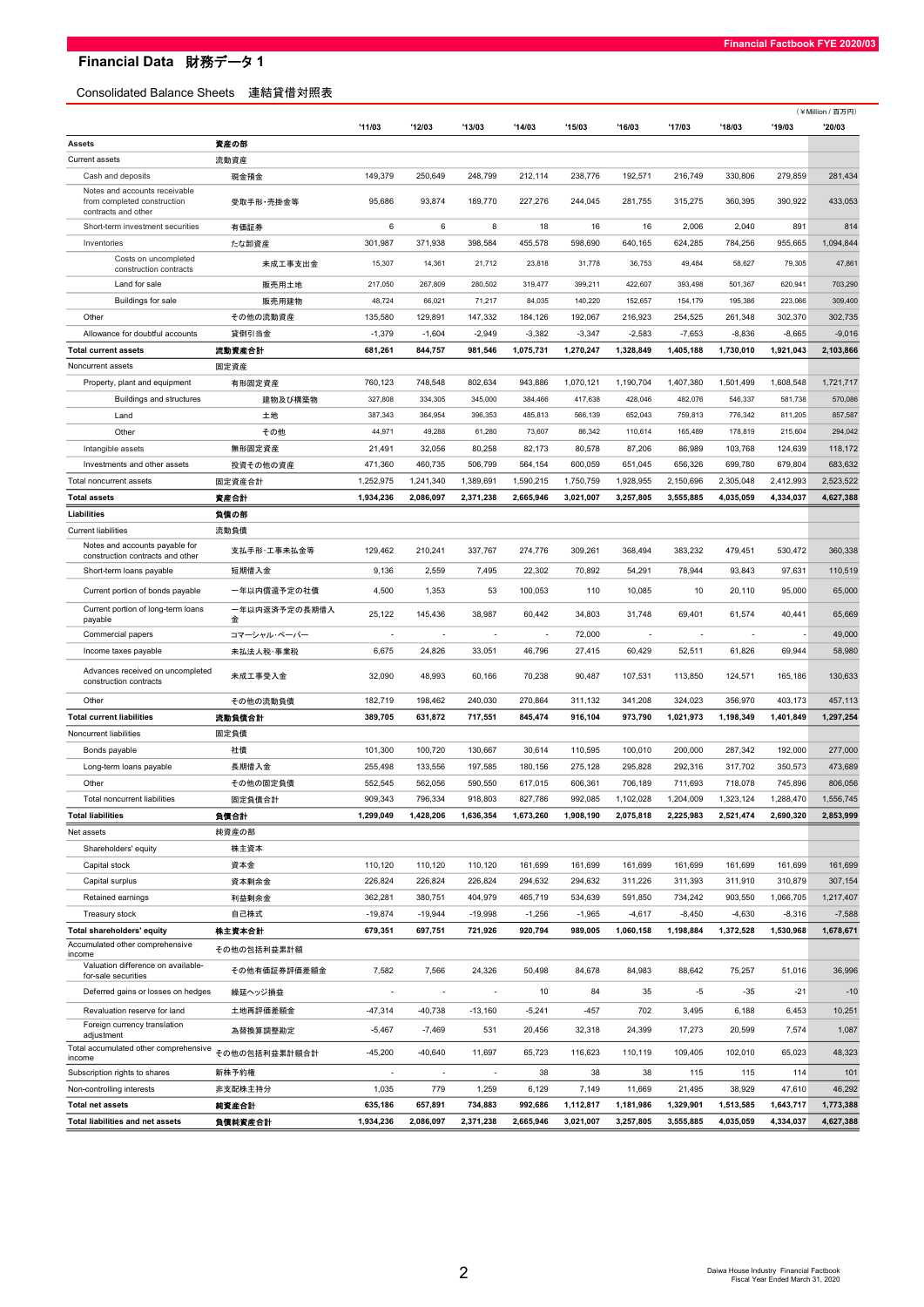## Consolidated Statements of Income 連結損益計算書

|                                                                            |                     |           |           |           |           |           |           |           |           |           |           | (¥Million / 百万円)      |
|----------------------------------------------------------------------------|---------------------|-----------|-----------|-----------|-----------|-----------|-----------|-----------|-----------|-----------|-----------|-----------------------|
|                                                                            |                     | '11/03    | '12/03    | '13/03    | '14/03    | 15/03     | '16/03    | '17/03    | '18/03    | '19/03    | 20/03     | '21/03<br>Forecast 計画 |
| <b>Net sales</b>                                                           | 売上高                 | 1,690,151 | 1,848,797 | 2,007,989 | 2,700,318 | 2,810,714 | 3,192,900 | 3,512,909 | 3,795,992 | 4,143,505 | 4,380,209 | 3,650,000             |
| Cost of sales                                                              | 売上原価                | 1,352,937 | 1,468,844 | 1,592,218 | 2,192,414 | 2,269,846 | 2,560,483 | 2,791,596 | 3,002,160 | 3,300,738 | 3,510,002 | 2,975,000             |
| SG&A expenses                                                              | 販売費及び一般管理費          | 249,516   | 264.996   | 287,746   | 344,326   | 360.516   | 389.316   | 411,220   | 446.690   | 470,571   | 489.091   | 505,000               |
| <b>Operating income</b>                                                    | 営業利益                | 87,697    | 114,955   | 128,024   | 163,576   | 180,352   | 243,100   | 310,092   | 347,141   | 372,195   | 381,114   | 170,000               |
| Interest income and dividends<br>income                                    | 受取利息·配当金            | 4,463     | 4,758     | 5,041     | 6,357     | 6,576     | 7,015     | 6,895     | 7,221     | 8,444     | 7,587     |                       |
| Equity in earnings of affiliates                                           | 持分法による投資利益          | 992       | ä,        | 500       | 1,453     | 11        |           |           | ä,        |           |           |                       |
| Total non-operating income                                                 | 営業外収益計              | 11,331    | 11,601    | 27,988    | 26,991    | 35,340    | 13,651    | 13,253    | 14,633    | 16,047    | 16,730    | 10,000                |
| Interest expenses                                                          | 支払利息                | 7,207     | 6,368     | 5,278     | 4,620     | 5,129     | 5,048     | 5,143     | 5,544     | 7,504     | 8,982     |                       |
| Equity in losses of affiliates                                             | 持分法による投資損失          |           | 1,431     |           |           |           | 574       | 1,274     | 62        | 13,080    | 6,972     |                       |
| Total non-operating expenses                                               | 営業外費用計              | 19,980    | 18,051    | 10,616    | 14,201    | 13,064    | 23,160    | 22,815    | 17,180    | 28,780    | 30,175    | 16,000                |
| Ordinary income                                                            | 経常利益                | 79,049    | 108,506   | 145,395   | 176,366   | 202,628   | 233,592   | 300,529   | 344,593   | 359.462   | 367,669   | 164,000               |
| Extraordinary income                                                       | 特別利益                | 3,606     | 1,356     | 32,436    | 1,332     | 14,397    | 14,955    | 1,783     | 15,358    | 5,033     | 3,285     | 100                   |
| Extraordinary losses                                                       | 特別損失                | 41,942    | 16,840    | 64,569    | 9,189     | 15,934    | 92,333    | 7,448     | 13,636    | 12,265    | 21,271    | 7,100                 |
| Income before income taxes and non-<br>controlling shareholders' interests | 税金等調整前当期純利益         | 40,713    | 93,021    | 113,262   | 168,509   | 201,091   | 156,214   | 294,865   | 346,315   | 352,230   | 349,683   | 157,000               |
| Income taxes and others                                                    | 法人税等                | 13,371    | 59,853    | 47,092    | 66,000    | 83,552    | 51,545    | 92,072    | 106,412   | 110,198   | 112.327   |                       |
| Net income attributable to non-<br>controlling shareholders' interests     | 非支配株主に帰属する当期<br>純利益 | 74        | $-32$     | $-103$    | 413       | 406       | 1,091     | 1,092     | 3,546     | 4,592     | 3,753     |                       |
| Net income attributable to<br>owners of the parent                         | 親会社株主に帰属する当期<br>純利益 | 27,267    | 33,200    | 66,274    | 102,095   | 117.133   | 103,577   | 201,700   | 236.357   | 237,439   | 233,603   | 105,000               |
| Basic net income per share                                                 | 一株当たり当期純利益          | ¥47.09    | ¥57.36    | ¥114.52   | ¥161.08   | ¥177.74   | ¥156.40   | ¥304.14   | ¥355.87   | ¥357.29   | ¥351.84   | ¥158.13               |
| Dividend per share                                                         | 一株当たり配当金            | ¥20       | ¥25       | ¥35       | ¥50       | ¥60       | ¥80       | ¥92       | ¥107      | ¥114      | ¥115      | ¥90                   |
| of which interim dividend per<br>share                                     | うち、一株当たり中間配<br>当    |           |           | ÷,        | 420       | 425       | ¥35       | ¥40       | ¥45       | ¥50       | ¥55       | ¥40                   |
| Dividend payout ratio                                                      | 配当性向                | 42.5%     | 43.6%     | 30.6%     | 31.0%     | 33.8%     | 51.2%     | 30.2%     | 30.1%     | 31.9%     | 32.7%     | 56.9%                 |
| Balance between financial income<br>and expenses                           | 金融収支                | $-2,744$  | $-1,610$  | $-236$    | 1,736     | 1,446     | 1,967     | 1,752     | 1,677     | 940       | $-1,394$  |                       |
| Number of issued and outstanding<br>shares (Thousands of share)            | 発行済株式数(千株)          | 578,806   | 578,715   | 578,672   | 659,121   | 658,802   | 663,808   | 663,546   | 664,755   | 663,801   | 664,019   |                       |

# 【Reference】The State of Share Distribution (Composition Ratio) 【参考】株式分布状況表(構成比)

|                               |         | '11/03 | '12/03 | '13/03 | '14/03 | '15/03 | '16/03 | '17/03 | '18/03 | '19/03 | '20/03 |
|-------------------------------|---------|--------|--------|--------|--------|--------|--------|--------|--------|--------|--------|
| <b>Financial Institutions</b> | 金融機関    | 43.9%  | 43.7%  | 41.2%  | 39.3%  | 39.8%  | 41.4%  | 42.7%  | 44.6%  | 46.3%  | 47.6%  |
| Foreigners                    | 外国人     | 26.6%  | 26.6%  | 30.2%  | 36.5%  | 37.5%  | 36.9%  | 34.9%  | 33.5%  | 30.7%  | 29.4%  |
| Individuals & Others          | 個人・その他  | 12.9%  | 13.2%  | 12.8%  | 12.4%  | 11.0%  | 10.4%  | 10.8%  | 10.2%  | 10.6%  | 11.2%  |
| Other Companies               | その他国内法人 | 10.7%  | 10.6%  | 10.2%  | 9.4%   | 9.4%   | 9.5%   | 9.4%   | 9.2%   | 8.8%   | 8.5%   |
| Securities Companies          | 証券会社    | 2.4%   | 2.4%   | 2.1%   | 2.2%   | 2.1%   | 1.4%   | 2.2%   | 2.5%   | 3.2%   | 3.0%   |
| <b>Treasury Stock</b>         | 自己名義株式  | 3.5%   | 3.5%   | 3.5%   | 0.2%   | 0.2%   | 0.4%   | 0.0%   | 0.0%   | 0.3%   | 0.3%   |
| Total                         | 合計      | 100.0% | 100.0% | 100.0% | 100.0% | 100.0% | 100.0% | 100.0% | 100.0% | 100.0% | 100.0% |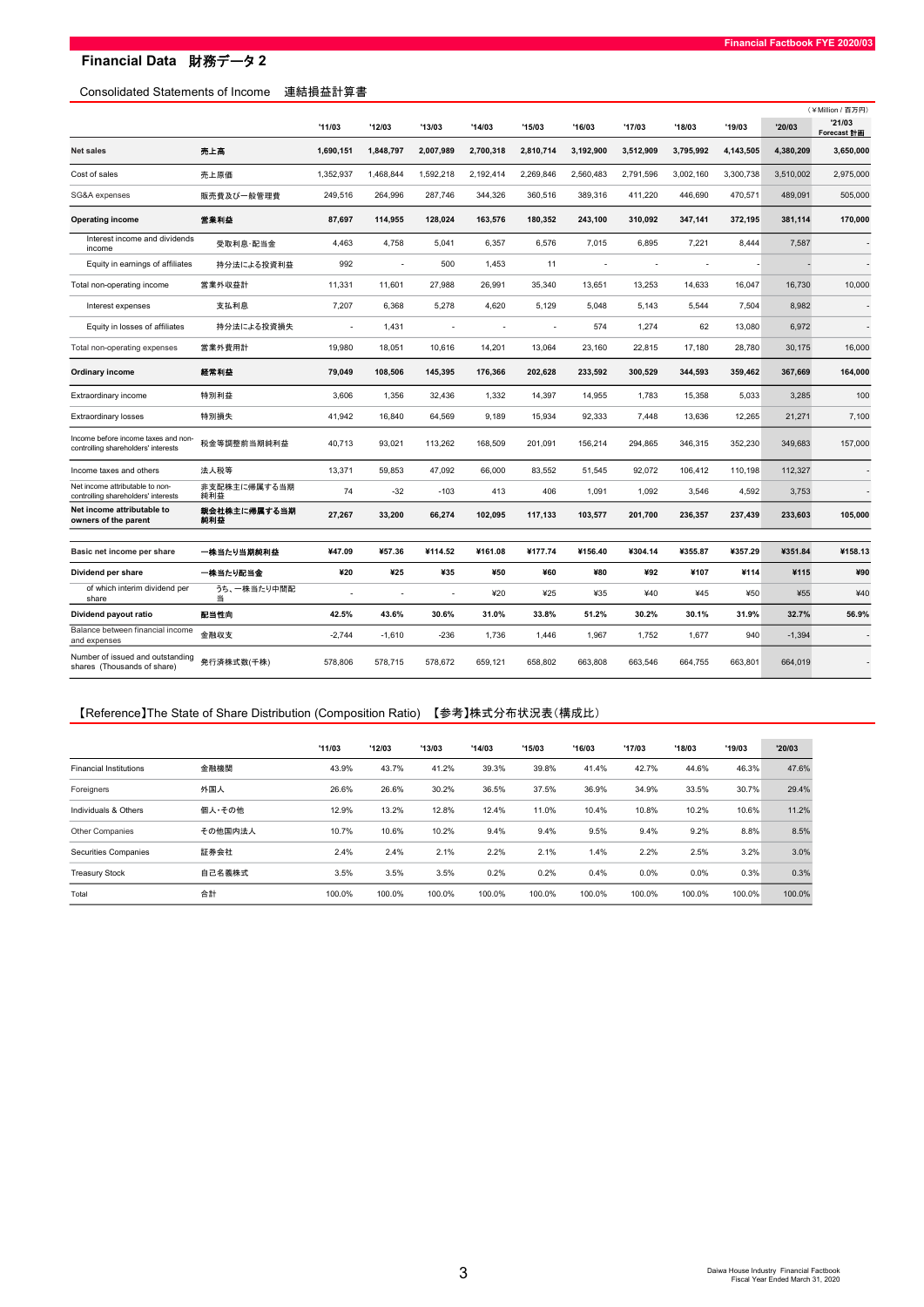# Index Data 指標データ1

## Profitability Indices (Consolidated) 収益性指標(連結)

|                                                |                     |          |           |           |           |           |           |           |           |           | (¥Million / 百万円) |
|------------------------------------------------|---------------------|----------|-----------|-----------|-----------|-----------|-----------|-----------|-----------|-----------|------------------|
|                                                |                     | '11/03   | '12/03    | '13/03    | '14/03    | '15/03    | '16/03    | '17/03    | '18/03    | '19/03    | '20/03           |
| Net sales                                      | 売上高                 | ,690,151 | 1,848,797 | 2,007,989 | 2,700,318 | 2,810,714 | 3,192,900 | 3,512,909 | 3,795,992 | 4,143,505 | 4,380,209        |
| Gross profit                                   | 売上総利益               | 337,213  | 379,952   | 415,771   | 507,903   | 540,868   | 632,417   | 721,312   | 793,832   | 842,767   | 870,206          |
| Gross margin                                   | 売上高総利益率             | 20.0%    | 20.6%     | 20.7%     | 18.8%     | 19.2%     | 19.8%     | 20.5%     | 20.9%     | 20.3%     | 19.9%            |
| SG&A expenses                                  | 管理販売費及び一般管理費        | 249,516  | 264.996   | 287,746   | 344.326   | 360.516   | 389,316   | 411.220   | 446.690   | 470,571   | 489,091          |
| Operating income                               | 営業利益                | 87,697   | 114.955   | 128,024   | 163,576   | 180,352   | 243.100   | 310.092   | 347.141   | 372,195   | 381,114          |
| Operating margin                               | 営業利益率               | 5.2%     | 6.2%      | 6.4%      | 6.1%      | 6.4%      | 7.6%      | 8.8%      | 9.1%      | 9.0%      | 8.7%             |
| Ordinary income                                | 経常利益                | 79.049   | 108.506   | 145.395   | 176.366   | 202.628   | 233.592   | 300.529   | 344.593   | 359.462   | 367,669          |
| Net income attributable to<br>owners of parent | 親会社株主に帰属する<br>当期純利益 | 27,267   | 33,200    | 66,274    | 102,095   | 117.133   | 103,577   | 201.700   | 236,357   | 237,439   | 233,603          |

#### Efficiency Indices (Consolidated) 効率性指標(連結)

|                           |              | '11/03 | '12/03 | '13/03 | '14/03 | '15/03 | '16/03 | '17/03 | '18/03 | '19/03 | '20/03 |
|---------------------------|--------------|--------|--------|--------|--------|--------|--------|--------|--------|--------|--------|
| Return on equity<br>(ROE) | 株主資本利益率(ROE) | 4.4%   | 5.1%   | 9.5%   | 11.9%  | 11.2%  | 9.1%   | 16.3%  | 17.0%  | 15.5%  | 14.1%  |
| Return on assets<br>(ROA) | 総資産利益率(ROA)  | 1.4%   | 1.7%   | 3.0%   | 4.1%   | 4.1%   | 3.3%   | 5.9%   | 6.2%   | 5.7%   | 5.2%   |

## Productivity Indices (Consolidated) 生産性指標(連結)

|                                                 |            | '11/03 | '12/03 | '13/03 | '14/03 | '15/03 | '16/03 | '17/03 | '18/03 | '19/03 | '20/03 |
|-------------------------------------------------|------------|--------|--------|--------|--------|--------|--------|--------|--------|--------|--------|
| Number of employees<br>(End of the fiscal year) | 期末従業員数(人)  | 26.310 | 27.130 | 30,361 | 32.628 | 34.903 | 37.191 | 39,770 | 42.460 | 44,947 | 47,133 |
| Number of group<br>companies                    | グループ会社数(社) | 77     | 89     | 113    | 129    | 145    | 172    | 196    | 317    | 387    | 360    |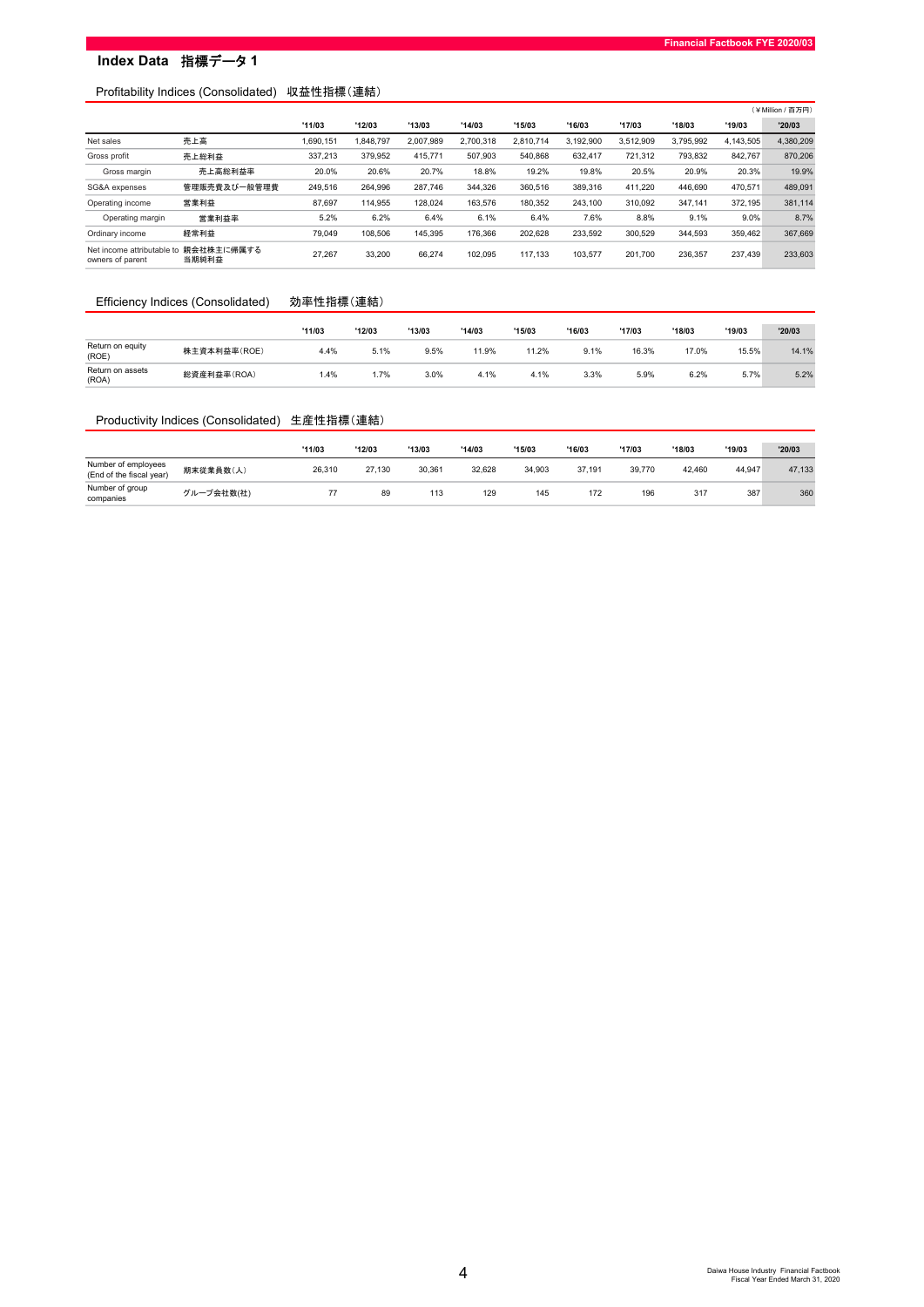# **Index Data 指標データ2**

## Stability Indices (Consolidated) 安全性指標(連結)

|                                                                  |                |           |           |           |           |           |           |           |           |           | (¥Million/百万円) |
|------------------------------------------------------------------|----------------|-----------|-----------|-----------|-----------|-----------|-----------|-----------|-----------|-----------|----------------|
|                                                                  |                | '11/03    | '12/03    | '13/03    | '14/03    | '15/03    | '16/03    | '17/03    | '18/03    | '19/03    | '20/03         |
| <b>Total assets</b>                                              | 総資産            | 1.934.236 | 2.086.097 | 2.371.238 | 2.665.946 | 3.021.007 | 3.257.805 | 3.555.885 | 4.035.059 | 4,334,037 | 4,627,388      |
| <b>Equity ratio</b>                                              | 自己資本比率         | 32.8%     | 31.5%     | 30.9%     | 37.0%     | 36.6%     | 35.9%     | 36.8%     | 36.5%     | 36.8%     | 37.3%          |
| <b>Interest-bearing liabilities</b><br>(excl. lease obligations) | 有利子負債(リース債務除く) | 395,556   | 383.625   | 374.788   | 393,568   | 563,530   | 491.964   | 640.671   | 780.574   | 778,546   | 1,043,478      |
| D/E ratio                                                        | DEレシオ          | 62.4%     | 58.4%     | 51.1%     | 39.9%     | 51.0%     | 42.0%     | 49.0%     | 52.9%     | 48.8%     | 60.4%          |
| Net D/E ratio                                                    | ネットDEレシオ       | 38.8%     | 20.2%     | 17.2%     | 18.4%     | 29.4%     | 25.6%     | 32.4%     | 30.5%     | 31.2%     | 44.1%          |
| Current ratio                                                    | 流動比率           | 174.8%    | 133.7%    | 136.8%    | 127.2%    | 138.7%    | 136.5%    | 137.5%    | 144.4%    | 137.0%    | 162.2%         |
| Fixed ratio                                                      | 固定比率           | 197.3%    | 188.9%    | 189.4%    | 161.2%    | 158.3%    | 164.8%    | 164.4%    | 156.3%    | 151.2%    | 146.1%         |

#### Investment Indices (Consolidated) 投資指標(連結)

|                                        |                 | '11/03    | '12/03    | '13/03    | '14/03    | '15/03    | '16/03    | '17/03    | '18/03    | '19/03    | '20/03    |
|----------------------------------------|-----------------|-----------|-----------|-----------|-----------|-----------|-----------|-----------|-----------|-----------|-----------|
| Earnings per share (EPS)               | 一株当たり当期純利益(EPS) | ¥47.09    | ¥57.36    | ¥114.52   | ¥161.08   | ¥177.74   | ¥156.40   | ¥304.14   | ¥355.87   | ¥357.29   | ¥351.84   |
| Book-value per share                   | 一株当たり純資産        | ¥1.095.62 | ¥1.135.46 | ¥1.267.77 | ¥1.496.72 | ¥1.678.24 | ¥1.762.97 | ¥1.971.66 | ¥2.218.17 | ¥2.404.32 | ¥2,600.82 |
| Dividend per share                     | 一株当たり配当金(円)     | ¥20       | ¥25       | ¥35       | ¥50       | ¥60       | ¥80       | ¥92       | ¥107      | ¥114      | ¥115      |
| Payout ratio                           | 配当性向            | 42.5%     | 43.6%     | 30.6%     | 31.0%     | 33.8%     | 51.2%     | 30.2%     | 30.1%     | 31.9%     | 32.7%     |
| Price earnings ratio<br>(PER)(Times)   | 株価収益率(PER)(倍)   | 21.70     | 19.07     | 15.89     | 10.87     | 13.34     | 20.24     | 10.51     | 11.52     | 9.85      | 7.61      |
| Price book-value ratio<br>(PBR)(Times) | 株価純資産倍率(PBR)(倍) | 0.93      | 0.96      | 1.44      | 1.17      | 1.41      | 1.80      | 1.62      | 1.85      | 1.46      | 1.03      |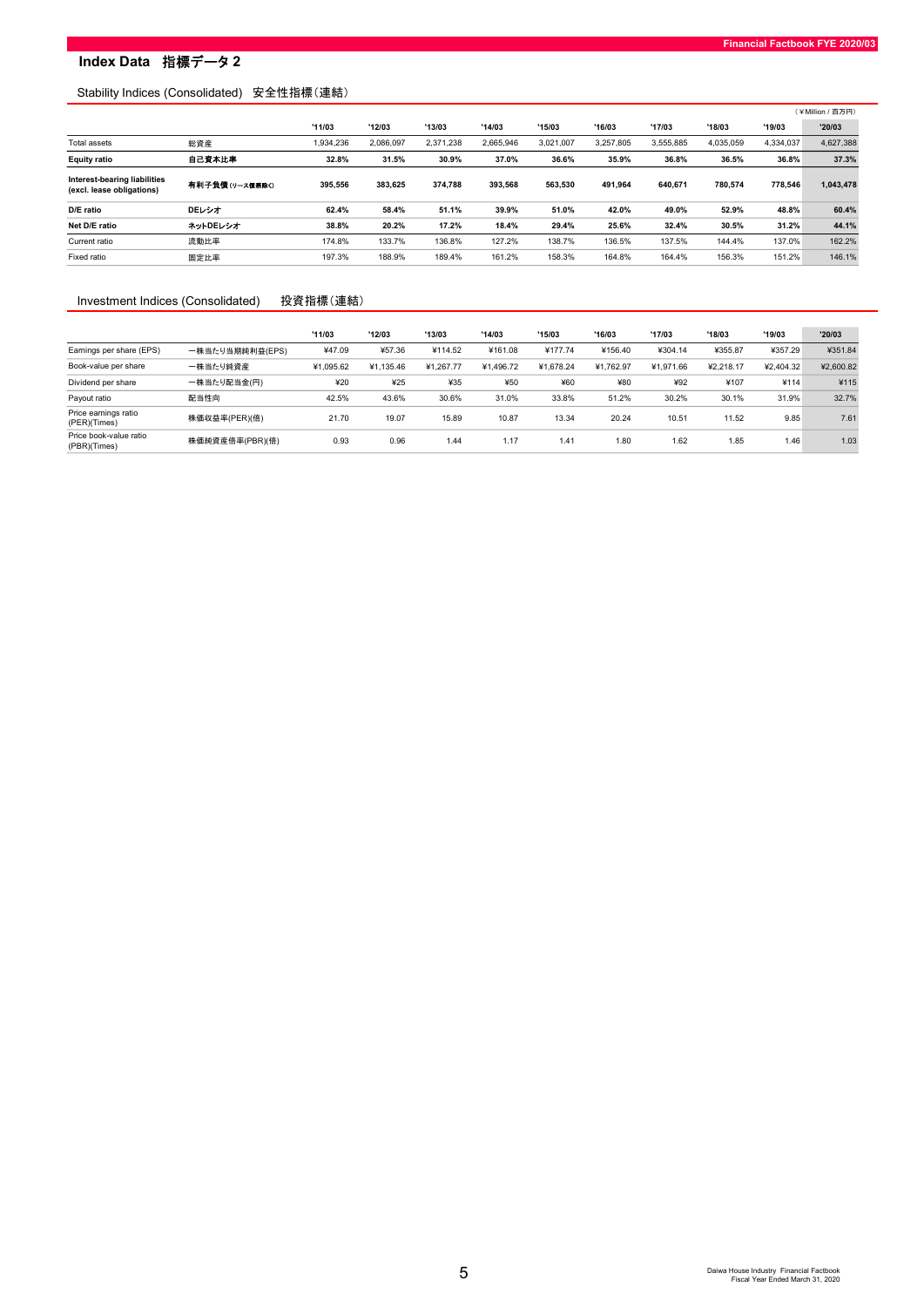#### Sales by Segment (Consolidated) セグメント別売上高(連結)

|                                                      |        |        |        |         |          |          |          |          |          |          |          | (¥100Million / 億円)    |
|------------------------------------------------------|--------|--------|--------|---------|----------|----------|----------|----------|----------|----------|----------|-----------------------|
|                                                      |        | '11/03 | '12/03 | '13/03  | '14/03   | '15/03   | '16/03   | '17/03   | '18/03   | '19/03   | '20/03   | '21/03<br>Forecast 計画 |
| Single-Family Houses                                 | 戸建住宅   | 3,224  | 3,363  | 3,511   | 3,944    | 3,753    | 3,783    | 3,903    | 3,853    | 3,838    | 4,978    | 4,100                 |
| Rental Housing                                       | 賃貸住宅   | 4,961  | 5,267  | 5,925   | 6,887    | 7,729    | 8,801    | 9,772    | 10.308   | 10.613   | 10.059   | 8,800                 |
| Condominiums                                         | マンション  | 1,409  | 1,288  | 1,567   | 2,427    | 2,313    | 2,793    | 2,628    | 2,850    | 2,805    | 3,727    | 3,000                 |
| <b>Existing Homes</b>                                | 住宅ストック | 607    | 681    | 764     | 867      | 916      | 955      | 1,055    | 1,121    | 1,145    | 1,456    | 1,100                 |
| <b>Commercial Facilities</b>                         | 商業施設   | 2,740  | 3,069  | 3,472   | 4,219    | 4,562    | 4,955    | 5,697    | 6,208    | 6,939    | 8,067    | 7,100                 |
| Logistics, Business &<br><b>Corporate Facilities</b> | 事業施設   | 1,943  | 2,570  | 2,514   | 5,921    | 5,815    | 7,363    | 8,284    | 8,502    | 10,223   | 11,523   | 8,800                 |
| <b>Other Businesses</b>                              | その他    | 2,800  | 3,129  | 3,353   | 3,939    | 4,265    | 4,588    | 5,135    | 6,371    | 7,161    | 5,300    | 4,800                 |
| Adjustment                                           | 調整額    | (786)  | (881)  | (1,030) | (1, 205) | (1, 248) | (1, 311) | (1, 349) | (1, 256) | (1, 293) | (1, 311) | (1,200)               |
| Total                                                | 合計     | 16,901 | 18,487 | 20,079  | 27,003   | 28,107   | 31,929   | 35,129   | 37,959   | 41,435   | 43,802   | 36,500                |

Note: 1.Sales by segment include intersegment transactions.<br>2.Regards to overseas busines included in Other Businesses segment, we will reclassify the segments according to the business content from the fiscal year ended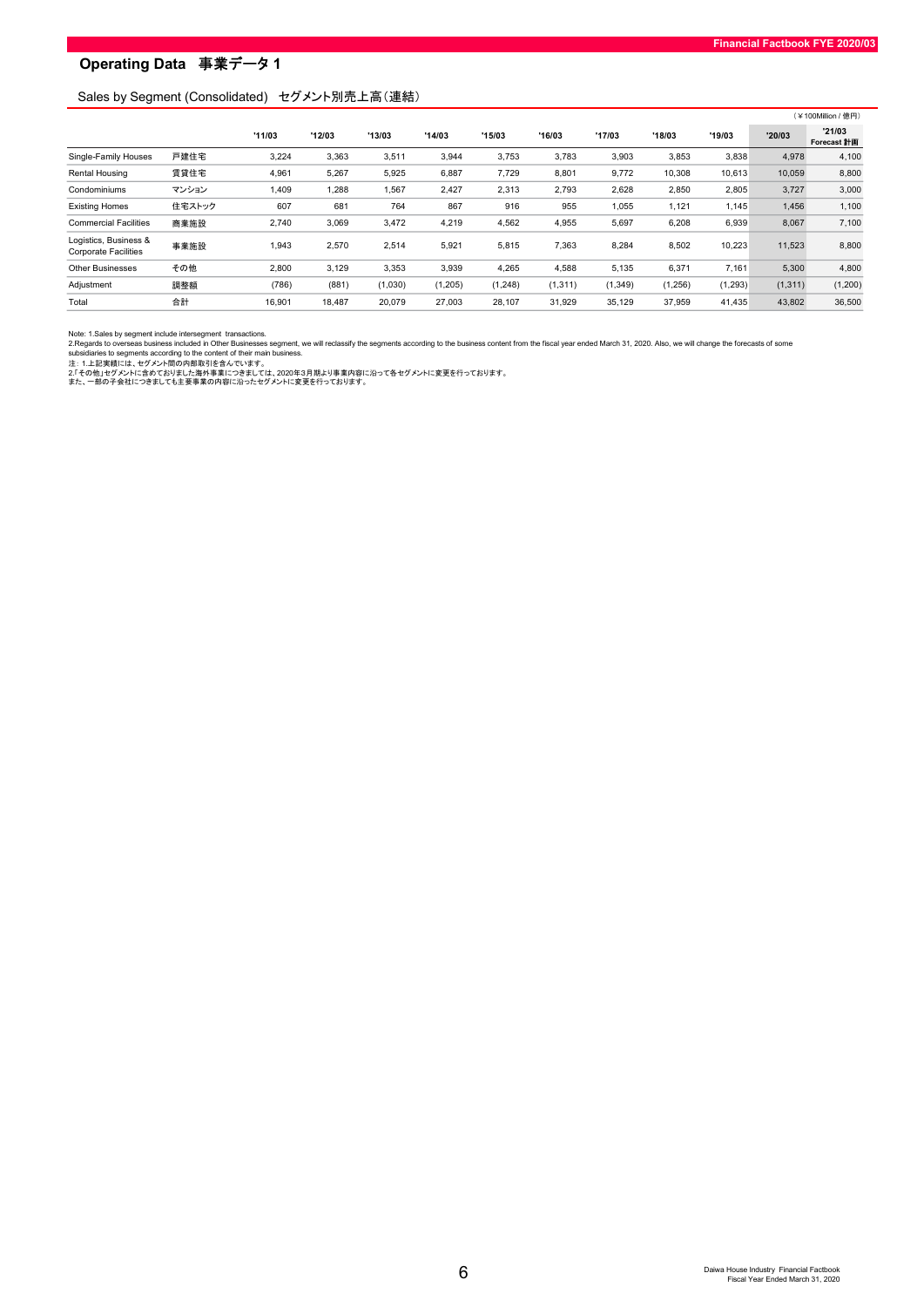# Operating Income and Operating margin by Segment (Consolidated) セグメント別営業利益・営業利益率(連結)

# Operating income

| ັ                                                    |        |        |        |        |        |        |        |        |        |        |        |                               |
|------------------------------------------------------|--------|--------|--------|--------|--------|--------|--------|--------|--------|--------|--------|-------------------------------|
| 営業利益                                                 |        |        |        |        |        |        |        |        |        |        |        | (¥100Million / 億円)            |
|                                                      |        | '11/03 | '12/03 | '13/03 | '14/03 | '15/03 | '16/03 | '17/03 | '18/03 | '19/03 | '20/03 | '21/03<br>Forecast <b>THE</b> |
| Single-Family Houses                                 | 戸建住宅   | 72     | 110    | 125    | 133    | 88     | 165    | 192    | 215    | 199    | 180    | 10                            |
| Rental Housing                                       | 賃貸住宅   | 469    | 529    | 522    | 642    | 695    | 819    | 942    | 1,066  | 1,022  | 985    | 500                           |
| Condominiums                                         | マンション  | 53     | 37     | 99     | 107    | 108    | 157    | 134    | 133    | 135    | 158    | $-30$                         |
| <b>Existing Homes</b>                                | 住宅ストック | 42     | 45     | 61     | 93     | 99     | 112    | 130    | 132    | 159    | 167    | 50                            |
| <b>Commercial Facilities</b>                         | 商業施設   | 335    | 331    | 459    | 607    | 672    | 803    | 1,007  | 1,141  | 1,377  | 1,406  | 1,000                         |
| Logistics, Business &<br><b>Corporate Facilities</b> | 事業施設   | 115    | 258    | 206    | 269    | 384    | 680    | 789    | 889    | 989    | 1,206  | 820                           |
| <b>Other Businesses</b>                              | その他    | 27     | 82     | 96     | 140    | 102    | 95     | 168    | 230    | 325    | 192    | $-160$                        |
| Adjustment                                           | 調整額    | (239)  | (246)  | (291)  | (358)  | (348)  | (403)  | (265)  | (337)  | (486)  | (487)  | (490)                         |
| Total                                                | 合計     | 876    | 1,149  | 1,280  | 1,635  | 1,803  | 2,431  | 3,100  | 3,471  | 3,721  | 3,811  | 1,700                         |

#### Operating margin 営業利益率

|                                                      |        | '11/03 | '12/03 | '13/03 | '14/03 | '15/03 | '16/03 | '17/03 | '18/03 | '19/03 | '20/03 | '21/03<br>Forecast <b>H</b> |
|------------------------------------------------------|--------|--------|--------|--------|--------|--------|--------|--------|--------|--------|--------|-----------------------------|
| Single-Family Houses                                 | 戸建住宅   | 2.2%   | 3.3%   | 3.6%   | 3.4%   | 2.4%   | 4.4%   | 4.9%   | 5.6%   | 5.2%   | 3.6%   | 0.2%                        |
| Rental Housing                                       | 賃貸住宅   | 9.5%   | 10.1%  | 8.8%   | 9.3%   | 9.0%   | 9.3%   | 9.6%   | 10.3%  | 9.6%   | 9.8%   | 5.7%                        |
| Condominiums                                         | マンション  | 3.8%   | 2.9%   | 6.4%   | 4.4%   | 4.7%   | 5.7%   | 5.1%   | 4.7%   | 4.8%   | 4.3%   |                             |
| <b>Existing Homes</b>                                | 住宅ストック | 7.0%   | 6.7%   | 8.0%   | 10.7%  | 10.9%  | 11.8%  | 12.4%  | 11.8%  | 13.9%  | 11.5%  | 4.5%                        |
| <b>Commercial Facilities</b>                         | 商業施設   | 12.2%  | 10.8%  | 13.2%  | 14.4%  | 14.7%  | 16.2%  | 17.7%  | 18.4%  | 19.8%  | 17.4%  | 14.1%                       |
| Logistics, Business &<br><b>Corporate Facilities</b> | 事業施設   | 5.9%   | 10.1%  | 8.2%   | 4.5%   | 6.6%   | 9.2%   | 9.5%   | 10.5%  | 9.7%   | 10.5%  | 9.3%                        |
| <b>Other Businesses</b>                              | その他    | 1.0%   | 2.6%   | 2.9%   | 3.6%   | 2.4%   | 2.1%   | 3.3%   | 3.6%   | 4.5%   | 3.6%   |                             |
| Total                                                | 合計     | 5.2%   | 6.2%   | 6.4%   | 6.1%   | 6.4%   | 7.6%   | 8.8%   | 9.1%   | 9.0%   | 8.7%   | 4.7%                        |

Note: 1. Operating income by segment include intersegment transactions. 2. We reclassified our business segments in the fiscal year ended March 31,2020.<br>注: 1.上記実績には、セグメント間の内部取引を含んでいます。2.2020/3月期より、新セグメントで記載しています。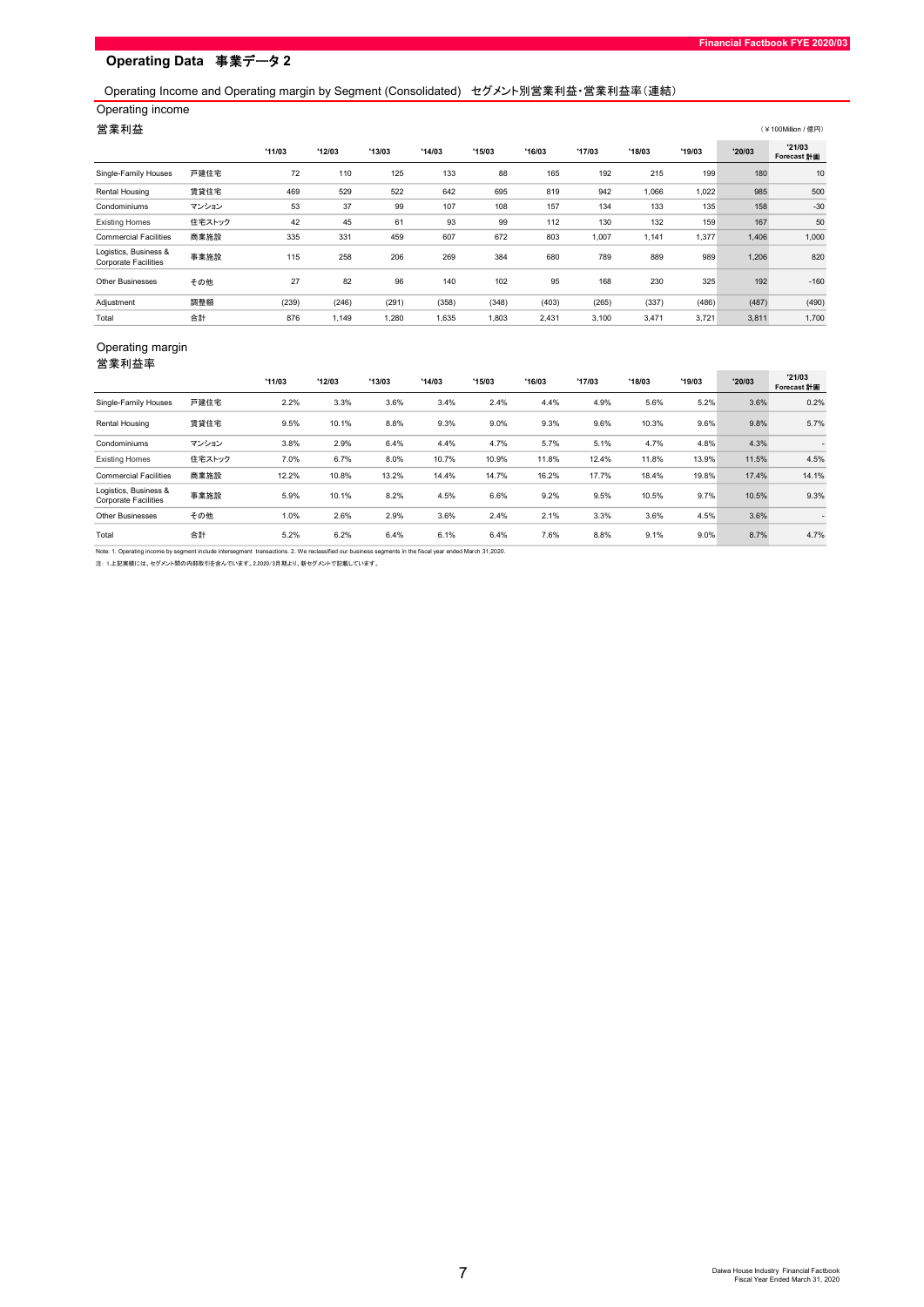Performance Indicators of Major Companies in the Daiwa House Group (1) 大和ハウスグループ主要各社の経営指標 (1)

|                                                      |                                                           |                    |                          |                          |                          |                          |                  |                   | (¥Million / 百万円)  |
|------------------------------------------------------|-----------------------------------------------------------|--------------------|--------------------------|--------------------------|--------------------------|--------------------------|------------------|-------------------|-------------------|
|                                                      |                                                           |                    | '14/03                   | '15/03                   | '16/03                   | '17/03                   | '18/03           | '19/03            | '20/03            |
|                                                      | Net sales                                                 | 売上高                | 1,429,886                | 1,470,975                | 1,649,765                | 1,720,394                | 1,814,277        | 1,925,518         | 1,975,150         |
|                                                      | Operating income                                          | 営業利益               | 104,030                  | 118,665                  | 167,638                  | 198,673                  | 237,990          | 240,628           | 250,053           |
|                                                      | Ordinary income                                           | 経常利益               | 126,306                  | 150,675                  | 183,863                  | 212,346                  | 263,039          | 268,457           | 275,581           |
| Daiwa House Industry Co., Ltd.<br>(non-consolidated) | Net income                                                | 当期純利益              | 80,881                   | 96,956                   | 81,991                   | 147,582                  | 198,223          | 182,528           | 196,484           |
| 大和ハウス工業(個別)                                          | <b>Total assets</b>                                       | 総資産                | 1,798,797                | 2,069,958                | 2,174,782                | 2,410,655                | 2.711.058        | 2,856,636         | 3,087,824         |
|                                                      | Net assets                                                | 純資産                | 820,683                  | 908,137                  | 959,592                  | 1,050,139                | 1,174,649        | 1,253,846         | 1,360,805         |
|                                                      | Interest-bearing liabilities<br>(excl. lease obligations) | 有利子負債<br>(リース債務除く) | 298,000                  | 424,960                  | 326,880                  | 482,284                  | 571,183          | 526,116           | 769,690           |
|                                                      | Net sales                                                 | 売上高                | 63,475                   | 68,760                   | 78,109                   | 82,851                   | 91,537           | 94,823            | 97,875            |
|                                                      | Operating income                                          | 営業利益               | 10,672                   | 8,637                    | 6,499                    | 5,128                    | 6,890            | 8,840             | 9,016             |
|                                                      | Ordinary income                                           | 経常利益               | 11,208                   | 9,432                    | 6,866                    | 5,486                    | 7,125            | 9,209             | 9,387             |
| Daiwa Living Co., Ltd.                               | Net income                                                | 当期純利益              | 6,653                    | 6,020                    | 4,386                    | 3,493                    | 4,596            | 6,036             | 6,151             |
| 大和リビング                                               | <b>Total assets</b>                                       | 総資産                | 71,377                   | 74,280                   | 48,217                   | 54,569                   | 57,918           | 65,670            | 71,170            |
|                                                      | Net assets                                                | 純資産                | 22,700                   | 26,456                   | 29,033                   | 31,210                   | 34,757           | 39,413            | 43,753            |
|                                                      | Interest-bearing liabilities                              | 有利子負債              | $\overline{\phantom{a}}$ | $\overline{\phantom{a}}$ | $\overline{\phantom{a}}$ | $\overline{\phantom{a}}$ |                  |                   |                   |
|                                                      | (excl. lease obligations)                                 | (リース債務除く)          |                          |                          |                          |                          |                  |                   |                   |
|                                                      | Net sales                                                 | 売上高                | 269,459                  | 310,745                  | 351,898                  | 397,729                  | 437,682          | 473,335           | 503,086           |
|                                                      | Operating income                                          | 営業利益               | 763                      | 787                      | 5,838                    | 6,053                    | 6,255            | 8,340<br>9,862    | 10,680            |
| Daiwa Living Management Co., Ltd.                    | Ordinary income                                           | 経常利益               | 2,375                    | 2,885                    | 7,095                    | 8,202                    | 7,566            |                   | 13,105            |
| 大和リビングマネジメント                                         | Net income                                                | 当期純利益              | 1,988                    | 2,499                    | 3,342                    | 5,739                    | 5,378            | 6,868             | 6,953             |
|                                                      | <b>Total assets</b><br>Net assets                         | 総資産<br>純資産         | 48,651<br>11,602         | 55,931<br>11,897         | 66,340<br>13,125         | 78,917<br>16,428         | 88,981<br>19,379 | 114,258<br>23,587 | 132,569<br>26,934 |
|                                                      | Interest-bearing liabilities                              | 有利子負債              |                          |                          |                          |                          |                  |                   |                   |
|                                                      | (excl. lease obligations)                                 | (リース債務除く)          |                          |                          |                          |                          |                  |                   |                   |
|                                                      | Net sales                                                 | 売上高                | 28,940                   | 29,840                   | 33,067                   | 37,738                   | 42,288           | 42,860            | 53,426            |
|                                                      | Operating income                                          | 営業利益               | 1,386                    | 1,040                    | 1,501                    | 1,934                    | 2,085            | 2,131             | 4,403             |
|                                                      | Ordinary income                                           | 経常利益               | 1,436                    | 1,083                    | 1,389                    | 1,893                    | 2,072            | 2,134             | 4,391             |
| Nihon Jyutaku Ryutu Co., Ltd.<br>日本住宅流通              | Net income                                                | 当期純利益              | 524                      | 594                      | 428                      | 1,354                    | 1,448            | 1,479             | 3,014             |
|                                                      | Total assets                                              | 総資産                | 15,094                   | 15,335                   | 14,963                   | 17,362                   | 17,590           | 18,813            | 23,828            |
|                                                      | Net assets                                                | 純資産<br>有利子負債       | 4,075                    | 4,456                    | 4,705                    | 5,807                    | 6,849            | 7,894             | 10,465            |
|                                                      | Interest-bearing liabilities<br>(excl. lease obligations) | (リース債務除く)          | 200                      | 523                      | 200                      | 1,200                    | 200              | 200               | 200               |
|                                                      | Net sales                                                 | 売上高                | $\overline{\phantom{a}}$ | $\overline{\phantom{a}}$ | 69,666                   | 73,022                   | 79,065           | 85,294            | 91,945            |
|                                                      | Operating income                                          | 営業利益               | ÷,                       | $\overline{\phantom{a}}$ | 3,856                    | 4,300                    | 4,544            | 4,808             | 4,938             |
| Daiwa LifeNext Co., Ltd.                             | Ordinary income                                           | 経常利益               | $\blacksquare$           |                          | 4,001                    | 4,477                    | 4,751            | 5,081             | 5,202             |
| 大和ライフネクスト                                            | Net income                                                | 当期純利益              | $\sim$                   | $\sim$                   | 2,160                    | 3,235                    | 3,429            | 3,576             | 3,311             |
| $(*1)$                                               | <b>Total assets</b>                                       | 総資産                | $\sim$                   | $\sim$                   | 35,871                   | 38,124                   | 41,241           | 45,058            | 48,191            |
|                                                      | Net assets                                                | 純資産                | $\sim$                   | $\sim$                   | 21,456                   | 23,973                   | 26,360           | 28,762            | 30,878            |
|                                                      | Interest-bearing liabilities<br>(excl. lease obligations) | 有利子負債<br>(リース債務除く) |                          |                          |                          |                          |                  |                   |                   |
|                                                      | Net sales                                                 | 売上高                | 71,657                   | 75,180                   | 77,191                   | 82,870                   | 85,628           | 88,001            | 90,420            |
|                                                      | Operating income                                          | 営業利益               | 7,343                    | 6,805                    | 8,006                    | 8,311                    | 8,196            | 10,264            | 9,043             |
|                                                      | Ordinary income                                           | 経常利益               | 7,313                    | 7,158                    | 7,819                    | 8,559                    | 8,191            | 10,280            | 9,055             |
| Daiwa House Reform Co., Ltd.<br>大和ハウスリフォーム           | Net income                                                | 当期純利益              | 4,278                    | 4,455                    | 4,516                    | 5,315                    | 5,197            | 6,431             | 5,952             |
|                                                      | <b>Total assets</b>                                       | 総資産                | 24,059                   | 23,417                   | 29,571                   | 32,713                   | 37,205           | 44,954            | 48,603            |
|                                                      | Net assets                                                | 純資産                | 4,678                    | 7,774                    | 11,024                   | 14,847                   | 18,450           | 23,323            | 27,346            |
|                                                      | Interest-bearing liabilities<br>(excl. lease obligations) | 有利子負債<br>(リース債務除く) | ٠                        |                          |                          |                          |                  |                   |                   |
|                                                      | Net sales                                                 | 売上高                | 162,694                  | 172,367                  | 179,877                  | 200,656                  | 207,317          | 212,096           | 221,547           |
|                                                      | Operating income                                          | 営業利益               | 10,307                   | 12,926                   | 15,023                   | 17,778                   | 18,969           | 18,643            | 19,620            |
|                                                      | Ordinary income                                           | 経常利益               | 11,084                   | 14,615                   | 13,660                   | 17,778                   | 18,605           | 18,515            | 19,398            |
| Daiwa Lease Co., Ltd.<br>大和リース                       | Net income                                                | 当期純利益              | 6,110                    | 7,943                    | 3,374                    | 11,894                   | 12,013           | 12,061            | 12,417            |
|                                                      | Total assets                                              | 総資産                | 334,596                  | 379,772                  | 402,652                  | 435,574                  | 452,995          | 478,804           | 510,158           |
|                                                      | Net assets                                                | 純資産                | 122,184                  | 127,756                  | 128,611                  | 138,085                  | 146,528          | 154,920           | 163,556           |
|                                                      | Interest-bearing liabilities<br>(excl. lease obligations) | 有利子負債<br>(リース債務除く) | 34,500                   | 57,500                   | 57,500                   | 67,500                   | 67,500           | 72,500            | 102,977           |
|                                                      | Net sales                                                 | 売上高                | 43,766                   | 48,692                   | 54,213                   | 60,284                   | 69,338           | 76,202            | 82,174            |
|                                                      | Operating income                                          | 営業利益               | 4,302                    | 5,089                    | 6,498                    | 7,161                    | 8,019            | 8,861             | 9,440             |
|                                                      | Ordinary income                                           | 経常利益               | 4,340                    | 4,717                    | 6,283                    | 7,709                    | 8,282            | 9,558             | 9,835             |
| Daiwa Information Service Co., Ltd.<br>大和情報サービス      | Net income                                                | 当期純利益              | 2,352                    | 2,722                    | 3,663                    | 5,220                    | 5,766            | 5,420             | 6,153             |
|                                                      | <b>Total assets</b>                                       | 総資産                | 100,148                  | 107,041                  | 118,418                  | 133,551                  | 151,413          | 171,340           | 180,762           |
|                                                      | Net assets                                                | 純資産                | 12,872                   | 14,868                   | 17,715                   | 21,788                   | 25,989           | 29,680            | 34,207            |
|                                                      | Interest-bearing liabilities<br>(excl. lease obligations) | 有利子負債<br>(リース債務除く) | 4,760                    |                          |                          |                          |                  | 4,530             | 4,800             |

\*Note: 1. In April 2015, Daiwa Service Co., Ltd. merged with Daiwa LifeNext Co., Ltd., and the business name changed to Daiwa LifeNext Co., Ltd.<br>\*注:1.株式会社ダイワサービスは、大和ライフネクスト株式会社と2015年4月に経営統合し、商号が大和ライフネクスト株式会社となりました。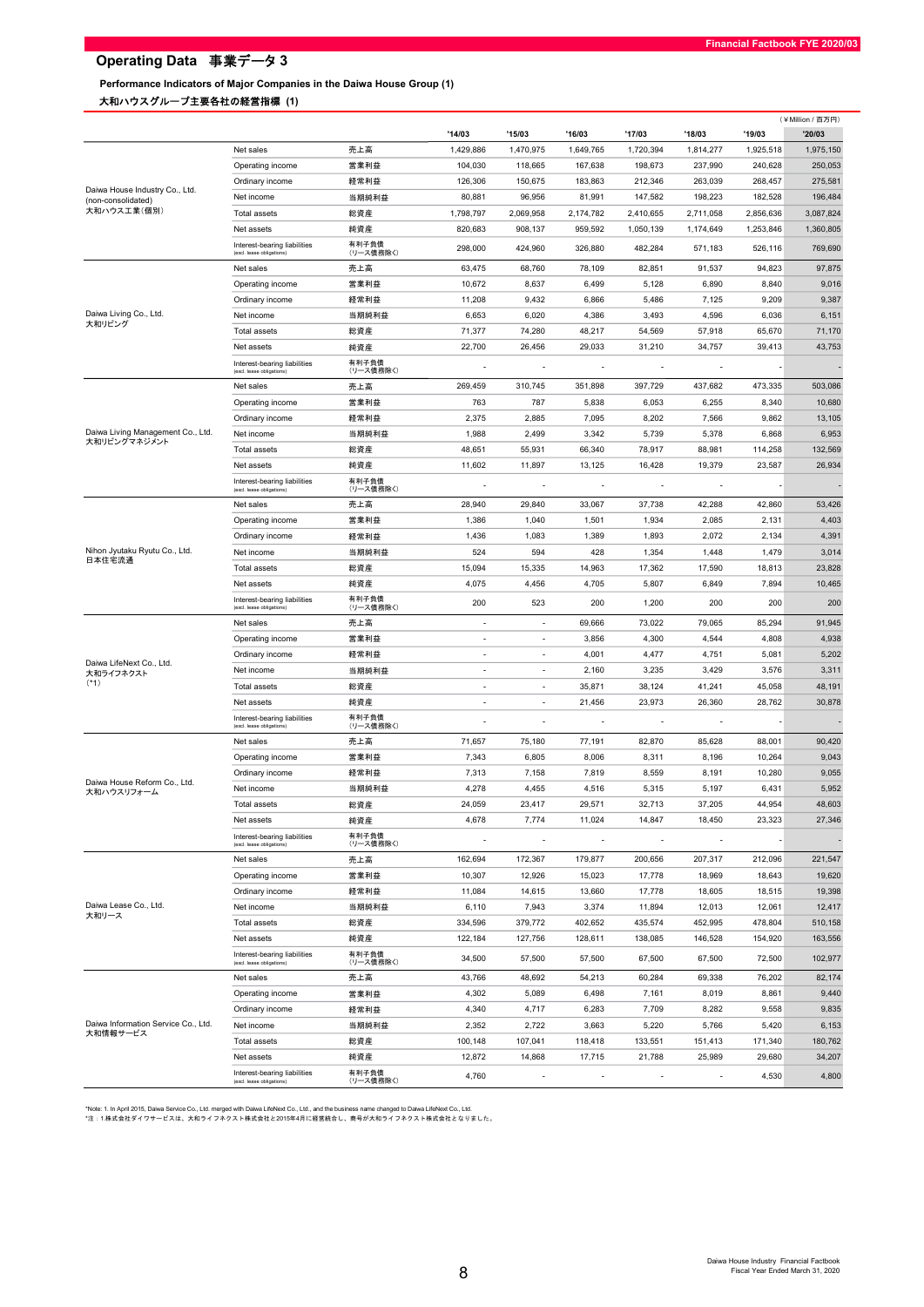Performance Indicators of Major Companies in the Daiwa House Group (2) 大和ハウスグループ主要各社の経営指標 (2)

|                                                                                                                                                                                                                                            |                                                           |                    |           |                          |           |           |           |           | (¥Million / 百万円) |
|--------------------------------------------------------------------------------------------------------------------------------------------------------------------------------------------------------------------------------------------|-----------------------------------------------------------|--------------------|-----------|--------------------------|-----------|-----------|-----------|-----------|------------------|
|                                                                                                                                                                                                                                            |                                                           |                    | '14/03    | '15/03                   | '16/03    | '17/03    | '18/03    | '19/03    | '20/03           |
|                                                                                                                                                                                                                                            | Net sales                                                 | 売上高                | 56,502    | 61,195                   | 68,093    | 75,926    | 82,249    | 88,027    | 96,538           |
|                                                                                                                                                                                                                                            | Operating income                                          | 営業利益               | 6,634     | 7,521                    | 10,106    | 12,554    | 14,534    | 15,564    | 14,116           |
|                                                                                                                                                                                                                                            | Ordinary income                                           | 経常利益               | 6,348     | 7,209                    | 9,800     | 12,517    | 14,535    | 15,559    | 13,896           |
|                                                                                                                                                                                                                                            | Net income                                                | 当期純利益              | 3,642     | 4,102                    | 6,179     | 8,649     | 9,875     | 9,882     | 8,959            |
|                                                                                                                                                                                                                                            | Total assets                                              | 総資産                | 125,045   | 132,840                  | 139,834   | 146,228   | 154,716   | 170,263   | 191,822          |
|                                                                                                                                                                                                                                            | Net assets                                                | 純資産                | 15,754    | 18,735                   | 23,684    | 30,419    | 37,700    | 44,619    | 50,614           |
| Daiwa Royal Co., Ltd.<br>ダイワロイヤル<br>Fujita Corporation<br>フジタ<br>$(*1)$<br>DesignArc Co., Ltd.<br>デザインアーク<br>$(*2)$<br>Daiwa Logistics Co., Ltd.<br>大和物流<br>Royal Home Center Co., Ltd.<br>ロイヤルホームセンター<br>Daiwa Resort Co., Ltd.<br>大和リゾート | Interest-bearing liabilities<br>(excl. lease obligations) | 有利子負債<br>(リース債務除く) | 19,770    | 19,270                   | 17,070    | 14,070    | 11,070    | 8,300     | 5,300            |
|                                                                                                                                                                                                                                            | Net sales                                                 | 売上高                | 264,522   | 235,686                  | 310,224   | 386,591   | 430,639   | 509,751   | 520,802          |
|                                                                                                                                                                                                                                            | Operating income                                          | 営業利益               | 3,709     | 5,409                    | 14,556    | 22,390    | 21,800    | 21,898    | 9,886            |
|                                                                                                                                                                                                                                            | Ordinary income                                           | 経常利益               | 4,000     | 5,842                    | 12,423    | 22,505    | 21,130    | 22,004    | 8,561            |
|                                                                                                                                                                                                                                            | Net income                                                | 当期純利益              | 2,501     | 5,792                    | 14,956    | 16,201    | 14,931    | 15,293    | 6,013            |
|                                                                                                                                                                                                                                            | Total assets                                              | 総資産                | 164,014   | 169,006                  | 261,161   | 296,500   | 336,680   | 396,232   | 382,871          |
|                                                                                                                                                                                                                                            | Net assets                                                | 純資産                | 21,967    | 28,392                   | 55,539    | 69,516    | 80,021    | 91,850    | 90,683           |
|                                                                                                                                                                                                                                            | Interest-bearing liabilities<br>(excl. lease obligations) | 有利子負債<br>(リース債務除く) |           | 3,000                    | 12,726    | 14,440    | 27,427    | 15,854    | 46,752           |
|                                                                                                                                                                                                                                            | Net sales                                                 | 売上高                | 50,554    | 51,319                   | 52,936    | 53,317    | 55,006    | 54,189    | 52,769           |
|                                                                                                                                                                                                                                            | Operating income                                          | 営業利益               | 1,756     | 1,872                    | 1,744     | 1,832     | 1,950     | 1,570     | 1,835            |
|                                                                                                                                                                                                                                            | Ordinary income                                           | 経常利益               | 2,275     | 2,567                    | 1,479     | 2,275     | 1,958     | 1,571     | 1,840            |
|                                                                                                                                                                                                                                            | Net income                                                | 当期純利益              | 1,328     | 711                      | $-565$    | 1,544     | 1,202     | 203       | 1,251            |
|                                                                                                                                                                                                                                            | <b>Total assets</b>                                       | 総資産                | 41,781    | 41,520                   | 43,074    | 41,021    | 41,554    | 42,130    | 43,612           |
|                                                                                                                                                                                                                                            | Net assets                                                | 純資産                | 22,929    | 23,059                   | 22,170    | 23,364    | 24,067    | 23,894    | 25,043           |
|                                                                                                                                                                                                                                            | Interest-bearing liabilities<br>(excl. lease obligations) | 有利子負債<br>(リース債務除く) | ٠         | $\overline{\phantom{a}}$ |           |           |           |           |                  |
|                                                                                                                                                                                                                                            | Net sales                                                 | 売上高                | 51,114    | 51,896                   | 51,895    | 54,536    | 53,866    | 56,301    | 59,574           |
|                                                                                                                                                                                                                                            | Operating income                                          | 営業利益               | 2,000     | 2,490                    | 3,038     | 3,630     | 3,340     | 3,549     | 5,247            |
|                                                                                                                                                                                                                                            | Ordinary income                                           | 経常利益               | 2,384     | 2,747                    | 2,980     | 3,943     | 3,431     | 3,622     | 5,264            |
|                                                                                                                                                                                                                                            | Net income                                                | 当期純利益              | 1,266     | 1,836                    | 850       | 2,766     | 2,368     | 2,178     | 3,507            |
|                                                                                                                                                                                                                                            | <b>Total assets</b>                                       | 総資産                | 47,893    | 47,925                   | 46,034    | 47,345    | 49,902    | 53,330    | 62,060           |
|                                                                                                                                                                                                                                            | Net assets                                                | 純資産                | 19,312    | 20,587                   | 20,776    | 22,902    | 24,391    | 25,837    | 28,634           |
|                                                                                                                                                                                                                                            | Interest-bearing liabilities<br>(excl. lease obligations) | 有利子負債<br>(リース債務除く) | 7,490     | 5,790                    | 5,620     | 2,730     | 2,200     | 2,900     | 3,500            |
|                                                                                                                                                                                                                                            | Net sales                                                 | 売上高                | 73,526    | 73,176                   | 78,543    | 83,970    | 85,572    | 88,497    | 88,884           |
|                                                                                                                                                                                                                                            | Operating income                                          | 営業利益               | 1,488     | 1,562                    | 1,817     | 1,529     | 1,294     | 2,055     | 1,897            |
|                                                                                                                                                                                                                                            | Ordinary income                                           | 経常利益               | 1,818     | 2,107                    | 1,730     | 1,698     | 1,351     | 2,156     | 1,948            |
|                                                                                                                                                                                                                                            | Net income                                                | 当期純利益              | 480       | $-3,893$                 | $-116$    | 1,060     | $-3,334$  | 1,356     | 873              |
|                                                                                                                                                                                                                                            | <b>Total assets</b>                                       | 総資産                | 56,853    | 52,088                   | 54,964    | 58,897    | 59,833    | 60,810    | 68,761           |
|                                                                                                                                                                                                                                            | Net assets                                                | 純資産                | 34,746    | 30,555                   | 30,439    | 31,400    | 27,741    | 29,098    | 29,972           |
|                                                                                                                                                                                                                                            | Interest-bearing liabilities<br>(excl. lease obligations) | 有利子負債<br>(リース債務除く) | 10,000    | 10,000                   | 10,000    | 13,000    | 11,500    | 11,500    | 18,900           |
|                                                                                                                                                                                                                                            | Net sales                                                 | 売上高                | 45,593    | 43,990                   | 46,934    | 46,360    | 46,698    | 47,299    | 46,252           |
|                                                                                                                                                                                                                                            | Operating income                                          | 営業利益               | 436       | 44                       | 305       | 357       | 1,008     | 670       | $-175$           |
|                                                                                                                                                                                                                                            | Ordinary income                                           | 経常利益               | 1,203     | 1,123                    | 134       | 1,096     | 1,050     | 743       | $-63$            |
|                                                                                                                                                                                                                                            | Net income                                                | 当期純利益              | 793       | $-387$                   | $-5,188$  | -993      | $-3,476$  | 342       | $-1,008$         |
|                                                                                                                                                                                                                                            | Total assets                                              | 総資産                | 48,249    | 45,408                   | 46,218    | 67,437    | 50,111    | 52,722    | 49,384           |
|                                                                                                                                                                                                                                            | Net assets                                                | 純資産                | 2,258     | 1,231                    | $-3,955$  | 31,047    | 27,572    | 27,912    | 26,899           |
|                                                                                                                                                                                                                                            | Interest-bearing liabilities<br>(excl. lease obligations) | 有利子負債<br>(リース債務除く) |           | 950                      | 2,450     | 4,700     | 4,700     | 4,700     | 4,700            |
|                                                                                                                                                                                                                                            | Net sales                                                 | 売上高                | 2,700,318 | 2,810,714                | 3,192,900 | 3,512,909 | 3,795,992 | 4,143,505 | 4,380,209        |
|                                                                                                                                                                                                                                            | Operating income                                          | 営業利益               | 163,576   | 180,352                  | 243,100   | 300,529   | 347,141   | 372,195   | 381,114          |
|                                                                                                                                                                                                                                            | Ordinary income                                           | 経常利益               | 176,366   | 202,628                  | 233,592   | 300,529   | 344,593   | 359,462   | 367,669          |
| Daiwa House Industry Co., Ltd.<br>(consolidated)                                                                                                                                                                                           | Net income                                                | 当期純利益              | 102,095   | 117,133                  | 103,577   | 201,700   | 236,357   | 237,439   | 233,603          |
| 大和ハウス工業(連結)                                                                                                                                                                                                                                | Total assets                                              | 総資産                | 2,665,946 | 3,021,007                | 3,257,805 | 3,555,885 | 4,035,059 | 4,334,037 | 4,627,388        |
|                                                                                                                                                                                                                                            | Net assets                                                | 純資産                | 992,686   | 1,112,817                | 1,181,986 | 1,329,901 | 1,513,585 | 1,643,717 | 1,773,388        |
|                                                                                                                                                                                                                                            | Interest-bearing liabilities<br>(excl. lease obligations) | 有利子負債<br>(リース債務除く) | 393,568   | 563,530                  | 491,964   | 640,671   | 780,574   | 778,546   | 1,043,478        |
|                                                                                                                                                                                                                                            | Net sales                                                 | 売上高                | 1.89      | 1.91                     | 1.94      | 2.04      | 2.09      | 2.15      | 2.22             |
| Parent company's share of                                                                                                                                                                                                                  | Operating income                                          | 営業利益               | 1.57      | 1.52                     | 1.45      | 1.56      | 1.46      | 1.55      | 1.52             |
| the Group total (Times)<br>連単倍率 (倍)                                                                                                                                                                                                        | Ordinary income                                           | 経常利益               | 1.40      | 1.34                     | 1.27      | 1.42      | 1.31      | 1.34      | 1.33             |
|                                                                                                                                                                                                                                            | Net income                                                | 当期純利益              | 1.26      | 1.21                     | 1.26      | 1.37      | 1.19      | 1.30      | 1.19             |

"Note: 1. Fujita Corporation became a consolidated subsidiary in January 2013, and merged with Daiwa Odakyu Construction Co., Ltd. in October 2015.<br>2. In October 2014, the business name changed to DesignArc Co., Ltd. fro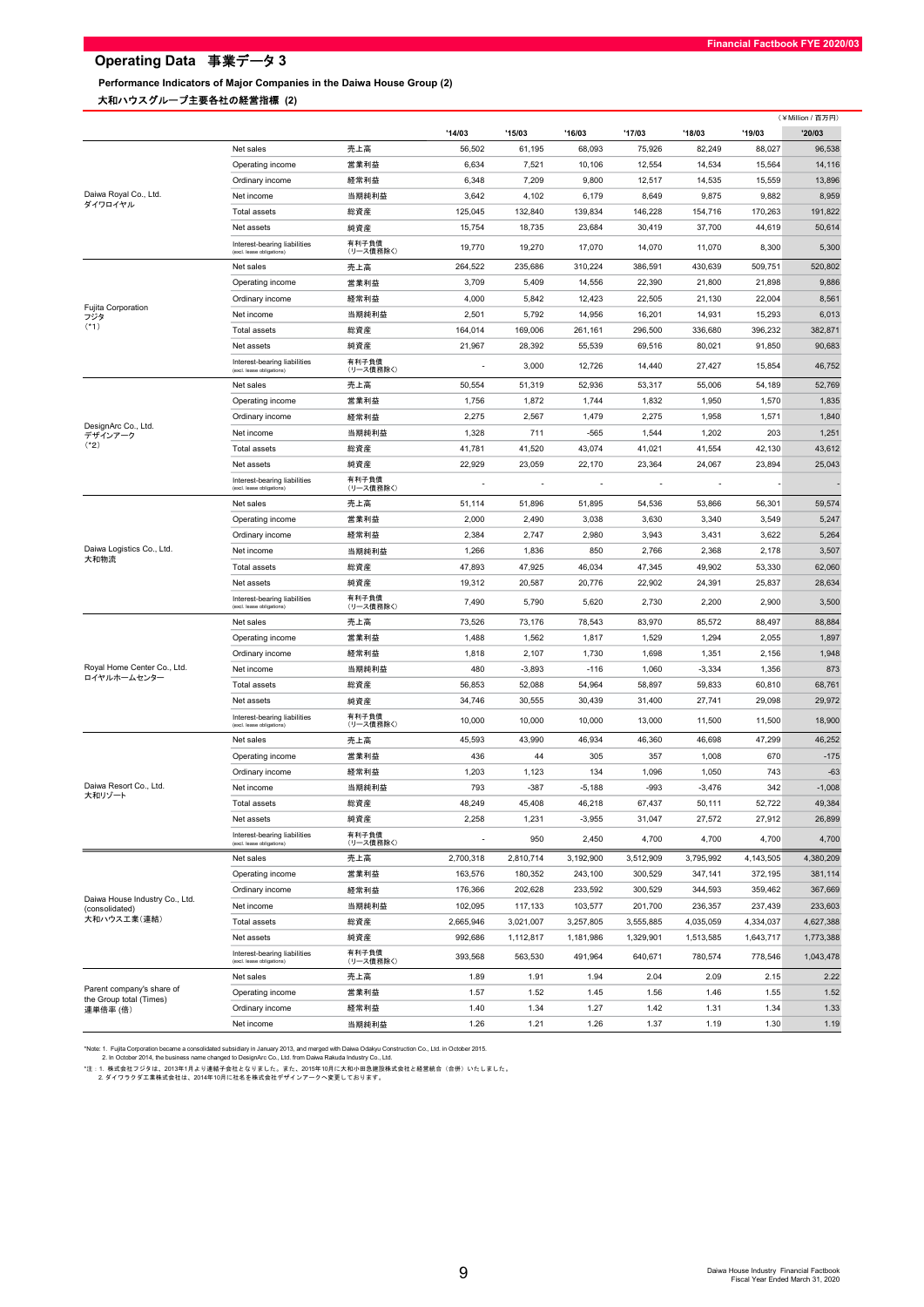## Capital Investments (Consolidated) 設備投資額(連結)

|                                                      |        |         |         |         |          |         |         |         |         | (¥Million / 百万円)      |
|------------------------------------------------------|--------|---------|---------|---------|----------|---------|---------|---------|---------|-----------------------|
|                                                      |        | '13/03  | '14/03  | '15/03  | '16/03   | '17/03  | '18/03  | '19/03  | '20/03  | '21/03<br>Forecast 計画 |
| Single-Family Houses                                 | 戸建住宅   | 4,312   | 6,370   | 5.030   | 6,216    | 8,509   | 7,594   | 4,353   | 5,835   | 6,000                 |
| Rental Housing                                       | 賃貸住宅   | 10.479  | 13.450  | 33.258  | 19.910   | 37.554  | 30,025  | 31.987  | 30,585  | 46,000                |
| Condominiums                                         | マンション  | 4,321   | 5,365   | 4,572   | 3,330    | 6,184   | 5,091   | 5,427   | 15,469  | 15,000                |
| <b>Existing Homes</b>                                | 住宅ストック | 828     | 403     | 194     | 70       | 146     | 143     | 63      | 642     | 1,000                 |
| <b>Commercial Facilities</b>                         | 商業施設   | 22.465  | 44.043  | 46.873  | 31.647   | 61.701  | 58.455  | 79.482  | 113,440 | 61,000                |
| Logistics, Business &<br><b>Corporate Facilities</b> | 事業施設   | 45,612  | 113.188 | 121.763 | 100.246  | 164.137 | 131.180 | 106.272 | 173.765 | 237,000               |
| <b>Other Businesses</b>                              | その他    | 33,222  | 34.155  | 42.126  | 28.307   | 62,985  | 52,299  | 66.474  | 34,121  | 20,000                |
| Adjustment                                           | 調整額    | 141     | 381     | 21.171  | (1, 416) | 437     | (199)   | (908)   | (0)     | 4,000                 |
| Total                                                | 合計     | 121,383 | 217,358 | 274,990 | 188,312  | 341,656 | 284,590 | 293,151 | 373,851 | 390,000               |

## Depreciation (Consolidated) 減価償却費(連結)

|                                                      |        |        |        |        |        |        |        |        | (¥Million / 百万円) |                             |  |
|------------------------------------------------------|--------|--------|--------|--------|--------|--------|--------|--------|------------------|-----------------------------|--|
|                                                      |        | '13/03 | '14/03 | '15/03 | '16/03 | '17/03 | '18/03 | '19/03 | '20/03           | '21/03<br>Forecast <b>H</b> |  |
| Single-Family Houses                                 | 戸建住宅   | 2.495  | 3,026  | 3,529  | 3,572  | 3,860  | 3,494  | 3,527  | 5,671            | 4,700                       |  |
| Rental Housing                                       | 賃貸住宅   | 6,509  | 6,701  | 7,042  | 7,816  | 8,636  | 8,994  | 8,801  | 9,609            | 10,000                      |  |
| Condominiums                                         | マンション  | 1,331  | 1,842  | 2,023  | 1,789  | 2,112  | 1,717  | 1,947  | 2,012            | 2,400                       |  |
| <b>Existing Homes</b>                                | 住宅ストック | 459    | 149    | 174    | 155    | 135    | 146    | 102    | 188              | 200                         |  |
| <b>Commercial Facilities</b>                         | 商業施設   | 13,263 | 14,200 | 15.168 | 16,407 | 17.469 | 19,306 | 21,031 | 29,035           | 33,100                      |  |
| Logistics, Business &<br><b>Corporate Facilities</b> | 事業施設   | 5,487  | 6,357  | 7.963  | 8,333  | 9,348  | 11,057 | 13,958 | 14,047           | 14,400                      |  |
| <b>Other Businesses</b>                              | その他    | 15,534 | 15,516 | 16,510 | 17.261 | 16.985 | 18,255 | 20,395 | 13,532           | 14,000                      |  |
| Adjustment                                           | 調整額    | 755    | 738    | 870    | 1,180  | 1,049  | 1,190  | 1,256  | 1,109            | 1,200                       |  |
| Total                                                | 송화     | 45,836 | 48,533 | 53,283 | 56.515 | 59,597 | 64,163 | 71,020 | 75,207           | 80,000                      |  |

Notes: We reclassified our business segments in the fiscal year ended March 31,2020.

注:2020/3月期より、新セグメントで記載しています。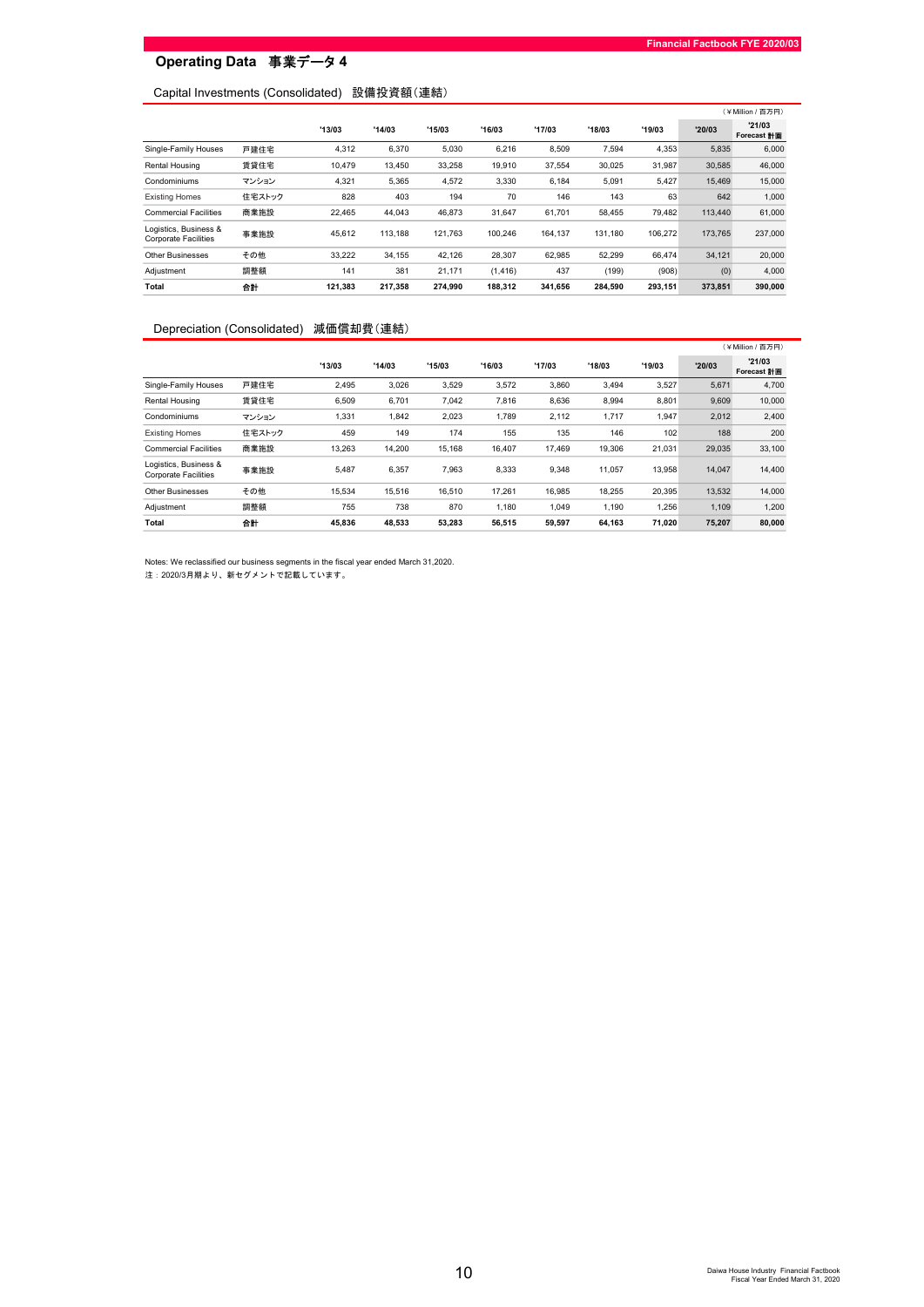## Single-Family Houses Business 戸建住宅事業

|                                           |        |             | '11/03 | '12/03 | '13/03 | '14/03 | '15/03 | '16/03 | '17/03 | '18/03 | '19/03 | '20/03 |
|-------------------------------------------|--------|-------------|--------|--------|--------|--------|--------|--------|--------|--------|--------|--------|
| Sales of Single-family houses             | 住宅販売戸数 | (Units / 戸) | 9.503  | 9.999  | 9,881  | 10.521 | 9,894  | 9,332  | 9.286  | 9,227  | 8.716  | 7,983  |
| Custom-built houses                       | 戸建住宅   |             | 8.133  | 8.323  | 7.965  | 8.088  | 7,280  | 6.999  | 7.106  | 6,907  | 6.524  | 5,917  |
| Houses in housing development<br>projects | 分譲住宅   |             | 1.370  | 1.676  | 1.916  | 2.433  | 2,614  | 2.333  | 2.180  | 2,320  | 2.192  | 2,066  |

|                                             |                         | '11/03            | '12/03 | '13/03 | '14/03 | '15/03 | '16/03 | '17/03 | '18/03 | '19/03 | '20/03 |
|---------------------------------------------|-------------------------|-------------------|--------|--------|--------|--------|--------|--------|--------|--------|--------|
| Number of model house exhibitions           | 住宅展示場数                  | 225               | 228    | 228    | 240    | 239    | 246    | 240    | 239    | 244    | 229    |
| Number of family groups visiting            | 住宅展示場来場者数(組)            | 80,654            | 76.917 | 79.154 | 71.164 | 69.242 | 64.642 | 67.602 | 65.307 | 68.402 | 60,084 |
| Average number of family group              |                         |                   |        |        |        |        |        |        |        |        |        |
| visits per single model house<br>exhibition | 1展示場当たり住宅展示場<br>来場者数(組) | 358               | 337    | 347    | 297    | 290    | 263    | 282    | 273    | 280    | 262    |
| Number of MACHINAKA-xevo                    | まちなかジーヴォ展示場数            |                   |        |        |        |        |        |        |        |        |        |
| Display homes completed                     | 完成済                     | 26                | 112    | 186    | 153    | 160    | 143    | 126    | 119    | 107    | 136    |
| Works in process                            | 仕掛中                     | 15                | 23     | 44     | 74     | 54     | 49     | 55     | 56     | 43     | 44     |
| Average sales per unit                      | 一戸当たりの平均売上金額            | (¥Million / 百万円)  |        |        |        |        |        |        |        |        |        |
| Custom-built houses                         | 戸建住宅                    | 28.8              | 29.7   | 30.1   | 31.1   | 32.7   | 33.7   | 34.3   | 35.9   | 37.3   | 39.6   |
| Steel-frame                                 | 鉄骨                      | 28.8              | 29.7   | 30.1   | 31.3   | 32.9   | 33.6   | 34.4   | 36.0   | 37.3   | 39.7   |
| Wood-frame                                  | 木造                      | 27.3              | 27.3   | 27.9   | 27.3   | 30.6   | 35.3   | 32.5   | 34.6   | 35.9   | 38.4   |
| Housing development                         | 分譲住宅                    | 24.0              | 24.0   | 23.8   | 23.5   | 24.0   | 24.5   | 25.3   | 24.0   | 24.3   | 22.4   |
| Steel-frame                                 | 鉄骨                      | 24.1              | 24.1   | 23.8   | 23.4   | 24.0   | 24.5   | 25.6   | 24.4   | 24.7   | 22.2   |
| Wood-frame                                  | 木造                      | 23.0              | 23.2   | 24.3   | 24.9   | 23.5   | 24.2   | 22.7   | 20.8   | 21.8   | 24.7   |
| Average area per unit                       | 一戸当たりの平均売上面積            | (m <sup>2</sup> ) |        |        |        |        |        |        |        |        |        |
| Custom-built houses                         | 戸建住宅                    | 133.1             | 132.8  | 131.9  | 132.0  | 132.9  | 131.9  | 132.7  | 134.1  | 135.7  | 137.8  |
| Steel-frame                                 | 鉄骨                      | 133.3             | 133.1  | 132.1  | 132.5  | 133.2  | 131.7  | 132.9  | 134.1  | 135.9  | 138.0  |
| Wood-frame                                  | 木造                      | 129.6             | 127.4  | 127.4  | 124.9  | 127.9  | 136.2  | 129.6  | 133.7  | 132.8  | 135.2  |
| Housing development                         | 分譲住宅                    | 119.6             | 118.1  | 117.1  | 112.6  | 108.9  | 110.4  | 103.3  | 103.3  | 106.6  | 97.3   |
| Steel-frame                                 | 鉄骨                      | 119.6             | 118.1  | 116.9  | 112.1  | 108.8  | 110.2  | 104.4  | 104.5  | 108.4  | 96.4   |
| Wood-frame                                  | 木造                      | 119.4             | 118.9  | 120.0  | 119.1  | 109.9  | 113.2  | 93.6   | 94.2   | 95.5   | 107.7  |
| Percentage of reconstruction                | 建替比率 (建替+住替)            | 28%               | 29%    | 27%    | 31%    | 27%    | 25%    | 24%    | 23%    | 25%    | 22%    |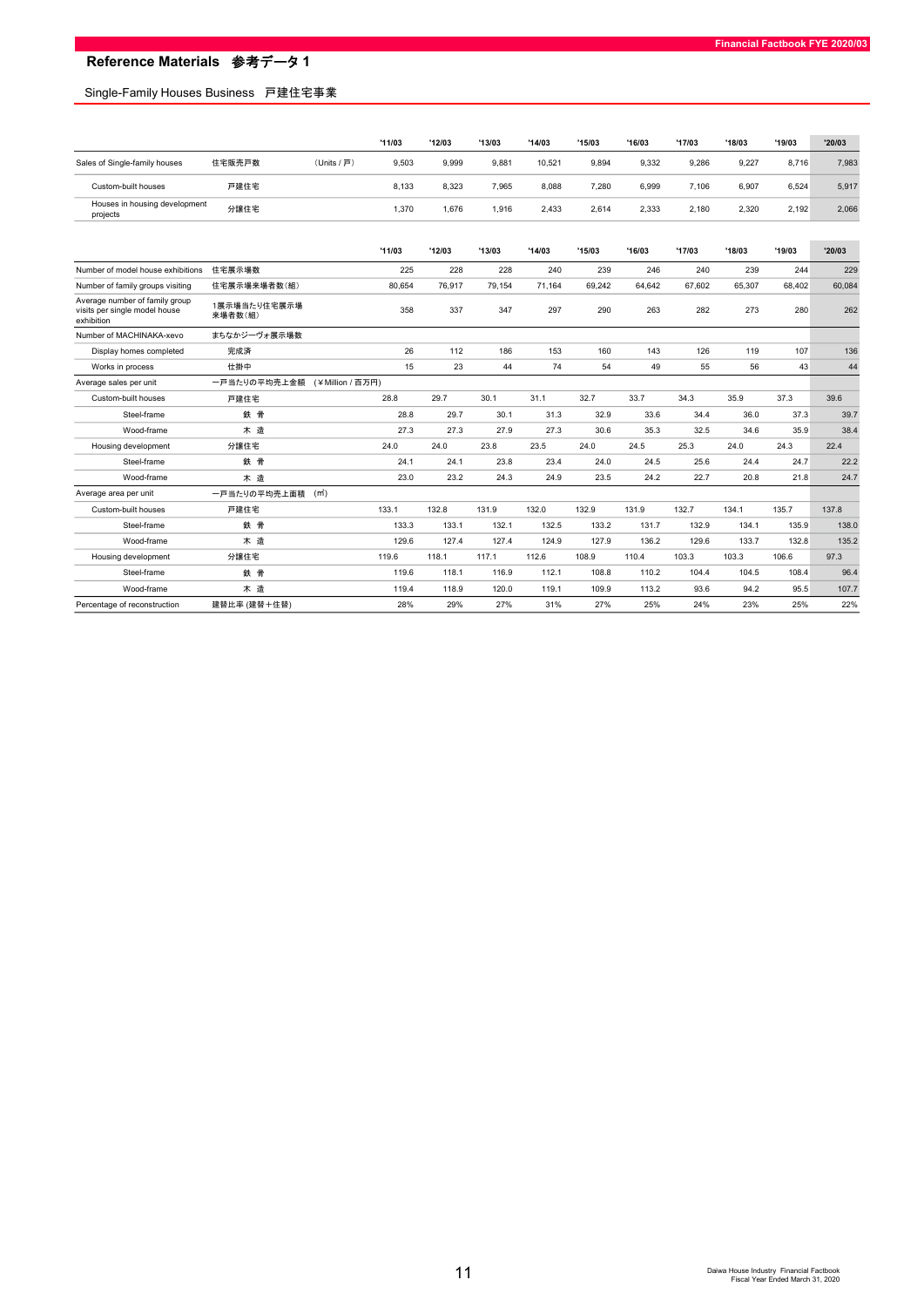## Rental Housing Business 賃貸住宅事業

|                                    |              |                   | '11/03 | '12/03 | '13/03 | '14/03 | '15/03 | '16/03 | '17/03 | '18/03 | '19/03 | '20/03 |
|------------------------------------|--------------|-------------------|--------|--------|--------|--------|--------|--------|--------|--------|--------|--------|
| Sales of rental housing            | 賃貸住宅販売戸数     | (Units / 戸)       | 25,224 | 27,115 | 30,514 | 32,424 | 36,757 | 38,903 | 43,428 | 40,254 | 37,905 | 33,502 |
|                                    |              |                   |        |        |        |        |        |        |        |        |        |        |
|                                    |              |                   | '11/03 | '12/03 | '13/03 | '14/03 | '15/03 | '16/03 | '17/03 | '18/03 | '19/03 | '20/03 |
| Average sales per unit             | 一戸当たりの平均売上金額 | (¥Million / 百万円)  |        |        |        |        |        |        |        |        |        |        |
| Rental housing                     | 賃貸住宅         |                   | 10.9   | 11.3   | 10.7   | 11.2   | 11.4   | 11.6   | 11.4   | 12.0   | 12.4   | 12.3   |
| Steel-frame (low-rise)             | 低層           |                   | 9.9    | 10.1   | 10.3   | 10.9   | 11.1   | 11.3   | 11.1   | 11.6   | 12.0   | 11.7   |
| Steel-frame<br>(high and mid-rise) | 中高層          |                   | 14.6   | 12.2   | 14.0   | 14.4   | 14.9   | 15.2   | 16.6   | 17.8   | 18.1   | 20.2   |
| Average area per unit              | 一戸当たりの平均売上面積 | (m <sup>2</sup> ) |        |        |        |        |        |        |        |        |        |        |
| Rental housing                     | 賃貸住宅         |                   | 54.8   | 57.1   | 53.2   | 55.8   | 53.1   | 52.3   | 50.5   | 51.5   | 52.0   | 49.9   |
| Steel-frame (low-rise)             | 低層           |                   | 54.0   | 56.9   | 52.3   | 54.5   | 52.8   | 52.1   | 50.1   | 51.0   | 51.5   | 48.7   |
| Steel-frame<br>(high and mid-rise) | 中高層          |                   | 60.9   | 57.8   | 61.7   | 68.7   | 57.8   | 54.2   | 56.7   | 57.4   | 58.7   | 67.2   |

#### Number of rental housing units managed and occupancy rates

| 賃貸住宅管理戸数の推移                                       |                                                    |                  | '12/03  | '13/03  | '14/03  | '15/03  | '16/03  | '17/03  | '18/03  | '19/03  | '20/03  |
|---------------------------------------------------|----------------------------------------------------|------------------|---------|---------|---------|---------|---------|---------|---------|---------|---------|
| Daiwa Living Co., Ltd.<br>大和リビング                  | Rental housing units managed                       | 賃貸住宅管<br>理戸数     | 292.478 | 331.676 | 376.760 | 418.382 | 452.401 | 490.145 | 522.118 | 550.214 | 572.499 |
| Daiwa Living Manegement Co., Ltd.<br>大和リビングマネジメント | Occupancy rates                                    | 入居率              | 97.5%   | 97.7%   | 97.2%   | 97.6%   | 97.5%   | 97.2%   | 97.3%   | 96.9%   | 97.5%   |
| Nihon Jyutaku Ryutu Co., Ltd.                     | Rental housing units managed                       | 賃貸住宅管<br>理戸数     | 14.108  | 14.392  | 15.018  | 17.133  | 18.941  | 20.063  | 21,006  | 22.024  | 22,683  |
| 日本住宅流通                                            | Occupancy rates                                    | 入居率              | 95.8%   | 95.2%   | 95.8%   | 94.9%   | 95.3%   | 95.1%   | 95.8%   | 96.8%   | 97.9%   |
|                                                   | Rental housing units managed                       | 賃貸住宅管<br>理戸数     | 306.586 | 346.068 | 391.778 | 435.515 | 471.342 | 510.208 | 543.124 | 572.238 | 595.182 |
| Total<br>合計                                       | Lump-sum contracted units<br>(occupancy quarantee) | 一括借上(入<br>居保証)戸数 | 265.219 | 305,808 | 352.341 | 397.282 | 433.628 | 471.845 | 505.313 | 531.356 | 552.625 |
|                                                   | Occupancy rates                                    | 入居率              | 97.4%   | 97.6%   | 97.2%   | 97.5%   | 97.4%   | 97.1%   | 97.3%   | 96.9%   | 97.6%   |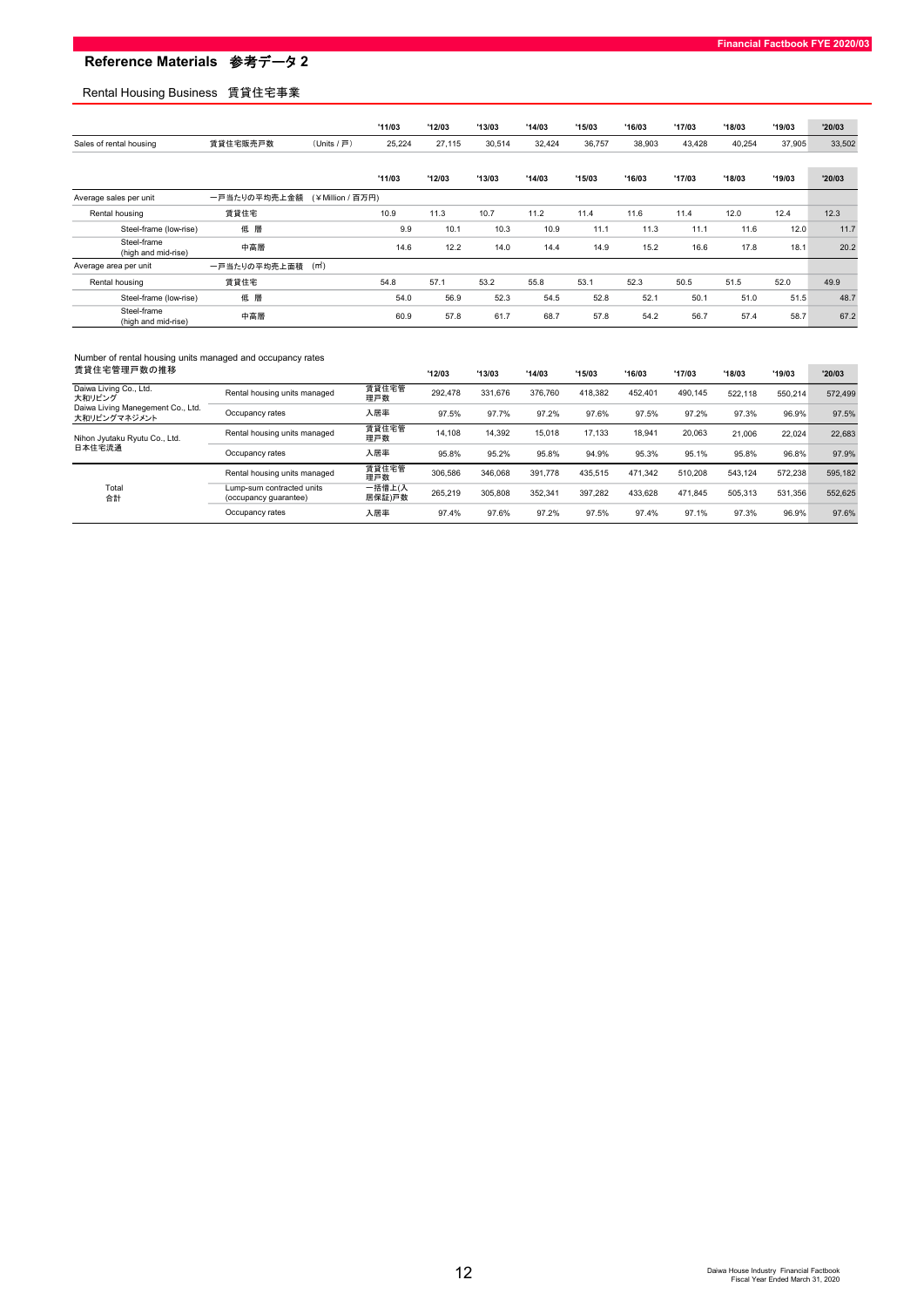## Condominiums Business マンション事業

| '20/03<br>'13/03<br>'14/03<br>'17/03<br>'18/03<br>'19/03<br>'15/03<br>'16/03<br>売上高の状況(個別)<br>(m, ¥Million / 百万円)<br>戸数<br>255<br>137<br>285<br>145<br>24<br>121<br>Units<br>205<br>131<br>売上金額<br>4,453<br>10,810<br>5,532<br>6,251<br>963<br>9,929<br>Sales amount<br>5,997<br>7,250<br>Hokkaido<br>82.3<br>Average sales per unit<br>29.3<br>28.4<br>32.6<br>37.9<br>42.3<br>43.2<br>40.1<br>平均売上金額<br>北海道<br>8,925<br>Floor space(m3)<br>専有面積(m2)<br>16,866<br>21,227<br>11,969<br>22,774<br>11,249<br>11,378<br>1,936<br>74.0<br>82.4<br>83.2<br>87.6<br>79.9<br>86.0<br>78.7<br>80.7<br>平均専有面積(m2)<br>Average floor space per unit(m)<br>$\overline{2}$<br>戸数<br>151<br>193<br>117<br>64<br>83<br>44<br>Units<br>16<br>4,278<br>71<br>4,556<br>6,138<br>2,306<br>554<br>5,148<br>2,022<br>Sales amount<br>売上金額<br>Tohoku<br>35.5<br>30.2<br>36.6<br>36.0<br>62.0<br>46.0<br>31.8<br>34.6<br>Average sales per unit<br>平均売上金額<br>東北<br>169<br>専有面積(m2)<br>12,077<br>15,518<br>9,369<br>5,047<br>1,533<br>6,694<br>3,376<br>Floor space(m3)<br>80.0<br>80.1<br>78.9<br>95.8<br>80.7<br>76.7<br>84.5<br>Average floor space per unit(m <sup>2</sup> )<br>平均専有面積(m2)<br>80.4<br>戸数<br>870<br>764<br>949<br>749<br>1,116<br>Units<br>1,121<br>1,118<br>829<br>36,498<br>57,110<br>30,461<br>57,576<br>49,174<br>47,761<br>49,797<br>78,556<br>Sales amount<br>売上金額<br>Kanto<br>39.9<br>63.7<br>60.0<br>70.4<br>Average sales per unit<br>41.9<br>51.0<br>51.5<br>51.8<br>平均売上金額<br>関東<br>70,561<br>63,544<br>80,661<br>Floor space(m3)<br>専有面積(m2)<br>58,540<br>78,429<br>54,109<br>81,593<br>54,190<br>70.8<br>76.6<br>72.3<br>Average floor space per unit(m <sup>2</sup> )<br>平均専有面積(m2)<br>67.3<br>70.0<br>73.0<br>74.4<br>72.3<br>戸数<br>380<br>Units<br>474<br>399<br>460<br>347<br>425<br>372<br>141<br>16,938<br>15,391<br>13,986<br>16,768<br>15,105<br>17,613<br>14,970<br>5,663<br>Sales amount<br>売上金額<br>Chubu<br>平均売上金額<br>32.5<br>35.0<br>36.5<br>43.5<br>41.4<br>40.2<br>40.2<br>44.6<br>Average sales per unit<br>中部<br>30,474<br>専有面積(m2)<br>41,285<br>32,373<br>37,210<br>28,440<br>34,066<br>30,131<br>11,077<br>Floor space(m3)<br>80.9<br>78.6<br>80.2<br>平均専有面積(m2)<br>87.1<br>82.0<br>80.2<br>81.0<br>Average floor space per unit(m)<br>81.1<br>484<br>Units<br>戸数<br>694<br>531<br>511<br>465<br>506<br>480<br>318<br>26,278<br>Sales amount<br>売上金額<br>21,460<br>21,969<br>21,523<br>20,144<br>27,191<br>26,988<br>14,706<br>Kinki<br>42.2<br>53.7<br>46.3<br>54.3<br>Average sales per unit<br>平均売上金額<br>30.9<br>41.4<br>43.3<br>56.2<br>近畿<br>35,120<br>49,123<br>39,118<br>36,994<br>34,904<br>38,819<br>35,303<br>22,783<br>Floor space(m3)<br>専有面積(m2)<br>平均専有面積(m2)<br>70.7<br>73.7<br>72.5<br>75.1<br>76.7<br>73.5<br>71.7<br>72.6<br>Average floor space per unit(m <sup>2</sup> )<br>30<br>8<br>46<br>21<br>Units<br>$\overline{\phantom{a}}$<br>$\qquad \qquad -$<br>戸数<br>$\overline{\phantom{0}}$<br>$\overline{\phantom{a}}$<br>804<br>582<br>2,071<br>Sales amount<br>1,816<br>売上金額<br>$\overline{\phantom{0}}$<br>$\overline{\phantom{0}}$<br>$\overline{\phantom{0}}$<br>Chushikoku<br>38.3<br>Average sales per unit<br>平均売上金額<br>$\overline{\phantom{0}}$<br>۳<br>60.5<br>72.8<br>$\overline{\phantom{0}}$<br>45.0<br>۰<br>中四国<br>専有面積(m2)<br>2,552<br>805<br>3,468<br>1,505<br>Floor space(m3)<br>$\overline{\phantom{0}}$<br>-<br>85.1<br>100.6<br>75.4<br>71.7<br>Average floor space per unit(m <sup>2</sup> )<br>平均専有面積(m2)<br>$\overline{\phantom{0}}$<br>$\overline{\phantom{a}}$<br>Ξ<br>94<br>Units<br>戸数<br>414<br>574<br>447<br>663<br>176<br>331<br>387<br>12,122<br>19,766<br>14,653<br>23,413<br>6,370<br>13,132<br>24,385<br>4,168<br>Sales amount<br>売上金額<br>Kyushu<br>62.9<br>44.5<br>平均売上金額<br>29.3<br>34.4<br>32.8<br>35.3<br>36.1<br>39.7<br>Average sales per unit<br>九州<br>35,283<br>52,784<br>12,689<br>25,783<br>7,127<br>Floor space( $m2$ )<br>専有面積(m2)<br>34,051<br>45,126<br>31,523<br>76.1<br>Average floor space per unit(m3)<br>平均専有面積(m2)<br>82.3<br>78.6<br>79.0<br>79.6<br>72.0<br>78.0<br>81.4<br>2,218<br>Units<br>2,808<br>3,073<br>2,436<br>2,972<br>2,211<br>2,160<br>1,789<br>戸数<br>売上金額<br>96,476<br>126,346<br>92,263<br>131,320<br>107,108<br>114,921<br>99,902<br>138,064<br>Sales amount<br>Total<br>55.8<br>62.2<br>平均売上金額<br>37.9<br>44.2<br>53.2<br>Average sales per unit<br>34.4<br>41.1<br>48.4<br>合計<br>163,984<br>211,945<br>231,794<br>184,936<br>228,098<br>169,725<br>137,712<br>専有面積(m2)<br>163,483<br>Floor space(m <sup>2</sup> )<br>73.9<br>平均専有面積(m2)<br>75.5<br>75.4<br>75.9<br>76.7<br>76.8<br>75.7<br>77.0<br>Average floor space per unit(m) | Sales (Non-Consolidated) |  |  |  |  |  |
|------------------------------------------------------------------------------------------------------------------------------------------------------------------------------------------------------------------------------------------------------------------------------------------------------------------------------------------------------------------------------------------------------------------------------------------------------------------------------------------------------------------------------------------------------------------------------------------------------------------------------------------------------------------------------------------------------------------------------------------------------------------------------------------------------------------------------------------------------------------------------------------------------------------------------------------------------------------------------------------------------------------------------------------------------------------------------------------------------------------------------------------------------------------------------------------------------------------------------------------------------------------------------------------------------------------------------------------------------------------------------------------------------------------------------------------------------------------------------------------------------------------------------------------------------------------------------------------------------------------------------------------------------------------------------------------------------------------------------------------------------------------------------------------------------------------------------------------------------------------------------------------------------------------------------------------------------------------------------------------------------------------------------------------------------------------------------------------------------------------------------------------------------------------------------------------------------------------------------------------------------------------------------------------------------------------------------------------------------------------------------------------------------------------------------------------------------------------------------------------------------------------------------------------------------------------------------------------------------------------------------------------------------------------------------------------------------------------------------------------------------------------------------------------------------------------------------------------------------------------------------------------------------------------------------------------------------------------------------------------------------------------------------------------------------------------------------------------------------------------------------------------------------------------------------------------------------------------------------------------------------------------------------------------------------------------------------------------------------------------------------------------------------------------------------------------------------------------------------------------------------------------------------------------------------------------------------------------------------------------------------------------------------------------------------------------------------------------------------------------------------------------------------------------------------------------------------------------------------------------------------------------------------------------------------------------------------------------------------------------------------------------------------------------------------------------------------------------------------------------------------------------------------------------------------------------------------------------------------------------------------------------------------------------------------------------------------------------------------------------------------------------------------------------------------------------------------------------------------------------------------------------------------------------------------------------------------------------------------------------------------------------------------------|--------------------------|--|--|--|--|--|
|                                                                                                                                                                                                                                                                                                                                                                                                                                                                                                                                                                                                                                                                                                                                                                                                                                                                                                                                                                                                                                                                                                                                                                                                                                                                                                                                                                                                                                                                                                                                                                                                                                                                                                                                                                                                                                                                                                                                                                                                                                                                                                                                                                                                                                                                                                                                                                                                                                                                                                                                                                                                                                                                                                                                                                                                                                                                                                                                                                                                                                                                                                                                                                                                                                                                                                                                                                                                                                                                                                                                                                                                                                                                                                                                                                                                                                                                                                                                                                                                                                                                                                                                                                                                                                                                                                                                                                                                                                                                                                                                                                                                                                                            |                          |  |  |  |  |  |
|                                                                                                                                                                                                                                                                                                                                                                                                                                                                                                                                                                                                                                                                                                                                                                                                                                                                                                                                                                                                                                                                                                                                                                                                                                                                                                                                                                                                                                                                                                                                                                                                                                                                                                                                                                                                                                                                                                                                                                                                                                                                                                                                                                                                                                                                                                                                                                                                                                                                                                                                                                                                                                                                                                                                                                                                                                                                                                                                                                                                                                                                                                                                                                                                                                                                                                                                                                                                                                                                                                                                                                                                                                                                                                                                                                                                                                                                                                                                                                                                                                                                                                                                                                                                                                                                                                                                                                                                                                                                                                                                                                                                                                                            |                          |  |  |  |  |  |
|                                                                                                                                                                                                                                                                                                                                                                                                                                                                                                                                                                                                                                                                                                                                                                                                                                                                                                                                                                                                                                                                                                                                                                                                                                                                                                                                                                                                                                                                                                                                                                                                                                                                                                                                                                                                                                                                                                                                                                                                                                                                                                                                                                                                                                                                                                                                                                                                                                                                                                                                                                                                                                                                                                                                                                                                                                                                                                                                                                                                                                                                                                                                                                                                                                                                                                                                                                                                                                                                                                                                                                                                                                                                                                                                                                                                                                                                                                                                                                                                                                                                                                                                                                                                                                                                                                                                                                                                                                                                                                                                                                                                                                                            |                          |  |  |  |  |  |
|                                                                                                                                                                                                                                                                                                                                                                                                                                                                                                                                                                                                                                                                                                                                                                                                                                                                                                                                                                                                                                                                                                                                                                                                                                                                                                                                                                                                                                                                                                                                                                                                                                                                                                                                                                                                                                                                                                                                                                                                                                                                                                                                                                                                                                                                                                                                                                                                                                                                                                                                                                                                                                                                                                                                                                                                                                                                                                                                                                                                                                                                                                                                                                                                                                                                                                                                                                                                                                                                                                                                                                                                                                                                                                                                                                                                                                                                                                                                                                                                                                                                                                                                                                                                                                                                                                                                                                                                                                                                                                                                                                                                                                                            |                          |  |  |  |  |  |
|                                                                                                                                                                                                                                                                                                                                                                                                                                                                                                                                                                                                                                                                                                                                                                                                                                                                                                                                                                                                                                                                                                                                                                                                                                                                                                                                                                                                                                                                                                                                                                                                                                                                                                                                                                                                                                                                                                                                                                                                                                                                                                                                                                                                                                                                                                                                                                                                                                                                                                                                                                                                                                                                                                                                                                                                                                                                                                                                                                                                                                                                                                                                                                                                                                                                                                                                                                                                                                                                                                                                                                                                                                                                                                                                                                                                                                                                                                                                                                                                                                                                                                                                                                                                                                                                                                                                                                                                                                                                                                                                                                                                                                                            |                          |  |  |  |  |  |
|                                                                                                                                                                                                                                                                                                                                                                                                                                                                                                                                                                                                                                                                                                                                                                                                                                                                                                                                                                                                                                                                                                                                                                                                                                                                                                                                                                                                                                                                                                                                                                                                                                                                                                                                                                                                                                                                                                                                                                                                                                                                                                                                                                                                                                                                                                                                                                                                                                                                                                                                                                                                                                                                                                                                                                                                                                                                                                                                                                                                                                                                                                                                                                                                                                                                                                                                                                                                                                                                                                                                                                                                                                                                                                                                                                                                                                                                                                                                                                                                                                                                                                                                                                                                                                                                                                                                                                                                                                                                                                                                                                                                                                                            |                          |  |  |  |  |  |
|                                                                                                                                                                                                                                                                                                                                                                                                                                                                                                                                                                                                                                                                                                                                                                                                                                                                                                                                                                                                                                                                                                                                                                                                                                                                                                                                                                                                                                                                                                                                                                                                                                                                                                                                                                                                                                                                                                                                                                                                                                                                                                                                                                                                                                                                                                                                                                                                                                                                                                                                                                                                                                                                                                                                                                                                                                                                                                                                                                                                                                                                                                                                                                                                                                                                                                                                                                                                                                                                                                                                                                                                                                                                                                                                                                                                                                                                                                                                                                                                                                                                                                                                                                                                                                                                                                                                                                                                                                                                                                                                                                                                                                                            |                          |  |  |  |  |  |
|                                                                                                                                                                                                                                                                                                                                                                                                                                                                                                                                                                                                                                                                                                                                                                                                                                                                                                                                                                                                                                                                                                                                                                                                                                                                                                                                                                                                                                                                                                                                                                                                                                                                                                                                                                                                                                                                                                                                                                                                                                                                                                                                                                                                                                                                                                                                                                                                                                                                                                                                                                                                                                                                                                                                                                                                                                                                                                                                                                                                                                                                                                                                                                                                                                                                                                                                                                                                                                                                                                                                                                                                                                                                                                                                                                                                                                                                                                                                                                                                                                                                                                                                                                                                                                                                                                                                                                                                                                                                                                                                                                                                                                                            |                          |  |  |  |  |  |
|                                                                                                                                                                                                                                                                                                                                                                                                                                                                                                                                                                                                                                                                                                                                                                                                                                                                                                                                                                                                                                                                                                                                                                                                                                                                                                                                                                                                                                                                                                                                                                                                                                                                                                                                                                                                                                                                                                                                                                                                                                                                                                                                                                                                                                                                                                                                                                                                                                                                                                                                                                                                                                                                                                                                                                                                                                                                                                                                                                                                                                                                                                                                                                                                                                                                                                                                                                                                                                                                                                                                                                                                                                                                                                                                                                                                                                                                                                                                                                                                                                                                                                                                                                                                                                                                                                                                                                                                                                                                                                                                                                                                                                                            |                          |  |  |  |  |  |
|                                                                                                                                                                                                                                                                                                                                                                                                                                                                                                                                                                                                                                                                                                                                                                                                                                                                                                                                                                                                                                                                                                                                                                                                                                                                                                                                                                                                                                                                                                                                                                                                                                                                                                                                                                                                                                                                                                                                                                                                                                                                                                                                                                                                                                                                                                                                                                                                                                                                                                                                                                                                                                                                                                                                                                                                                                                                                                                                                                                                                                                                                                                                                                                                                                                                                                                                                                                                                                                                                                                                                                                                                                                                                                                                                                                                                                                                                                                                                                                                                                                                                                                                                                                                                                                                                                                                                                                                                                                                                                                                                                                                                                                            |                          |  |  |  |  |  |
|                                                                                                                                                                                                                                                                                                                                                                                                                                                                                                                                                                                                                                                                                                                                                                                                                                                                                                                                                                                                                                                                                                                                                                                                                                                                                                                                                                                                                                                                                                                                                                                                                                                                                                                                                                                                                                                                                                                                                                                                                                                                                                                                                                                                                                                                                                                                                                                                                                                                                                                                                                                                                                                                                                                                                                                                                                                                                                                                                                                                                                                                                                                                                                                                                                                                                                                                                                                                                                                                                                                                                                                                                                                                                                                                                                                                                                                                                                                                                                                                                                                                                                                                                                                                                                                                                                                                                                                                                                                                                                                                                                                                                                                            |                          |  |  |  |  |  |
|                                                                                                                                                                                                                                                                                                                                                                                                                                                                                                                                                                                                                                                                                                                                                                                                                                                                                                                                                                                                                                                                                                                                                                                                                                                                                                                                                                                                                                                                                                                                                                                                                                                                                                                                                                                                                                                                                                                                                                                                                                                                                                                                                                                                                                                                                                                                                                                                                                                                                                                                                                                                                                                                                                                                                                                                                                                                                                                                                                                                                                                                                                                                                                                                                                                                                                                                                                                                                                                                                                                                                                                                                                                                                                                                                                                                                                                                                                                                                                                                                                                                                                                                                                                                                                                                                                                                                                                                                                                                                                                                                                                                                                                            |                          |  |  |  |  |  |
|                                                                                                                                                                                                                                                                                                                                                                                                                                                                                                                                                                                                                                                                                                                                                                                                                                                                                                                                                                                                                                                                                                                                                                                                                                                                                                                                                                                                                                                                                                                                                                                                                                                                                                                                                                                                                                                                                                                                                                                                                                                                                                                                                                                                                                                                                                                                                                                                                                                                                                                                                                                                                                                                                                                                                                                                                                                                                                                                                                                                                                                                                                                                                                                                                                                                                                                                                                                                                                                                                                                                                                                                                                                                                                                                                                                                                                                                                                                                                                                                                                                                                                                                                                                                                                                                                                                                                                                                                                                                                                                                                                                                                                                            |                          |  |  |  |  |  |
|                                                                                                                                                                                                                                                                                                                                                                                                                                                                                                                                                                                                                                                                                                                                                                                                                                                                                                                                                                                                                                                                                                                                                                                                                                                                                                                                                                                                                                                                                                                                                                                                                                                                                                                                                                                                                                                                                                                                                                                                                                                                                                                                                                                                                                                                                                                                                                                                                                                                                                                                                                                                                                                                                                                                                                                                                                                                                                                                                                                                                                                                                                                                                                                                                                                                                                                                                                                                                                                                                                                                                                                                                                                                                                                                                                                                                                                                                                                                                                                                                                                                                                                                                                                                                                                                                                                                                                                                                                                                                                                                                                                                                                                            |                          |  |  |  |  |  |
|                                                                                                                                                                                                                                                                                                                                                                                                                                                                                                                                                                                                                                                                                                                                                                                                                                                                                                                                                                                                                                                                                                                                                                                                                                                                                                                                                                                                                                                                                                                                                                                                                                                                                                                                                                                                                                                                                                                                                                                                                                                                                                                                                                                                                                                                                                                                                                                                                                                                                                                                                                                                                                                                                                                                                                                                                                                                                                                                                                                                                                                                                                                                                                                                                                                                                                                                                                                                                                                                                                                                                                                                                                                                                                                                                                                                                                                                                                                                                                                                                                                                                                                                                                                                                                                                                                                                                                                                                                                                                                                                                                                                                                                            |                          |  |  |  |  |  |
|                                                                                                                                                                                                                                                                                                                                                                                                                                                                                                                                                                                                                                                                                                                                                                                                                                                                                                                                                                                                                                                                                                                                                                                                                                                                                                                                                                                                                                                                                                                                                                                                                                                                                                                                                                                                                                                                                                                                                                                                                                                                                                                                                                                                                                                                                                                                                                                                                                                                                                                                                                                                                                                                                                                                                                                                                                                                                                                                                                                                                                                                                                                                                                                                                                                                                                                                                                                                                                                                                                                                                                                                                                                                                                                                                                                                                                                                                                                                                                                                                                                                                                                                                                                                                                                                                                                                                                                                                                                                                                                                                                                                                                                            |                          |  |  |  |  |  |
|                                                                                                                                                                                                                                                                                                                                                                                                                                                                                                                                                                                                                                                                                                                                                                                                                                                                                                                                                                                                                                                                                                                                                                                                                                                                                                                                                                                                                                                                                                                                                                                                                                                                                                                                                                                                                                                                                                                                                                                                                                                                                                                                                                                                                                                                                                                                                                                                                                                                                                                                                                                                                                                                                                                                                                                                                                                                                                                                                                                                                                                                                                                                                                                                                                                                                                                                                                                                                                                                                                                                                                                                                                                                                                                                                                                                                                                                                                                                                                                                                                                                                                                                                                                                                                                                                                                                                                                                                                                                                                                                                                                                                                                            |                          |  |  |  |  |  |
|                                                                                                                                                                                                                                                                                                                                                                                                                                                                                                                                                                                                                                                                                                                                                                                                                                                                                                                                                                                                                                                                                                                                                                                                                                                                                                                                                                                                                                                                                                                                                                                                                                                                                                                                                                                                                                                                                                                                                                                                                                                                                                                                                                                                                                                                                                                                                                                                                                                                                                                                                                                                                                                                                                                                                                                                                                                                                                                                                                                                                                                                                                                                                                                                                                                                                                                                                                                                                                                                                                                                                                                                                                                                                                                                                                                                                                                                                                                                                                                                                                                                                                                                                                                                                                                                                                                                                                                                                                                                                                                                                                                                                                                            |                          |  |  |  |  |  |
|                                                                                                                                                                                                                                                                                                                                                                                                                                                                                                                                                                                                                                                                                                                                                                                                                                                                                                                                                                                                                                                                                                                                                                                                                                                                                                                                                                                                                                                                                                                                                                                                                                                                                                                                                                                                                                                                                                                                                                                                                                                                                                                                                                                                                                                                                                                                                                                                                                                                                                                                                                                                                                                                                                                                                                                                                                                                                                                                                                                                                                                                                                                                                                                                                                                                                                                                                                                                                                                                                                                                                                                                                                                                                                                                                                                                                                                                                                                                                                                                                                                                                                                                                                                                                                                                                                                                                                                                                                                                                                                                                                                                                                                            |                          |  |  |  |  |  |
|                                                                                                                                                                                                                                                                                                                                                                                                                                                                                                                                                                                                                                                                                                                                                                                                                                                                                                                                                                                                                                                                                                                                                                                                                                                                                                                                                                                                                                                                                                                                                                                                                                                                                                                                                                                                                                                                                                                                                                                                                                                                                                                                                                                                                                                                                                                                                                                                                                                                                                                                                                                                                                                                                                                                                                                                                                                                                                                                                                                                                                                                                                                                                                                                                                                                                                                                                                                                                                                                                                                                                                                                                                                                                                                                                                                                                                                                                                                                                                                                                                                                                                                                                                                                                                                                                                                                                                                                                                                                                                                                                                                                                                                            |                          |  |  |  |  |  |
|                                                                                                                                                                                                                                                                                                                                                                                                                                                                                                                                                                                                                                                                                                                                                                                                                                                                                                                                                                                                                                                                                                                                                                                                                                                                                                                                                                                                                                                                                                                                                                                                                                                                                                                                                                                                                                                                                                                                                                                                                                                                                                                                                                                                                                                                                                                                                                                                                                                                                                                                                                                                                                                                                                                                                                                                                                                                                                                                                                                                                                                                                                                                                                                                                                                                                                                                                                                                                                                                                                                                                                                                                                                                                                                                                                                                                                                                                                                                                                                                                                                                                                                                                                                                                                                                                                                                                                                                                                                                                                                                                                                                                                                            |                          |  |  |  |  |  |
|                                                                                                                                                                                                                                                                                                                                                                                                                                                                                                                                                                                                                                                                                                                                                                                                                                                                                                                                                                                                                                                                                                                                                                                                                                                                                                                                                                                                                                                                                                                                                                                                                                                                                                                                                                                                                                                                                                                                                                                                                                                                                                                                                                                                                                                                                                                                                                                                                                                                                                                                                                                                                                                                                                                                                                                                                                                                                                                                                                                                                                                                                                                                                                                                                                                                                                                                                                                                                                                                                                                                                                                                                                                                                                                                                                                                                                                                                                                                                                                                                                                                                                                                                                                                                                                                                                                                                                                                                                                                                                                                                                                                                                                            |                          |  |  |  |  |  |
|                                                                                                                                                                                                                                                                                                                                                                                                                                                                                                                                                                                                                                                                                                                                                                                                                                                                                                                                                                                                                                                                                                                                                                                                                                                                                                                                                                                                                                                                                                                                                                                                                                                                                                                                                                                                                                                                                                                                                                                                                                                                                                                                                                                                                                                                                                                                                                                                                                                                                                                                                                                                                                                                                                                                                                                                                                                                                                                                                                                                                                                                                                                                                                                                                                                                                                                                                                                                                                                                                                                                                                                                                                                                                                                                                                                                                                                                                                                                                                                                                                                                                                                                                                                                                                                                                                                                                                                                                                                                                                                                                                                                                                                            |                          |  |  |  |  |  |
|                                                                                                                                                                                                                                                                                                                                                                                                                                                                                                                                                                                                                                                                                                                                                                                                                                                                                                                                                                                                                                                                                                                                                                                                                                                                                                                                                                                                                                                                                                                                                                                                                                                                                                                                                                                                                                                                                                                                                                                                                                                                                                                                                                                                                                                                                                                                                                                                                                                                                                                                                                                                                                                                                                                                                                                                                                                                                                                                                                                                                                                                                                                                                                                                                                                                                                                                                                                                                                                                                                                                                                                                                                                                                                                                                                                                                                                                                                                                                                                                                                                                                                                                                                                                                                                                                                                                                                                                                                                                                                                                                                                                                                                            |                          |  |  |  |  |  |
|                                                                                                                                                                                                                                                                                                                                                                                                                                                                                                                                                                                                                                                                                                                                                                                                                                                                                                                                                                                                                                                                                                                                                                                                                                                                                                                                                                                                                                                                                                                                                                                                                                                                                                                                                                                                                                                                                                                                                                                                                                                                                                                                                                                                                                                                                                                                                                                                                                                                                                                                                                                                                                                                                                                                                                                                                                                                                                                                                                                                                                                                                                                                                                                                                                                                                                                                                                                                                                                                                                                                                                                                                                                                                                                                                                                                                                                                                                                                                                                                                                                                                                                                                                                                                                                                                                                                                                                                                                                                                                                                                                                                                                                            |                          |  |  |  |  |  |
|                                                                                                                                                                                                                                                                                                                                                                                                                                                                                                                                                                                                                                                                                                                                                                                                                                                                                                                                                                                                                                                                                                                                                                                                                                                                                                                                                                                                                                                                                                                                                                                                                                                                                                                                                                                                                                                                                                                                                                                                                                                                                                                                                                                                                                                                                                                                                                                                                                                                                                                                                                                                                                                                                                                                                                                                                                                                                                                                                                                                                                                                                                                                                                                                                                                                                                                                                                                                                                                                                                                                                                                                                                                                                                                                                                                                                                                                                                                                                                                                                                                                                                                                                                                                                                                                                                                                                                                                                                                                                                                                                                                                                                                            |                          |  |  |  |  |  |
|                                                                                                                                                                                                                                                                                                                                                                                                                                                                                                                                                                                                                                                                                                                                                                                                                                                                                                                                                                                                                                                                                                                                                                                                                                                                                                                                                                                                                                                                                                                                                                                                                                                                                                                                                                                                                                                                                                                                                                                                                                                                                                                                                                                                                                                                                                                                                                                                                                                                                                                                                                                                                                                                                                                                                                                                                                                                                                                                                                                                                                                                                                                                                                                                                                                                                                                                                                                                                                                                                                                                                                                                                                                                                                                                                                                                                                                                                                                                                                                                                                                                                                                                                                                                                                                                                                                                                                                                                                                                                                                                                                                                                                                            |                          |  |  |  |  |  |
|                                                                                                                                                                                                                                                                                                                                                                                                                                                                                                                                                                                                                                                                                                                                                                                                                                                                                                                                                                                                                                                                                                                                                                                                                                                                                                                                                                                                                                                                                                                                                                                                                                                                                                                                                                                                                                                                                                                                                                                                                                                                                                                                                                                                                                                                                                                                                                                                                                                                                                                                                                                                                                                                                                                                                                                                                                                                                                                                                                                                                                                                                                                                                                                                                                                                                                                                                                                                                                                                                                                                                                                                                                                                                                                                                                                                                                                                                                                                                                                                                                                                                                                                                                                                                                                                                                                                                                                                                                                                                                                                                                                                                                                            |                          |  |  |  |  |  |
|                                                                                                                                                                                                                                                                                                                                                                                                                                                                                                                                                                                                                                                                                                                                                                                                                                                                                                                                                                                                                                                                                                                                                                                                                                                                                                                                                                                                                                                                                                                                                                                                                                                                                                                                                                                                                                                                                                                                                                                                                                                                                                                                                                                                                                                                                                                                                                                                                                                                                                                                                                                                                                                                                                                                                                                                                                                                                                                                                                                                                                                                                                                                                                                                                                                                                                                                                                                                                                                                                                                                                                                                                                                                                                                                                                                                                                                                                                                                                                                                                                                                                                                                                                                                                                                                                                                                                                                                                                                                                                                                                                                                                                                            |                          |  |  |  |  |  |
|                                                                                                                                                                                                                                                                                                                                                                                                                                                                                                                                                                                                                                                                                                                                                                                                                                                                                                                                                                                                                                                                                                                                                                                                                                                                                                                                                                                                                                                                                                                                                                                                                                                                                                                                                                                                                                                                                                                                                                                                                                                                                                                                                                                                                                                                                                                                                                                                                                                                                                                                                                                                                                                                                                                                                                                                                                                                                                                                                                                                                                                                                                                                                                                                                                                                                                                                                                                                                                                                                                                                                                                                                                                                                                                                                                                                                                                                                                                                                                                                                                                                                                                                                                                                                                                                                                                                                                                                                                                                                                                                                                                                                                                            |                          |  |  |  |  |  |
|                                                                                                                                                                                                                                                                                                                                                                                                                                                                                                                                                                                                                                                                                                                                                                                                                                                                                                                                                                                                                                                                                                                                                                                                                                                                                                                                                                                                                                                                                                                                                                                                                                                                                                                                                                                                                                                                                                                                                                                                                                                                                                                                                                                                                                                                                                                                                                                                                                                                                                                                                                                                                                                                                                                                                                                                                                                                                                                                                                                                                                                                                                                                                                                                                                                                                                                                                                                                                                                                                                                                                                                                                                                                                                                                                                                                                                                                                                                                                                                                                                                                                                                                                                                                                                                                                                                                                                                                                                                                                                                                                                                                                                                            |                          |  |  |  |  |  |
|                                                                                                                                                                                                                                                                                                                                                                                                                                                                                                                                                                                                                                                                                                                                                                                                                                                                                                                                                                                                                                                                                                                                                                                                                                                                                                                                                                                                                                                                                                                                                                                                                                                                                                                                                                                                                                                                                                                                                                                                                                                                                                                                                                                                                                                                                                                                                                                                                                                                                                                                                                                                                                                                                                                                                                                                                                                                                                                                                                                                                                                                                                                                                                                                                                                                                                                                                                                                                                                                                                                                                                                                                                                                                                                                                                                                                                                                                                                                                                                                                                                                                                                                                                                                                                                                                                                                                                                                                                                                                                                                                                                                                                                            |                          |  |  |  |  |  |
|                                                                                                                                                                                                                                                                                                                                                                                                                                                                                                                                                                                                                                                                                                                                                                                                                                                                                                                                                                                                                                                                                                                                                                                                                                                                                                                                                                                                                                                                                                                                                                                                                                                                                                                                                                                                                                                                                                                                                                                                                                                                                                                                                                                                                                                                                                                                                                                                                                                                                                                                                                                                                                                                                                                                                                                                                                                                                                                                                                                                                                                                                                                                                                                                                                                                                                                                                                                                                                                                                                                                                                                                                                                                                                                                                                                                                                                                                                                                                                                                                                                                                                                                                                                                                                                                                                                                                                                                                                                                                                                                                                                                                                                            |                          |  |  |  |  |  |
|                                                                                                                                                                                                                                                                                                                                                                                                                                                                                                                                                                                                                                                                                                                                                                                                                                                                                                                                                                                                                                                                                                                                                                                                                                                                                                                                                                                                                                                                                                                                                                                                                                                                                                                                                                                                                                                                                                                                                                                                                                                                                                                                                                                                                                                                                                                                                                                                                                                                                                                                                                                                                                                                                                                                                                                                                                                                                                                                                                                                                                                                                                                                                                                                                                                                                                                                                                                                                                                                                                                                                                                                                                                                                                                                                                                                                                                                                                                                                                                                                                                                                                                                                                                                                                                                                                                                                                                                                                                                                                                                                                                                                                                            |                          |  |  |  |  |  |
|                                                                                                                                                                                                                                                                                                                                                                                                                                                                                                                                                                                                                                                                                                                                                                                                                                                                                                                                                                                                                                                                                                                                                                                                                                                                                                                                                                                                                                                                                                                                                                                                                                                                                                                                                                                                                                                                                                                                                                                                                                                                                                                                                                                                                                                                                                                                                                                                                                                                                                                                                                                                                                                                                                                                                                                                                                                                                                                                                                                                                                                                                                                                                                                                                                                                                                                                                                                                                                                                                                                                                                                                                                                                                                                                                                                                                                                                                                                                                                                                                                                                                                                                                                                                                                                                                                                                                                                                                                                                                                                                                                                                                                                            |                          |  |  |  |  |  |
|                                                                                                                                                                                                                                                                                                                                                                                                                                                                                                                                                                                                                                                                                                                                                                                                                                                                                                                                                                                                                                                                                                                                                                                                                                                                                                                                                                                                                                                                                                                                                                                                                                                                                                                                                                                                                                                                                                                                                                                                                                                                                                                                                                                                                                                                                                                                                                                                                                                                                                                                                                                                                                                                                                                                                                                                                                                                                                                                                                                                                                                                                                                                                                                                                                                                                                                                                                                                                                                                                                                                                                                                                                                                                                                                                                                                                                                                                                                                                                                                                                                                                                                                                                                                                                                                                                                                                                                                                                                                                                                                                                                                                                                            |                          |  |  |  |  |  |
|                                                                                                                                                                                                                                                                                                                                                                                                                                                                                                                                                                                                                                                                                                                                                                                                                                                                                                                                                                                                                                                                                                                                                                                                                                                                                                                                                                                                                                                                                                                                                                                                                                                                                                                                                                                                                                                                                                                                                                                                                                                                                                                                                                                                                                                                                                                                                                                                                                                                                                                                                                                                                                                                                                                                                                                                                                                                                                                                                                                                                                                                                                                                                                                                                                                                                                                                                                                                                                                                                                                                                                                                                                                                                                                                                                                                                                                                                                                                                                                                                                                                                                                                                                                                                                                                                                                                                                                                                                                                                                                                                                                                                                                            |                          |  |  |  |  |  |
|                                                                                                                                                                                                                                                                                                                                                                                                                                                                                                                                                                                                                                                                                                                                                                                                                                                                                                                                                                                                                                                                                                                                                                                                                                                                                                                                                                                                                                                                                                                                                                                                                                                                                                                                                                                                                                                                                                                                                                                                                                                                                                                                                                                                                                                                                                                                                                                                                                                                                                                                                                                                                                                                                                                                                                                                                                                                                                                                                                                                                                                                                                                                                                                                                                                                                                                                                                                                                                                                                                                                                                                                                                                                                                                                                                                                                                                                                                                                                                                                                                                                                                                                                                                                                                                                                                                                                                                                                                                                                                                                                                                                                                                            |                          |  |  |  |  |  |
|                                                                                                                                                                                                                                                                                                                                                                                                                                                                                                                                                                                                                                                                                                                                                                                                                                                                                                                                                                                                                                                                                                                                                                                                                                                                                                                                                                                                                                                                                                                                                                                                                                                                                                                                                                                                                                                                                                                                                                                                                                                                                                                                                                                                                                                                                                                                                                                                                                                                                                                                                                                                                                                                                                                                                                                                                                                                                                                                                                                                                                                                                                                                                                                                                                                                                                                                                                                                                                                                                                                                                                                                                                                                                                                                                                                                                                                                                                                                                                                                                                                                                                                                                                                                                                                                                                                                                                                                                                                                                                                                                                                                                                                            |                          |  |  |  |  |  |
|                                                                                                                                                                                                                                                                                                                                                                                                                                                                                                                                                                                                                                                                                                                                                                                                                                                                                                                                                                                                                                                                                                                                                                                                                                                                                                                                                                                                                                                                                                                                                                                                                                                                                                                                                                                                                                                                                                                                                                                                                                                                                                                                                                                                                                                                                                                                                                                                                                                                                                                                                                                                                                                                                                                                                                                                                                                                                                                                                                                                                                                                                                                                                                                                                                                                                                                                                                                                                                                                                                                                                                                                                                                                                                                                                                                                                                                                                                                                                                                                                                                                                                                                                                                                                                                                                                                                                                                                                                                                                                                                                                                                                                                            |                          |  |  |  |  |  |
|                                                                                                                                                                                                                                                                                                                                                                                                                                                                                                                                                                                                                                                                                                                                                                                                                                                                                                                                                                                                                                                                                                                                                                                                                                                                                                                                                                                                                                                                                                                                                                                                                                                                                                                                                                                                                                                                                                                                                                                                                                                                                                                                                                                                                                                                                                                                                                                                                                                                                                                                                                                                                                                                                                                                                                                                                                                                                                                                                                                                                                                                                                                                                                                                                                                                                                                                                                                                                                                                                                                                                                                                                                                                                                                                                                                                                                                                                                                                                                                                                                                                                                                                                                                                                                                                                                                                                                                                                                                                                                                                                                                                                                                            |                          |  |  |  |  |  |

#### Number of condominium units managed

| 分譲型マンション管理戸数                     |                                                  |                 | '13/03  | '14/03  | '15/03  | '16/03  | '17/03  | '18/03  | '19/03  | '20/03  |
|----------------------------------|--------------------------------------------------|-----------------|---------|---------|---------|---------|---------|---------|---------|---------|
| Daiwa LifeNext Co., Ltd. -New    | Number of managed units                          | 管理戸数            |         |         |         | 249,017 | 256,347 | 263,064 | 265,512 | 273,011 |
| 大和ライフネクスト(新)                     | Number of managed buildings<br>entrusted by HOAs | 管理組合からの<br>受託棟数 |         |         |         | 4,047   | 4,153   | 4,236   | 4,256   | 4,335   |
| Daiwa Service Co., Ltd.          | Number of managed units                          | 管理戸数            | 79,147  | 84,819  | 87,520  |         |         |         |         |         |
| ダイワサービス                          | Number of managed buildings<br>entrusted by HOAs | 管理組合からの<br>受託棟数 | 1,282   | 1,337   | 1,404   |         |         |         |         |         |
| Daiwa LifeNext Co., Ltd. -Former | Number of managed units                          | 管理戸数            | 141,535 | 147,487 | 152,729 |         |         |         |         |         |
| 大和ライフネクスト(旧)                     | Number of managed buildings<br>entrusted by HOAs | 管理組合からの<br>受託棟数 | 2,363   | 2,439   | 2,510   |         |         |         |         |         |
| Global Community Co., Ltd.       | Number of managed units                          | 管理戸数            | 74,320  | 77,024  | 80,239  | 83,282  | 85,358  | 89,962  | 95,107  | 98,513  |
| グローバルコミュニティ                      | Number of managed buildings<br>entrusted by HOAs | 管理組合からの<br>受託棟数 | 1,695   | 1,758   | 1,843   | 1,882   | 2,018   | 2,096   | 2,210   | 2,290   |
| Total                            | Number of managed units                          | 管理戸数            | 295,002 | 309,330 | 320,488 | 332,299 | 341,705 | 353,026 | 360,619 | 371,524 |
| 合計                               | Number of managed buildings<br>entrusted by HOAs | 管理組合からの<br>受託棟数 | 5,340   | 5,534   | 5,757   | 5,929   | 6,171   | 6,332   | 6,466   | 6,625   |

Note: In April 2015, Daiwa Service Co., Ltd. merged with Daiwa LifeNext Co., Ltd., and the business name changed to Daiwa LifeNext Co., Ltd.

注:株式会社ダイワサービスは、大和ライフネクスト株式会社と2015年4月に経営統合し、商号が大和ライフネクスト株式会社となりました。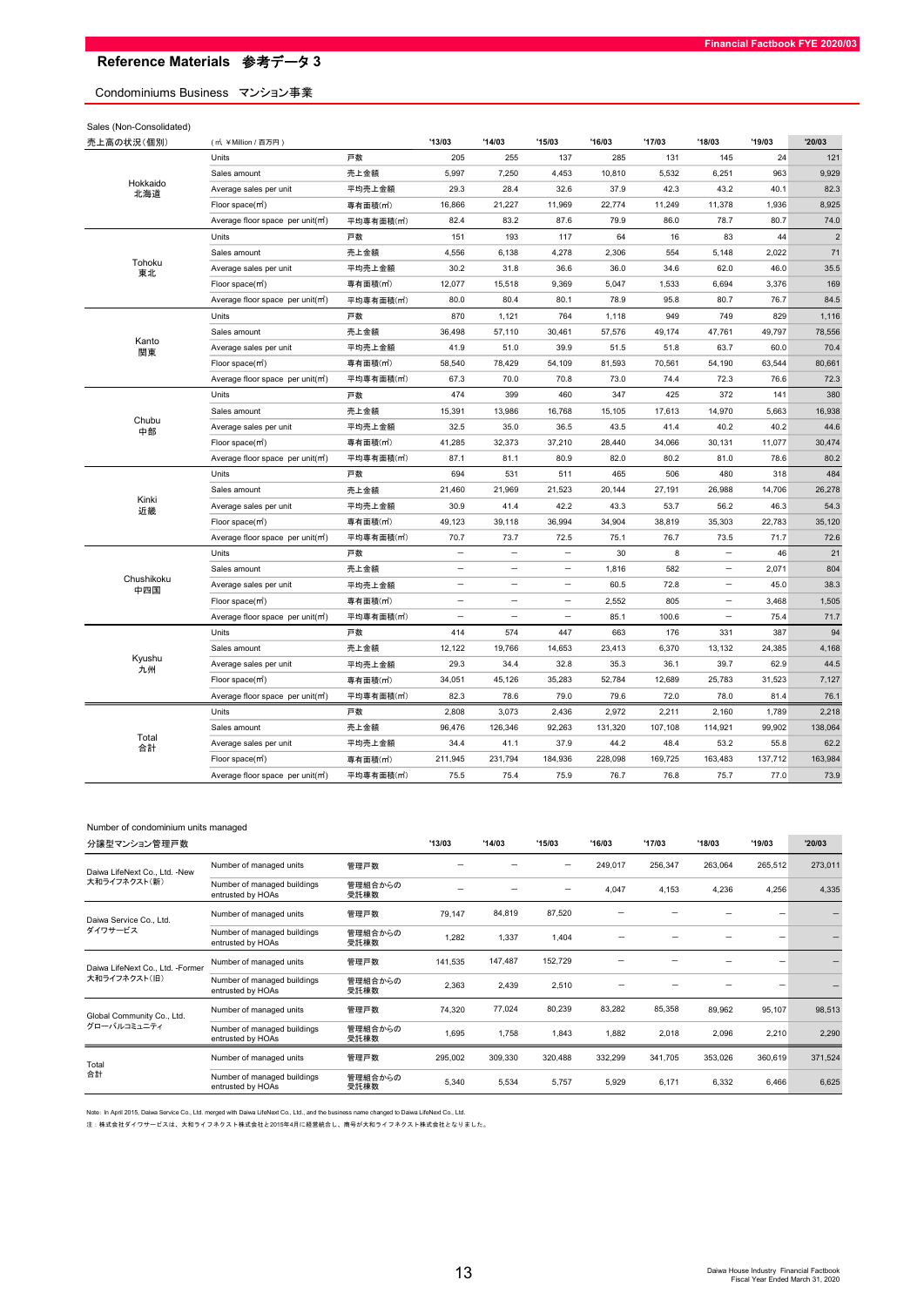## Commercial Facilities Business 商業施設事業

| Subleasing areas of commercial facilites<br>転貸建物面積の推移 |                                                                    |                         | '13/03    | '14/03    | '15/03    | '16/03    | '17/03    | '18/03    | '19/03    | '20/03    |
|-------------------------------------------------------|--------------------------------------------------------------------|-------------------------|-----------|-----------|-----------|-----------|-----------|-----------|-----------|-----------|
|                                                       | Total leasing floor space(m2) 貸付可能面積(m2)                           |                         | 1,703,213 | 1,735,717 | 1,791,414 | 1,812,807 | 1,857,193 | 1,914,656 | 1,959,890 | 2,035,502 |
| Daiwa Lease Co., Ltd.                                 | Leasing floor space<br>occupied(m <sup>2</sup> )                   | 入居賃貸面積(m <sup>2</sup> ) | 1,686,105 | 1,722,074 | 1,774,437 | 1,794,208 | 1,835,597 | 1,892,830 | 1,936,155 | 2,004,770 |
| 大和リース                                                 | Tenants                                                            | テナント数                   | 2,713     | 2,830     | 2,880     | 2,981     | 3,104     | 3,243     | 3,372     | 3,646     |
|                                                       | Occupancy rates*                                                   | 入居率*                    | 99.0%     | 99.2%     | 99.1%     | 99.0%     | 98.8%     | 98.9%     | 98.8%     | 98.5%     |
|                                                       | Total leasing floor space(m <sup>2</sup> ) 貸付可能面積(m <sup>2</sup> ) |                         | 1,330,313 | 1,460,668 | 1,584,088 | 1,747,872 | 1,900,896 | 2,149,198 | 2,309,375 | 2,515,900 |
| Daiwa Information Service Co., Ltd.                   | Leasing floor space<br>occupied(m <sup>2</sup> )                   | 入居賃貸面積(m <sup>2</sup> ) | 1,323,568 | 1,454,766 | 1,576,780 | 1,740,654 | 1,894,110 | 2,140,286 | 2,299,191 | 2,504,555 |
| 大和情報サービス                                              | Tenants                                                            | テナント数                   | 2,359     | 2,634     | 2,850     | 3,115     | 3,387     | 3,861     | 4,119     | 4,383     |
|                                                       | Occupancy rates*                                                   | 入居率*                    | 99.5%     | 99.6%     | 99.5%     | 99.6%     | 99.6%     | 99.6%     | 99.6%     | 99.5%     |
|                                                       | Total leasing floor space(m2) 貸付可能面積(m2)                           |                         | 1,223,749 | 1,337,464 | 1,459,862 | 1,581,442 | 1,681,892 | 1,766,928 | 1,826,327 | 1,861,894 |
| Daiwa Royal Co., Ltd.                                 | Leasing floor space<br>occupied(m <sup>2</sup> )                   | 入居賃貸面積(m <sup>2</sup> ) | 1,216,103 | 1,329,841 | 1,446,087 | 1,568,503 | 1,666,314 | 1,743,771 | 1,803,217 | 1,837,568 |
| ダイワロイヤル                                               | Tenants                                                            | テナント数                   | 2,162     | 2,354     | 2,531     | 2,714     | 2,828     | 2,971     | 3,119     | 3,191     |
|                                                       | Occupancy rates*                                                   | 入居率*                    | 99.4%     | 99.4%     | 99.1%     | 99.2%     | 99.1%     | 98.7%     | 98.7%     | 98.7%     |
|                                                       | Total leasing floor space(m2) 貸付可能面積(m2)                           |                         | 4,257,275 | 4,533,849 | 4,835,365 | 5,142,121 | 5.439.981 | 5,830,782 | 6,095,592 | 6,413,296 |
| Total                                                 | Leasing floor space<br>occupied(m <sup>2</sup> )                   | 入居賃貸面積(m <sup>2</sup> ) | 4,225,776 | 4,506,681 | 4,797,304 | 5,103,365 | 5,396,021 | 5,776,887 | 6,038,563 | 6,346,893 |
| 合計                                                    | Tenants                                                            | テナント数                   | 7,234     | 7,818     | 8,261     | 8,810     | 9,319     | 10,075    | 10,610    | 11,220    |
|                                                       | Occupancy rates*                                                   | 入居率*                    | 99.3%     | 99.4%     | 99.2%     | 99.2%     | 99.2%     | 99.1%     | 99.1%     | 99.0%     |
| Management of owned commercial facilities             |                                                                    |                         |           |           |           |           |           |           |           |           |
| 自社保有商業施設の運営状況                                         |                                                                    |                         | '13/03    | '14/03    | '15/03    | '16/03    | '17/03    | '18/03    | '19/03    | '20/03    |
|                                                       | Total leasing floor space(m <sup>2</sup> ) 貸付可能面積(m <sup>2</sup> ) |                         | 444.288   | 296.053   | 298.909   | 299.483   | 296.331   | 326.505   | 279.686   | 351,854   |
| Daiwa House Industry Co., Ltd.<br>(non-consolidated)  | Leasing floor space<br>occupied(m <sup>2</sup> )                   | 入居賃貸面積(m <sup>2</sup> ) | 431,072   | 284,547   | 290,509   | 295,772   | 288,351   | 322,345   | 272,768   | 337,144   |
| 大和ハウス工業(個別)                                           | Tenants                                                            | テナント数                   | 702       | 706       | 728       | 722       | 719       | 768       | 610       | 812       |
|                                                       | Occupancy rates*                                                   | 入居率*                    | 97.0%     | 96.1%     | 97.2%     | 98.8%     | 97.3%     | 98.7%     | 97.5%     | 95.8%     |

\*Note: Leasing floor space occupied/Total leasing floor space

\*注: 入居面積/貸付可能面積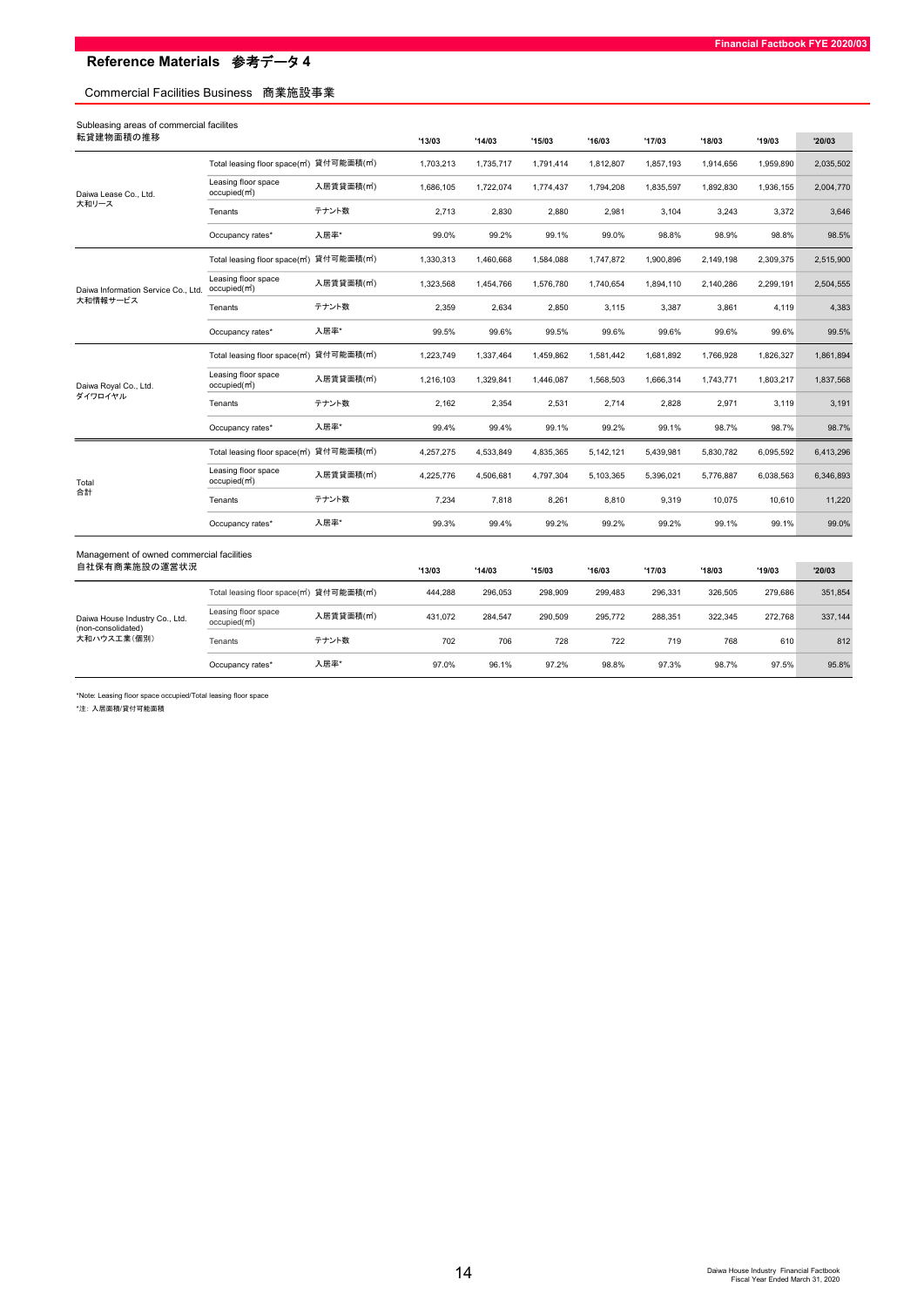#### Logistics, Business & Corporate Facilities Business 事業施設事業

| 物流施設の開発延床面積(累計)    |        | '20/03 |
|--------------------|--------|--------|
| Hokkaido           | 北海道    | 167    |
| Tohoku             | 東北     | 348    |
| Kanto              | 関東     | 5,217  |
| Hokushinetsu Chubu | 北信越·中部 | 798    |
| Kinki              | 近畿     | 804    |
| Chugoku · Shikoku  | 中国·四国  | 240    |
| Kyushu             | 九州     | 561    |
| Total              | 合計     | 8,138  |

| Composition of development (accumulated) |                                |      | (Thousand m <sup>2</sup> / 千 m <sup>2</sup> ) |
|------------------------------------------|--------------------------------|------|-----------------------------------------------|
| 開発構成(累計)                                 |                                |      | '20/03                                        |
| Build-to-suit type                       | Number of logistics facilities | 物件数  | 203                                           |
| BTS型                                     | Floor areas                    | 延床面積 | 4,631                                         |
| Multi-tenant type                        | Number of logistics facilities | 物件数  | 48                                            |
| マルチ型                                     | Floor areas                    | 延床面積 | 3.507                                         |
| Total                                    | Number of logistics facilities | 物件数  | 251                                           |
| 合計                                       | Floor areas                    | 延床面積 | 8.138                                         |

Note:Floor areas have accumulated since FY2003 in Build-to-suit type logistics,and since FY2013 in Multi-tenant type logistics.

注::BTSは2003年度、マルチは2013年度からの累積です。

#### Other Businesses その他事業

| Health & Leisure<br>健康余暇        |                              |                    | '13/03    | '14/03    | '15/03    | '16/03    | '17/03          | '18/03    | '19/03    | '20/03    |
|---------------------------------|------------------------------|--------------------|-----------|-----------|-----------|-----------|-----------------|-----------|-----------|-----------|
|                                 |                              |                    |           |           |           |           |                 |           |           |           |
|                                 | Number of quests             | 宿泊お客様数(人)          | 3,203,659 | 3,335,181 | 3,235,586 | 3,423,267 | 3,293,950       | 3.388.581 | 3,321,392 | 3,124,814 |
| DAIWA ROYAL HOTEL<br>ダイワロイヤルホテル | Room occupancy rates         | 客室稼働率              | 54.9%     | 59.0%     | 58.6%     | 62.5%     | 60.4%           | 62.1%     | 62.6%     | 58.8%     |
|                                 | Number of Daiwa Royal Hotels | ホテル数               | 29        | 28        | 28        | 28        | 28              | 28        | 28        | 28        |
|                                 | Number of quests             | ゴルフ場ご利用<br>お客様数(人) | 330,426   | 348.157   | 345.772   | 355,278   | 342.488         | 355.661   | 351.144   | 341,305   |
| DAIWA ROYAL GOLF<br>ダイワロイヤルゴルフ  | Number of members            | 期末会員数(人)           | 3,614     | 4,193     | 4.865     | 5,361     | 6.145           | 6.772     | 6,771     | 6,519     |
|                                 | Number of golf courses       | ゴルフ場数              | 10        | 10        | 10        | 10        | 10 <sup>1</sup> | 10        | 10        | 10        |
| Sports Club NAS                 | Number of members            | 期末会員数(人)           | 131,363   | 150,328   | 165.084   | 175,233   | 179,151         | 188,696   | 191,092   | 196,582   |
| スポーツクラブNAS                      | Number of sports clubs       | スポーツクラブ数           | 54        | 62        | 65        | 67        | 68              | 68        | 69        | 71        |

 $($ Thousand m $f$  /  $\mp$ m $f$   $)$ 

-<br>(Note) Including Nishiwaki Royal Hotel. / (注) 西脇ロイヤルホテルを含む

#### City-Center hotels

| 都市型ホテル                                                                     |                  |      | '13/03                   | '14/03                   | '15/03       | '16/03                  | '17/03         | '18/03         | '19/03                | '20/03         |
|----------------------------------------------------------------------------|------------------|------|--------------------------|--------------------------|--------------|-------------------------|----------------|----------------|-----------------------|----------------|
| Number of hotels                                                           | ホテル数             |      | 37                       | 38                       | 40           | 46                      | 52             | 54             | 72                    | 91             |
| Number of rooms                                                            | 客室数              |      | 8,333                    | 8,605                    | 8.981        | 10,150                  | 11,398         | 11.548         | 14.444                | 17,068         |
| Daiwa Roynet hotels<br>(Daiwa Royal Co., Ltd.)                             | Number of hotels | ホテル数 | 35                       | 36                       | 37           | 42                      | 45             | 46             | 52                    | 59             |
| ダイワロイネットホテルズ<br>(ダイワロイヤル)                                                  | Number of rooms  | 客室数  | 7,593                    | 7,853                    | 8.003        | 9,012                   | 9.621          | 9,732          | 11,226                | 12,543         |
| Royton Sapporo<br>(Daiwa House Industry Co., Ltd.)                         | Number of hotels | ホテル数 | $\mathbf{1}$             | 1                        | $\mathbf{1}$ | $\mathbf{1}$            | $\mathbf{1}$   | $\mathbf{1}$   | $\mathbf{1}$          |                |
| ロイトン札幌<br>(大和ハウス工業)                                                        | Number of rooms  | 客室数  | 292                      | 292                      | 292          | 292                     | 292            | 292            | 294                   | 294            |
| <b>OSAKA DAI-ICHI HOTEL</b><br>(Osaka Marubiru Co., Ltd.)                  | Number of hotels | ホテル数 | $\mathbf{1}$             | $\mathbf{1}$             | $\mathbf{1}$ | $\mathbf{1}$            | $\mathbf{1}$   | $\mathbf{1}$   | $\overline{1}$        | $\mathbf{1}$   |
| 大阪第一ホテル<br>(大阪マルビル)                                                        | Number of rooms  | 客室数  | 448                      | 460                      | 460          | 460                     | 460            | 460            | 460                   | 460            |
| La' gent Inn<br>(Daiwa House Industry Co., Ltd.)<br>ラ・ジェント・イン<br>(大和ハウス工業) | Number of hotels | ホテル数 |                          |                          | $\mathbf{1}$ | $\overline{\mathbf{c}}$ | $\overline{2}$ | $\overline{2}$ | $\overline{2}$        | $\overline{2}$ |
|                                                                            | Number of rooms  | 客室数  |                          |                          | 226          | 386                     | 386            | 385            | 385                   | 385            |
| La' gent Hotel<br>(Daiwa House Industry Co., Ltd.)                         | Number of hotels | ホテル数 |                          |                          |              |                         | 3              | 3              | $\overline{4}$        | 5              |
| ラ・ジェント・ホテル<br>(大和ハウス工業)                                                    | Number of rooms  | 客室数  |                          |                          |              |                         | 639            | 639            | 827                   | 965            |
| <b>MIMARU</b><br>(Cosmos Initia Co., Ltd.)                                 | Number of hotels | ホテル数 |                          |                          |              |                         |                | 1              | 8                     | 15             |
| <b>MIMARU</b><br>(コスモスイニシア)                                                | Number of rooms  | 客室数  |                          |                          |              |                         |                | 40             | 361                   | 760            |
| Daiwa Royal Hotel City<br>(Daiwa Resort Co., Ltd.)                         | Number of hotels | ホテル数 |                          |                          |              |                         |                | ٠              | $\boldsymbol{\Delta}$ | $\overline{7}$ |
| ダイワロイヤルホテルシティ<br>(大和リゾート)                                                  | Number of rooms  | 客室数  |                          |                          |              |                         |                | ٠              | 891                   | 1,527          |
| THE STAY OSAKA shinsaibashi<br>(Daiwa LifeNext Co., Ltd.)                  | Number of hotels | ホテル数 |                          |                          |              |                         |                |                |                       |                |
| THE STAY OSAKA 心斎橋<br>(大和ライフネクスト)                                          | Number of rooms  | 客室数  | $\overline{\phantom{a}}$ | $\overline{\phantom{a}}$ |              |                         |                |                |                       | 134            |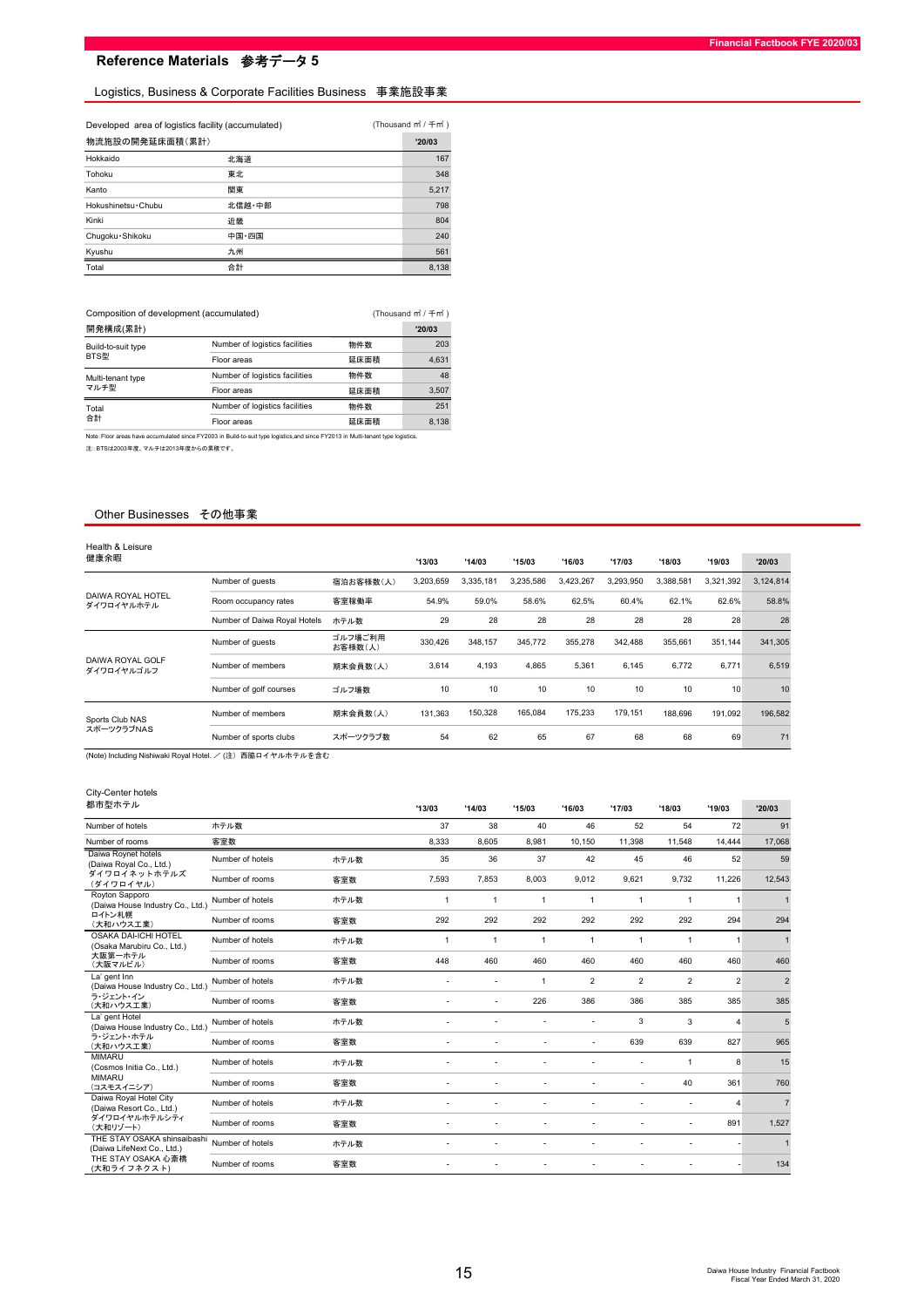#### Other Businesses その他事業

| Home Center                                                            |                    |         |         |         |         |         |         |         |         |         |
|------------------------------------------------------------------------|--------------------|---------|---------|---------|---------|---------|---------|---------|---------|---------|
| ホームセンター                                                                |                    | '12/03  | '13/03  | '14/03  | '15/03  | '16/03  | '17/03  | '18/03  | '19/03  | '20/03  |
| Number of customers (Thousands) 購入お客様数(千人)                             |                    | 24.762  | 25.989  | 26.975  | 26.598  | 27.493  | 28.678  | 28.526  | 28,660  | 28,192  |
| Sales account per customer (¥)                                         | お客様1人当たり購入単価(円)    | 2.424   | 2.434   | 2.516   | 2.550   | 2.658   | 2.689   | 2,767   | 2.858   | 2,924   |
| Sales floor space (except out-mall<br>selling space) (m <sup>*</sup> ) | 期末店舗面積(外売場を除く)(m2) | 222.353 | 231.560 | 241.237 | 250.437 | 259.064 | 292.296 | 295.813 | 296.782 | 301,103 |
| Number of stores                                                       | 期末店舗数              | 49      | 50      | 52      | 52      | 53      | 57      | 59      | 58      | 57      |

| <b>Environmental Energy Business</b><br>エネルギー事業                |             |                                    |                 | '15/03         | '16/03 | '17/03                   | '18/03 | '19/03         | '20/03         |
|----------------------------------------------------------------|-------------|------------------------------------|-----------------|----------------|--------|--------------------------|--------|----------------|----------------|
|                                                                | Solar power | Number of facilities               | 物件数             | 120            | 154    | 191                      | 225    | 266            | 321            |
|                                                                | 太陽光         | Solar power generation<br>capacity | 太陽光発電<br>出力(Mw) | 95.7           | 156.5  | 186.6                    | 245.1  | 292.5          | 355.3          |
|                                                                | Wind power  | Number of facilities               | 物件数             | $\overline{ }$ | 5      | 4                        |        |                | 11             |
| Group renewable energy<br>generation facilities (in operation) | 風力          | Wind power generation<br>capacity  | 風力発電出<br>力(Mw)  | 9.7            | 9.6    | 9.6                      | 9.0    | 9.0            | 25.7           |
| グループ再生可能エネルギー<br>(稼働中)                                         | Water power | Number of facilities               | 物件数             |                |        | ٠                        |        | $\overline{2}$ | $\overline{2}$ |
|                                                                | 水力          | Water power generation<br>capacity | 風力発電出<br>力(Mw)  |                |        | $\overline{\phantom{a}}$ | 0.9    | 1.9            | 2.0            |
|                                                                | Total       | Number of facilities               | 物件数             | 127            | 159    | 195                      | 227    | 269            | 334            |
|                                                                | 合計          | Generation capacity                | 発電出力<br>(Mw)    | 105.3          | 166.2  | 196.3                    | 255.1  | 303.4          | 382.9          |

| Car Parking Bussiness |      |        |        |        |        |        |        |
|-----------------------|------|--------|--------|--------|--------|--------|--------|
| 駐車場事業                 |      | '15/03 | '16/03 | '17/03 | '18/03 | '19/03 | '20/03 |
| Number of facilities  | 施設数  | 2.095  | 2.197  | 2.475  | 2.747  | 3.828  | 4,019  |
| Number of car parking | 収容台数 | 29.775 | 34.177 | 42.051 | 53.375 | 73.898 | 82,894 |

## 【Reference/参考】Overseas Business 海外事業

| Sales           |         |        |        |        | (¥100Million / 億円) |
|-----------------|---------|--------|--------|--------|--------------------|
| 売上高             |         | '17/03 | '18/03 | '19/03 | '20/03             |
| <b>USA</b>      | アメリカ    | 55     | 783    | 990    | 1,173              |
| Australia       | オーストラリア | 41     | 186    | 545    | 572                |
| <b>ASEAN</b>    | ASEAN   | 202    | 260    | 403    | 451                |
| China           | 中国      | 361    | 445    | 362    | 222                |
| Other countries | その他     | 461    | 634    | 507    | 430                |
| Total           | 合計      | 1,116  | 2,310  | 2,785  | 2,773              |

| Operating income |         | (¥100Million / 億円) |        |        |        |  |  |  |  |  |
|------------------|---------|--------------------|--------|--------|--------|--|--|--|--|--|
| 営業利益             |         | '17/03             | '18/03 | '19/03 | '20/03 |  |  |  |  |  |
| <b>USA</b>       | アメリカ    | 3                  | 64     | 84     | 116    |  |  |  |  |  |
| Australia        | オーストラリア | $-2$               | 13     | 45     | 18     |  |  |  |  |  |
| <b>ASEAN</b>     | ASEAN   | 16                 | 7      | 15     | 44     |  |  |  |  |  |
| China            | 中国      | 1                  | 44     | 35     | $-0$   |  |  |  |  |  |
| Other countries  | その他     | 6                  | $-5$   | $-4$   | $-83$  |  |  |  |  |  |
| Total            | 合計      | 25                 | 106    | 129    | 62     |  |  |  |  |  |

Note: Adjustments included in total net sales and operating income.

注: 合計には連結調整額が含まれています。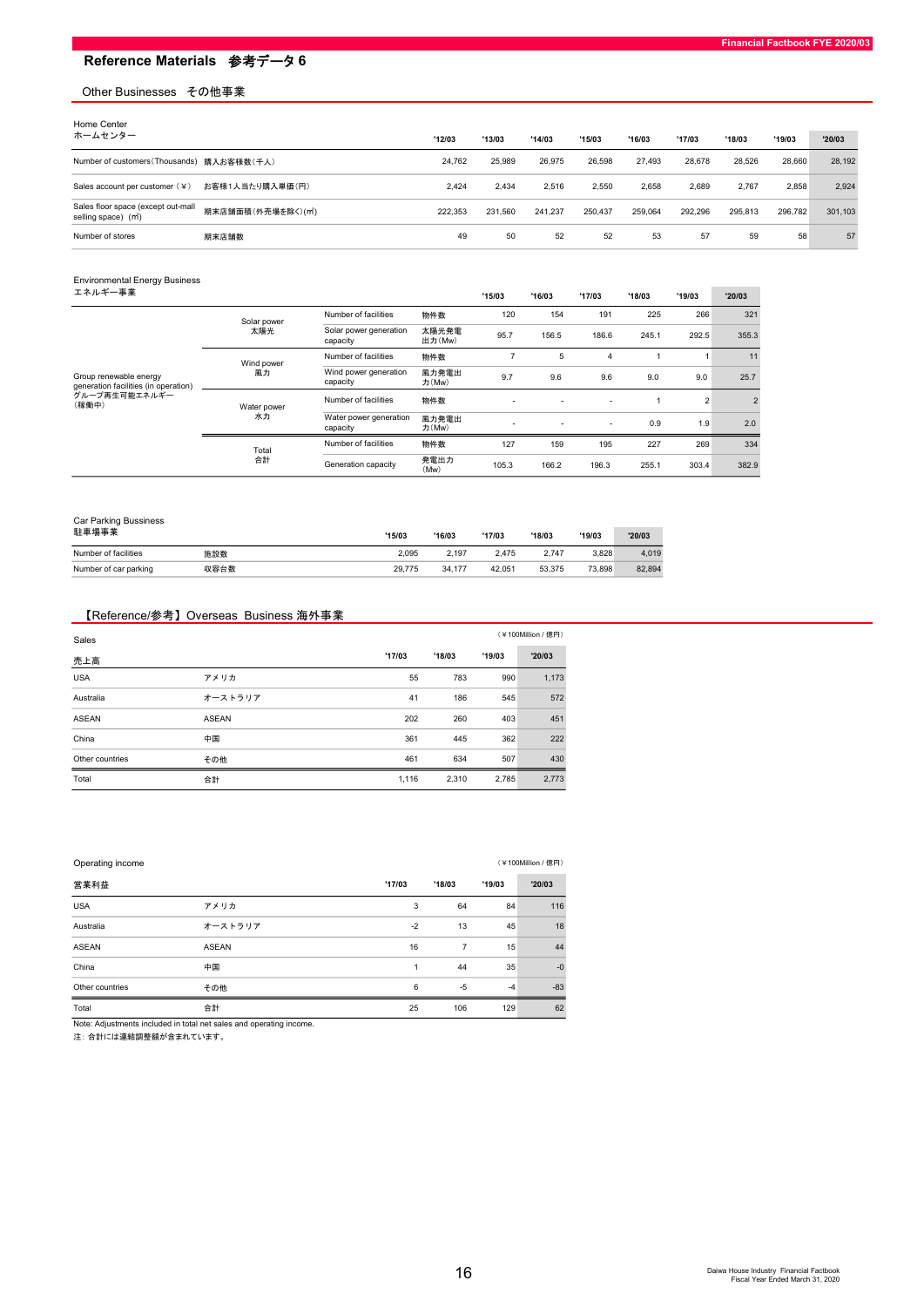# Financial Data (Non-Consolidated) 財務データ(個別) 1

Non-Consolidated Balance Sheets 貸借対照表

|                                                                                     |                |                          |           |           |           |           |            |           | (¥Million / 百万円) |
|-------------------------------------------------------------------------------------|----------------|--------------------------|-----------|-----------|-----------|-----------|------------|-----------|------------------|
|                                                                                     |                | '13/03                   | '14/03    | '15/03    | '16/03    | '17/03    | '18/03     | '19/03    | '20/03           |
| <b>Assets</b>                                                                       | 資産の部           |                          |           |           |           |           |            |           |                  |
| <b>Current assets</b>                                                               | 流動資産           |                          |           |           |           |           |            |           |                  |
| Cash and deposits                                                                   | 現金預金           | 126,212                  | 68,052    | 90,675    | 57,359    | 40,156    | 113,877    | 97,450    | 21,367           |
| Notes and accounts receivable from<br>completed construction contracts and<br>other | 受取手形·売掛金等      | 66,912                   | 87,931    | 106.751   | 124,774   | 129,636   | 137,336    | 152,975   | 156,625          |
| Short-term investment securities                                                    | 有価証券           | 6                        | 16        | 16        | 16        | 16        | 50         | 891       | 694              |
| Inventories                                                                         | たな卸資産          | 329,227                  | 340,344   | 417,701   | 403,429   | 406,652   | 466,078    | 539,152   | 603,251          |
| Costs on uncompleted<br>construction contracts                                      | 未成工事支出金        | 13,724                   | 15,554    | 22,590    | 21,440    | 22,490    | 24,497     | 45,141    | 32,210           |
| Land for sale                                                                       | 販売用土地          | 246,804                  | 260,378   | 295,545   | 302,144   | 290,459   | 329,199    | 372,108   | 413,166          |
| Single-family houses for sale                                                       | 戸建             | 103,471                  | 112,500   | 110,523   | 114,684   | 93,813    | 98,673     | 101,712   | 99,446           |
| Condominiums for sale                                                               | マンション          | 110,816                  | 105,735   | 125,657   | 123,745   | 119,960   | 124,994    | 160,151   | 163,705          |
| Other                                                                               | その他            | 32,515                   | 42,141    | 59,365    | 63,714    | 74,346    | 105,531    | 110,245   | 150,014          |
| Buildings for sale                                                                  | 販売用建物          | 61,474                   | 54,634    | 90,964    | 70,500    | 85,185    | 104,678    | 113,429   | 149,753          |
| Single-family houses for sale                                                       | 戸建             | 19,772                   | 22,081    | 26,207    | 23,860    | 20,193    | 23,836     | 20,977    | 28,239           |
| Condominiums for sale                                                               | マンション          | 33,715                   | 24,119    | 41,712    | 37,795    | 41,356    | 45,387     | 56,960    | 68,985           |
| Other                                                                               | その他            | 7,986                    | 8,433     | 23,045    | 8.844     | 23.635    | 35,454     | 35,490    | 52,529           |
| Other                                                                               | その他の流動資産       | 72,096                   | 95,583    | 82,737    | 95,053    | 140,394   | 145,953    | 165.590   | 171,752          |
| Allowance for doubtful accounts                                                     | 貸倒引当金          | $-2,941$                 | $-3,109$  | $-2,895$  | $-1,589$  | $-6,683$  | $-7,583$   | $-7,670$  | $-7,759$         |
| <b>Total current assets</b>                                                         | 流動資産合計         | 591,514                  | 588,817   | 694,986   | 679,043   | 710,172   | 855,712    | 948,390   | 945,931          |
| Noncurrent assets                                                                   | 固定資産           |                          |           |           |           |           |            |           |                  |
| Property, plant and equipment                                                       | 有形固定資産         | 408,929                  | 454,725   | 527,891   | 599,620   | 669,322   | 686,566    | 706,389   | 763,960          |
| Buildings and structures                                                            | 建物及び構築物        | 124,461                  | 135,717   | 149,325   | 159,808   | 178,737   | 200,644    | 214,452   | 215,683          |
| Land                                                                                | 土地             | 258,119                  | 282,872   | 345,969   | 403,446   | 432,722   | 429,299    | 442,649   | 488,204          |
| Other                                                                               | その他            | 26,348                   | 36,135    | 32,596    | 36,365    | 57,862    | 56,622     | 49,287    | 60,072           |
| Intangible assets                                                                   | 無形固定資産         | 16,627                   | 16,640    | 15,222    | 14,415    | 15,766    | 14,632     | 13,820    | 19,087           |
| Investments and other assets                                                        | 投資その他の資産       | 617,053                  | 738,613   | 831,858   | 881,702   | 1,015,394 | 1,154,146  | 1,188,035 | 1,358,845        |
| Total noncurrent assets                                                             | 固定資産合計         | 1,042,610                | 1,209,979 | 1,374,971 | 1,495,738 | 1,700,483 | 1,855,345  | 1,908,245 | 2,141,892        |
| <b>Total assets</b>                                                                 | 資産合計           | 1,634,124                | 1,798,797 | 2,069,958 | 2,174,782 | 2,410,655 | 2,711,058  | 2,856,636 | 3,087,824        |
| Liabilities                                                                         | 負債の部           |                          |           |           |           |           |            |           |                  |
| <b>Current liabilities</b>                                                          | 流動負債           |                          |           |           |           |           |            |           |                  |
| Notes and accounts payable for<br>construction contracts and other                  | 支払手形·工事未払金等    | 206,411                  | 124,676   | 152,972   | 183,380   | 188,282   | 254,212    | 265,210   | 115,672          |
| Commercial papers                                                                   | コマーシャル・ペーパー    |                          |           | 72,000    |           |           | ÷,         |           | 49,000           |
| Current portion of bonds payable                                                    | 一年以内償還予定の社債    | ÷,                       | 100,000   |           | 10,000    |           | 20,000     | 95,000    | 65,000           |
| Current portion of long-term loans                                                  |                |                          |           |           |           |           |            |           |                  |
| payable                                                                             | 一年以内返済予定の長期借入金 | 10,000                   | 38,000    | 20,000    | 20,000    | 50,000    | $30,100 -$ |           | 40,783           |
| Income taxes payable                                                                | 未払法人税·事業税      | 23,005                   | 27,057    | 15,973    | 43,373    | 29,178    | 37,551     | 39,206    | 34,328           |
| Advances received on uncompleted<br>construction contracts and advances<br>received | 未成工事受入金・前受金    | 60,582                   | 64,062    | 77,015    | 77,782    | 83,732    | 102,590    | 132,885   | 112,546          |
| Other                                                                               | その他の流動負債       | 216,049                  | 246,592   | 325,870   | 321,900   | 328,021   | 320,528    | 388,362   | 445,850          |
| <b>Total current liabilities</b>                                                    | 流動負債合計         | 516,049                  | 600,388   | 663,832   | 656,436   | 679,215   | 764,982    | 920,663   | 863.180          |
| Noncurrent liabilities                                                              | 固定負債           |                          |           |           |           |           |            |           |                  |
| Bonds payable                                                                       | 社債             | 130,000                  | 30,000    | 110,000   | 100,000   | 200,000   | 287,000    | 192,000   | 277,000          |
| Long-term loans payable                                                             | 長期借入金          | 158,000                  | 130,000   | 187,960   | 192,960   | 215,371   | 232,029    | 237,322   | 327,147          |
| Other                                                                               | その他の固定負債       | 221,058                  | 217,725   | 200,028   | 265,793   | 265,929   | 252,397    | 252,805   | 259,690          |
| Total noncurrent liabilities                                                        | 固定負債合計         | 509,058                  | 377,725   | 497,988   | 558,753   | 681,301   | 771,426    | 682,127   | 863,837          |
| <b>Total liabilities</b>                                                            | 負債合計           | 1,025,108                | 978,114   | 1,161,821 | 1,215,190 | 1,360,516 | 1,536,408  | 1,602,790 | 1,727,018        |
| Net assets                                                                          | 純資産の部          |                          |           |           |           |           |            |           |                  |
| Capital stock                                                                       | 資本金            | 110,120                  | 161,699   | 161,699   | 161,699   | 296,958   | 161,699    | 161,699   | 161,699          |
| Capital surplus                                                                     | 資本剰余金          | 228,786                  | 280,365   | 280,365   | 296,959   | 296,958   | 296,958    | 296,958   | 296,958          |
| Retained earnings                                                                   | 利益剰余金          | 297,082                  | 336,740   | 388,025   | 423,595   | 510,504   | 641,256    | 748,957   | 862,539          |
| Treasury stock                                                                      | 自己株式           | $-37,255$                | $-2,284$  | $-2,994$  | $-5,646$  | $-8,450$  | $-4,630$   | $-8,316$  | $-7,588$         |
| <b>Total shareholders' equity</b>                                                   | 株主資本合計         | 598,733                  | 776,520   | 827,095   | 876,607   | 960,711   | 1,095,283  | 1,199,299 | 1,313,609        |
| Valuation and translation adjustments                                               | 評価・換算差額等       |                          |           |           |           |           |            |           |                  |
| Valuation difference on available-for-<br>sale securities                           | その他有価証券評価差額金   | 24,490                   | 50,535    | 82,811    | 83,535    | 86,616    | 73,291     | 48,639    | 37,247           |
| Deferred gains or losses on hedges                                                  | 繰延ヘッジ損益        |                          | 10        | 104       | 262       | 375       | 796        | 470       | 728              |
| Revaluation reserve for land                                                        | 土地再評価差額金       | $-14,206$                | $-6,420$  | $-1,912$  | $-851$    | 2,319     | 5,162      | 5,322     | 9,119            |
| Total valuation and translation adjustments                                         | 評価・換算差額等合計     | 10,283                   | 44,124    | 81,002    | 82,945    | 89,311    | 79,250     | 54,432    | 47,095           |
| Subscription rights to shares                                                       | 新株予約権          | $\overline{\phantom{a}}$ | 38        | 38        | 38        | 115       | 115        | 114       | 101              |
| <b>Total net assets</b>                                                             | 純資産合計          | 609,016                  | 820,683   | 908,137   | 959,592   | 1,050,139 | 1,174,649  | 1,253,846 | 1,360,805        |
| <b>Total liabilities and net assets</b>                                             | 負債純資産合計        | 1,634,124                | 1,798,797 | 2,069,958 | 2,174,782 | 2,410,655 | 2,711,058  | 2,856,636 | 3,087,824        |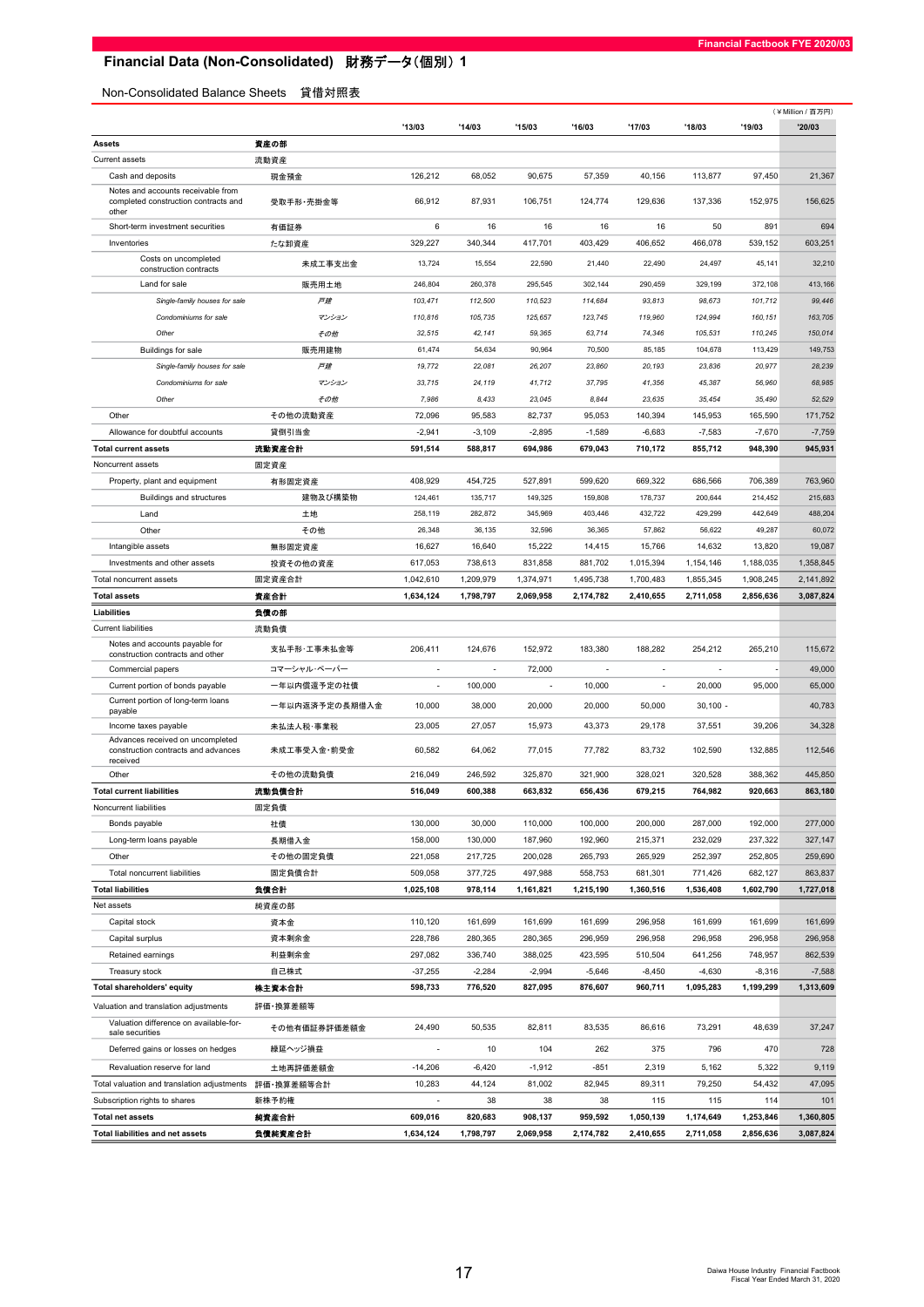# Financial Data (Non-Consolidated) 財務データ(個別) 2

## Non-Consolidated Statements of Income 損益計算書

|                                                                            |             |           |           |           |           |           |           |           | (¥Million / 百万円) |
|----------------------------------------------------------------------------|-------------|-----------|-----------|-----------|-----------|-----------|-----------|-----------|------------------|
|                                                                            |             | '13/03    | '14/03    | '15/03    | '16/03    | '17/03    | '18/03    | '19/03    | '20/03           |
| <b>Net sales</b>                                                           | 売上高         | 1,238,811 | 1,429,886 | 1,470,975 | 1,649,765 | 1,720,394 | 1,814,277 | 1,925,518 | 1,975,150        |
| Cost of sales                                                              | 売上原価        | 968,083   | 1,131,048 | 1,153,803 | 1,274,145 | 1,309,711 | 1,358,558 | 1,458,008 | 1,494,529        |
| SG&A expenses                                                              | 販売費及び一般管理費  | 190,454   | 194,807   | 198,506   | 207,982   | 212,010   | 217,728   | 226,881   | 230,568          |
| <b>Operating income</b>                                                    | 営業利益        | 80,273    | 104,030   | 118,665   | 167,638   | 198,673   | 237,990   | 240,628   | 250,053          |
| Interest income and dividends<br>income                                    | 受取利息·配当金    | 13,055    | 14,198    | 18,832    | 22,829    | 23,151    | 28,504    | 30,266    | 32,821           |
| Total non-operating income                                                 | 営業外収益計      | 30,265    | 29,437    | 38,790    | 27,792    | 26,961    | 35,390    | 34,077    | 36,821           |
| Interest expenses                                                          | 支払利息        | 2,282     | 1,456     | 1,521     | 1,031     | 1,008     | 1,479     | 1,763     | 2,261            |
| Total non-operating expenses                                               | 営業外費用計      | 7,617     | 7,160     | 6,780     | 11,567    | 13,288    | 10,342    | 6,249     | 11,292           |
| Ordinary income                                                            | 経常利益        | 102,921   | 126,306   | 150,675   | 183,863   | 212,346   | 263,039   | 268,457   | 275,581          |
| Extraordinary income                                                       | 特別利益        | 24,868    | 1,219     | 11,653    | 10,178    | 913       | 13,851    | 2,773     | 3,186            |
| Extraordinary losses                                                       | 特別損失        | 49,940    | 5,439     | 8,323     | 74,805    | 7,973     | 6,693     | 17,009    | 11,840           |
| Income before income taxes and non-<br>controlling shareholders' interests | 税金等調整前当期純利益 | 77,850    | 122,086   | 154,006   | 119,236   | 205,285   | 270,197   | 254,220   | 266,928          |
| Income taxes and others                                                    | 法人税等        | 28.899    | 41,205    | 57.049    | 37,245    | 57.702    | 71,974    | 71,692    | 70,443           |
| Net income                                                                 | 当期純利益       | 48,951    | 80,881    | 96,956    | 81,991    | 147,582   | 198,223   | 182,528   | 196,484          |